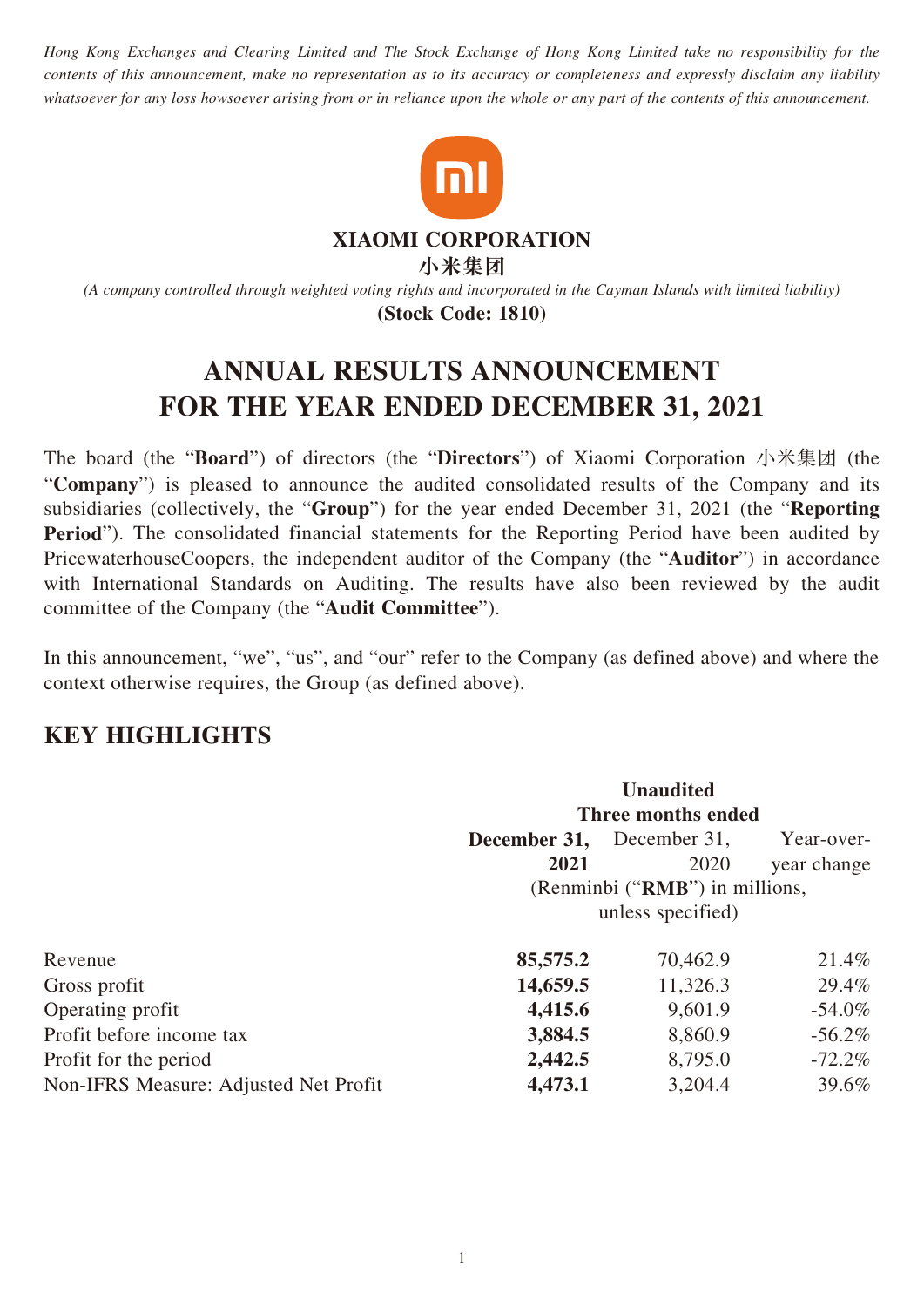# **Year ended December 31, 2021** 2020 Year-overyear change (RMB in millions, unless specified) Revenue **328,309.1** 245,865.6 33.5% Gross Profit 58,260.9 36,751.8 58.5% Operating Profit **26,028.6** 24,034.7 8.3% **Profit before income tax 24,417.0** 21,633.4 12.9% Profit for the year **19,283.2** 20,312.7 -5.1% Non-IFRS Measure: Adjusted Net Profit **22,039.5** 13,006.4 69.5%

# **BUSINESS REVIEW AND OUTLOOK**

### **1. Overall performance**

In 2021, despite the global supply shortage of key components and the continued impact of the COVID-19 pandemic, we remained focused on executing our business strategies. Our revenue and profit both achieved outstanding growth for the year, and annual revenue of each of our business segments reached record highs. In 2021, our total revenue amounted to RMB328.3 billion, an increase of 33.5% year-over-year; adjusted net profit was RMB22.0 billion, an increase of 69.5% year-over-year. In the fourth quarter of 2021, our total revenue reached RMB85.6 billion, an increase of 21.4% year-over-year; adjusted net profit was RMB4.5 billion, an increase of 39.6% year-over-year.

We continued to execute our core "Smartphone × AIoT" strategy. In 2021, our global smartphone shipments grew 30.0% year-over-year to reach 190.3 million units, a record high. According to Canalys, in 2021, our smartphone shipments ranked No. 3 globally with record-high market share of 14.1%, and we achieved the highest year-over-year shipment growth globally among the top five smartphone vendors. Global monthly active users ("**MAU**") of MIUI reached 508.9 million in December 2021, increasing 28.4% year-over-year, and we added 112.5 million MAUs of MIUI globally in 2021. As of December 31, 2021, the number of connected IoT devices (excluding smartphones, tablets and laptops) on our AIoT platform reached 434.0 million, up 33.6% year-over-year.

To drive innovation and technology advancement, we continued to increase our investments in research and development. In 2021, our research and development expenses reached RMB13.2 billion, an increase of 42.3% year-over-year. As part of our continued efforts to introduce cutting-edge technology, in 2021 we launched our first proprietary Image Signal Processor ("**ISP**"), the *Surge C1*, and our first proprietary charging chip, the *Surge P1,* which were equipped in our *Xiaomi MIX FOLD* and *Xiaomi 12 Pro* premium flagship smartphones, respectively. We introduced our first pair of smart eyewear, *Xiaomi Smart Glasses,* which is capable of functions such as displaying messages, providing navigation and taking photos. We also established our robotics laboratory and launched *CyberDog,* our first bio-inspired quadruped robot, fortifying our cutting-edge technology capabilities. In addition, we introduced the liquid lens on our *Xiaomi MIX FOLD* and our CyberFocus algorithm on our latest *Xiaomi 12* and *Xiaomi 12 Pro*, which further optimized photography experience. Looking ahead, technology innovation will continue to be our foundation, and we plan to invest more than RMB100 billion in research and development over the next five years.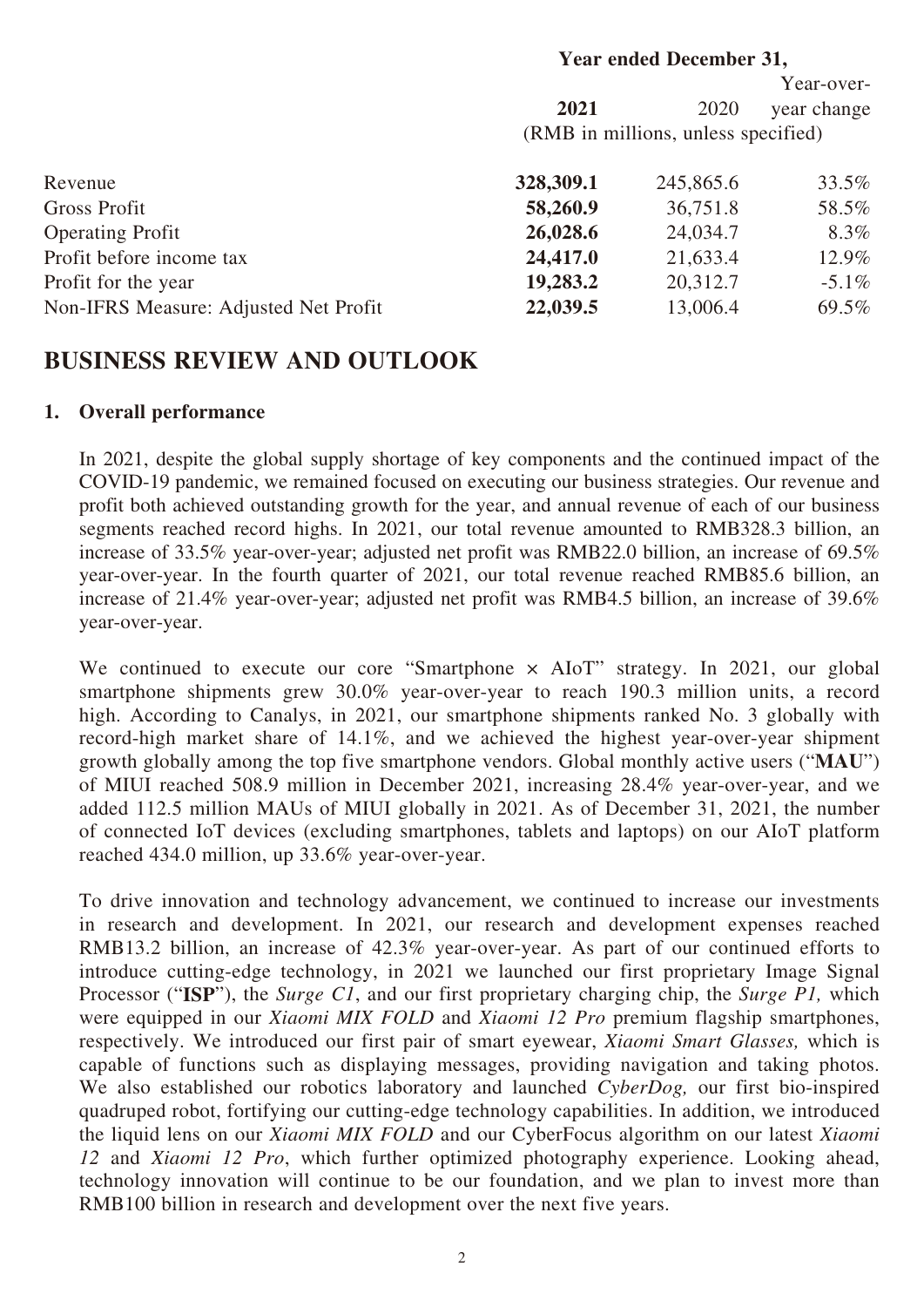Through our unwavering commitment to premiumization, we have been prioritizing user experience and improving our competitiveness in the premium smartphone segment. In 2021, our global shipments of smartphones with retail prices at or above RMB3,000 in mainland China and EUR300, or equivalent, in overseas markets exceeded 24 million units, far above the approximately 10 million units we shipped in 2020. Premium smartphone shipments as a percentage of our total shipments increased from approximately 7% in 2020 to approximately 13% in 2021.

According to Canalys, in 2021, we ranked No. 3 in smartphone shipments in mainland China, and our market share increased to a record high 15.2% from 12.1% in 2020. In December 2021, the MAU of MIUI in mainland China grew 17.0% year-over-year to 129.8 million, an increase of 18.9 million users in 2021. We continued to reinforce our leadership in the online channel. According to third-party data, our smartphone market share in mainland China through the online channel increased from 23.4% in 2020 to 33.6% in 2021. At the same time, we continued to expand our offline channel coverage in mainland China, and the number of our offline retail stores exceeded 10,200 as of December 31, 2021.

We continued to advance our overseas strategy. In 2021, our revenue from overseas markets reached RMB163.6 billion, representing an increase of 33.7% year-over-year and accounting for 49.8% of our total revenue. According to Canalys, our market share of smartphone shipments in 2021 ranked No. 1 in 14 countries and regions and among the top five in 62 countries and regions globally, including ranking No. 2 in Europe. In 2021, we have improved our regional smartphone market shares in all major regions including mainland China, Europe, Latin America, the Middle East, Africa and Asia Pacific.

### **2. Smartphones**

Despite the global supply shortage of key components, our smartphone business maintained solid growth momentum, highlighted by increases in both shipments and ASP in the fourth quarter and full year 2021. In 2021, our smartphone revenue reached RMB208.9 billion, representing an increase of 37.2% year-over-year, and our global smartphone shipments amounted to 190.3 million units, an increase of 30.0% year-over-year. According to Canalys, our global smartphone shipments in 2021 ranked No. 3 with a market share of 14.1%. In the fourth quarter of 2021, our smartphone revenue reached RMB50.5 billion, an increase of 18.4% year-over-year, and our global smartphone shipments reached 44.1 million units, an increase of 4.4% year-over-year. According to Canalys, in the fourth quarter of 2021, our global smartphone market share ranked No. 3 with a market share of 12.5%.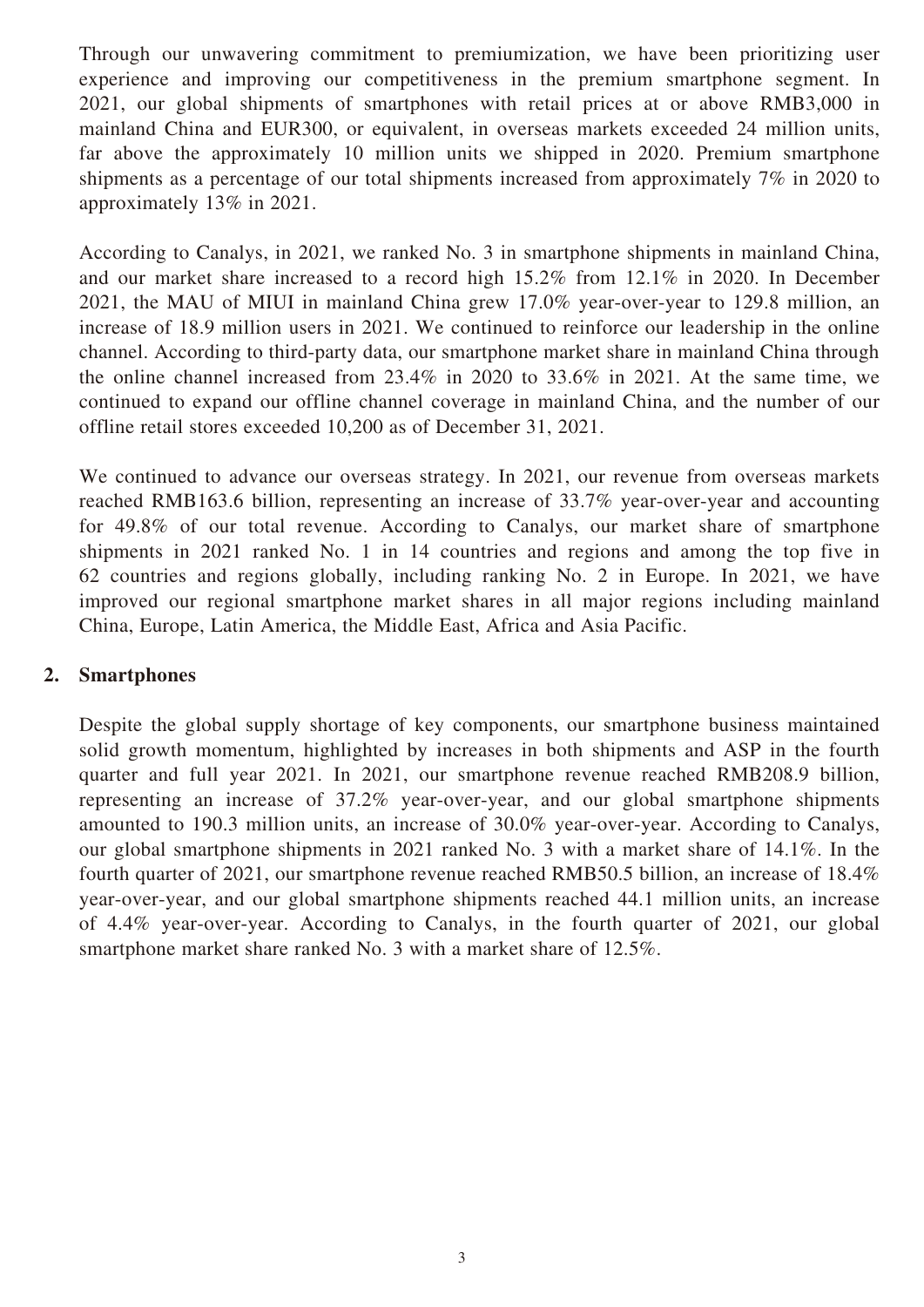We continued to execute our dual-brand strategy. Under the Xiaomi brand, we unveiled the *Xiaomi 12* series<sup>1</sup> in mainland China in December 2021. The launch of *Xiaomi 12* and *Xiaomi 12 Pro* is the first time we introduced dual premium models with different screen sizes, and both come equipped with Qualcomm's Snapdragon 8 Gen 1 Mobile Platform processor. According to third-party data, in January 2022, the first month after launch, shipments of *Xiaomi 12* and *Xiaomi 12 Pro* exceeded the combined shipments of all other smartphone brands also equipped with Qualcomm's Snapdragon 8 Gen 1 Mobile Platform processor. *Xiaomi 12 Pro* is also equipped with our proprietary charging chip, *Surge P1,* and the CyberFocus algorithm. Boasting exceptional performance and user experience, *Xiaomi 12 Pro* became the best-seller among Android smartphones priced at or above RMB4,000 on JD.com and Tmall.com in January 2022 following its launch. At the same time, our offline channels also played a more prominent role in premium smartphone shipment growth. In the first month after its launch, shipments of *Xiaomi 12* series in mainland China through offline channels accounted for over 50% of its total shipments.

Under the Redmi brand, we continued to bring cutting-edge technologies to the mass market and offer the ultimate user experience across highly accessible products. In February 2022, we unveiled *Redmi K50G* to target gaming enthusiasts. Equipped with the Qualcomm Snapdragon 8 Gen 1 Mobile Platform processor, this model offer users a truly satisfying gaming experience in terms of performance, heat dissipation, fast charging, display quality, and sound and vibration effects. At the same time, we launched the *Redmi K50G Mercedes-AMG Petronas Formula One Team Edition,* boasting a highly recognizable and unique design. Within the first minute of launch, sales of the *Redmi K50G* and the *Redmi K50G Mercedes-AMG Petronas Formula One Team Edition* exceeded RMB280 million. In March 2022, we launched *Redmi K50* and *Redmi K50 Pro*. *Redmi K50 Pro* is equipped with MediaTek's Dimensity 9000 processor using TSMC's advanced 4nm technology and features 2K ultra-clear screen and 120W fast-charging. It is also equipped with our self-developed charging chip *Surge P1* and a 100MP optical image stabilization ("**OIS**") camera. Priced starting from RMB2,999, *Redmi K50 Pro* continues to bring premium configurations to the mass market at extremely competitive prices.

After thoroughly reviewing our users' core requirements for smartphone systems, we emphasized on improving user experience across multiple dimensions including system smoothness, stability, and privacy protection. In the fourth quarter of 2021, we launched MIUI 13, which substantially improves responsiveness and stability across system applications and third-party apps, which is accomplished by optimizing memory management and background processing efficiency while enhancing data calculation and storage access speeds. In the third-party "System Smoothness Ranking among New Android Smartphone Models Launched in December" for mainland China<sup>2</sup>, *Xiaomi 12 Pro* running MIUI 13 ranked No. 1. In addition, newly added privacy protection features within MIUI 13 offer even stronger safeguards for user information security and privacy.

### **3. IoT and lifestyle products**

In 2021, our IoT and lifestyle products segment maintained robust growth with revenue increasing 26.1% year-over-year to RMB85.0 billion. In the fourth quarter of 2021, revenue from IoT and lifestyle products amounted to RMB25.1 billion, an increase of 19.1% year-over-year.

<sup>1</sup> *Xiaomi 12 Pro, Xiaomi 12, Xiaomi 12X*

<sup>&</sup>lt;sup>2</sup> Based on data provided by Ludashi, a Hong Kong-listed developer of system benchmarking tools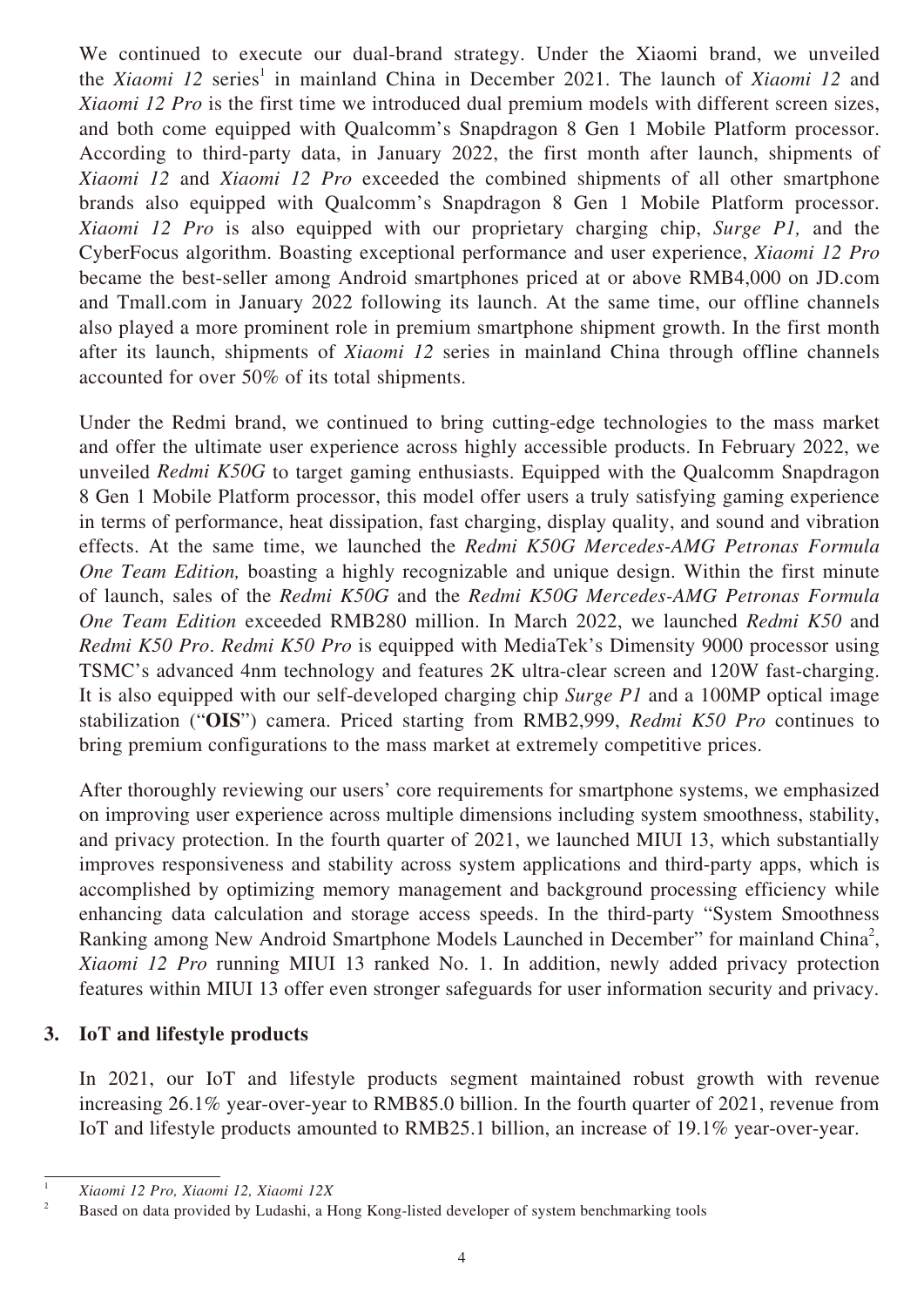In 2021, global shipments of our smart TV grew to 12.3 million units against an overall decline in the global TV market. As we continue to execute our premium strategy, ASP of our smart TVs increased significantly, driving our smart TV revenue to grow more than 25% year-overyear in 2021. In the fourth quarter of 2021, our global smart TV shipments reached 4.2 million units. According to All View Cloud ("**AVC**"), our smart TV shipments ranked No. 1 in mainland China for the third consecutive year and ranked top five globally. In March 2022, we launched our first 100-inch ultra-large screen TV, *Redmi MAX 100*", with dual 120Hz high refresh rate and support for Dolby Vision and Dolby Atmos, comprehensively upgrading the audio-visual entertainment experience and display effects.

In 2021, key AIoT categories such as tablets and laptops, smart large home appliances, and wearables also continued to grow steadily. First, our *Xiaomi Pad 5* series received widespread popularity; its shipments ranking in mainland China rose to No. 4 in the fourth quarter of 2021, according to Canalys. Our smart large home appliance category, which comprises air conditioners, refrigerators and washing machines, also delivered strong growth with revenue increasing over 60% year-over-year in 2021. Within this category, shipments of our smart air conditioner exceeded 2 million units in 2021, representing an increase of over 70% year-over-year. At the same time, we continued to maintain our leading position in wearable products. According to Canalys, our wearable band shipments ranked No. 2 globally in the fourth quarter of 2021. According to IDC Quarterly Wearable Device Tracker (2021Q4), our TWS earbud shipments ranked No. 2 globally and No. 1 in mainland China in the fourth quarter of 2021.

Despite the challenges in maritime shipping logistics overseas during the second half of the year as a result of the COVID-19 pandemic, our overseas IoT business maintained its strong growth momentum and reached a new record high in 2021. Looking forward, we will continue to tap into the tremendous growth potential in overseas markets, seize opportunities to expand our overseas IoT business and promote its long-term development.

### **4. Internet services**

In 2021, our internet services business maintained solid growth despite increased industry challenges. In 2021, our internet services revenue reached RMB28.2 billion, an increase of 18.8% year-over-year. In the fourth quarter of 2021, internet services revenue reached RMB7.3 billion, growing 17.7% year-over-year, and the gross profit margin of our internet services reached 76.1%, a quarterly high.

In 2021, our overseas internet business grew rapidly. Overseas internet services revenue reached RMB5.0 billion in 2021, and accounted for 17.8% of overall internet service revenue. In the fourth quarter of 2021, overseas internet services revenue reached RMB1.6 billion, increasing 79.5% year-over-year, and accounted for 21.5% of total internet services revenue.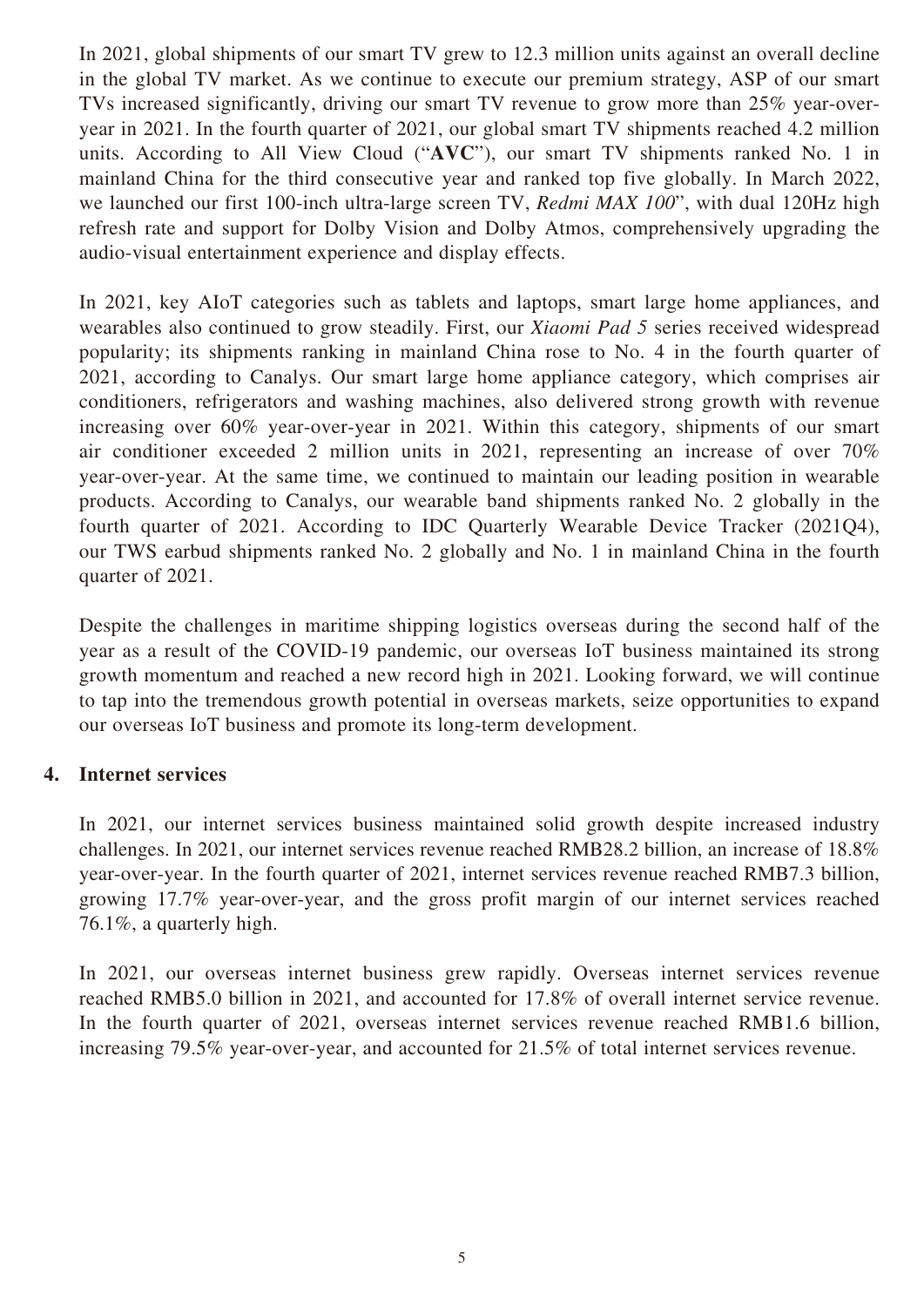Our global internet user base continued to expand in the fourth quarter. In December 2021, the global MAU of MIUI increased 28.4% year-over-year to 508.9 million, while the MAU of MIUI in mainland China grew 17.0% year-over-year to 129.8 million. We added 112.5 million MAUs of MIUI globally in 2021, including 18.9 million users in mainland China. Meanwhile, our TV internet user base also maintained solid growth. In December 2021, MAU of our smart  $TV<sup>3</sup>$  grew more than 29% year-over-year, and the number of TV paid subscribers increased 14.5% year-over-year to 4.9 million.

In 2021, our advertising revenue reached RMB18.1 billion, representing an increase of 42.3% year-over-year, primarily attributable to our expanding user base, the higher proportion of premium smartphones, and stronger monetization capabilities. In the fourth quarter of 2021, our advertising revenue amounted to RMB4.9 billion, a year-over-year increase of 34.0%, mainly due to growth in global pre-installation revenue and overseas revenue, while performance-based and brand advertising revenue continued to grow despite industry uncertainty.

In the fourth quarter of 2021, gaming revenue was RMB0.9 billion, an increase of 9.5% year-over-year. In 2021, our gaming revenue reached RMB4.0 billion, a slight decline of 5.7% year-over-year, primarily affected by the adjustment of commercial terms that began during the third quarter of 2020, which impacted the year-over-year growth in the first half of 2021, while we returned to year-on-year growth in the second half of 2021.

# **5. Overseas markets**

In 2021, we achieved remarkable results across our global markets. Revenue from overseas markets reached RMB163.6 billion in 2021, increasing 33.7% year-over-year and accounting for 49.8% of our total revenue. In the fourth quarter of 2021, our revenue from overseas markets reached RMB41.6 billion, an increase of 23.4% year-over-year and accounting for 48.7% of our total revenue. According to Canalys, in 2021, our market share of smartphone shipments in 2021 ranked No. 1 in 14 countries and regions and among the top five in 62 countries and regions globally.

We continued to build localized operations and strengthen our presence in overseas markets. According to Canalys, our smartphone shipments in Europe ranked No. 2 in 2021 with 22.5% market share. At the same time, we continued our solid growth trajectory in emerging markets. In the Middle East, our smartphone shipments ranked No. 2 with 16.6% market share. In Latin America and Africa, our smartphone shipments in 2021 grew 94.0% and 65.8% year-on-year, respectively, and we were the No. 3 smartphone vendor in both regions. In 2021, we have improved our regional smartphone market shares in all major regions including mainland China, Europe, Latin America, the Middle East, Africa and Asia Pacific.

Our overseas shipments of premium smartphones recorded rapid growth. In 2021, our overseas shipments of smartphones with retail prices at or above EUR300 increased over 160% year-over-year; its share of total overseas shipments increased approximately 6 percentage points compared with 2020. According to Canalys, we ranked No. 3 in terms of overseas shipments of premium smartphones with retail prices at or above USD350 in 2021.

<sup>3</sup> including *Xiaomi Box* and *Xiaomi TV Stick*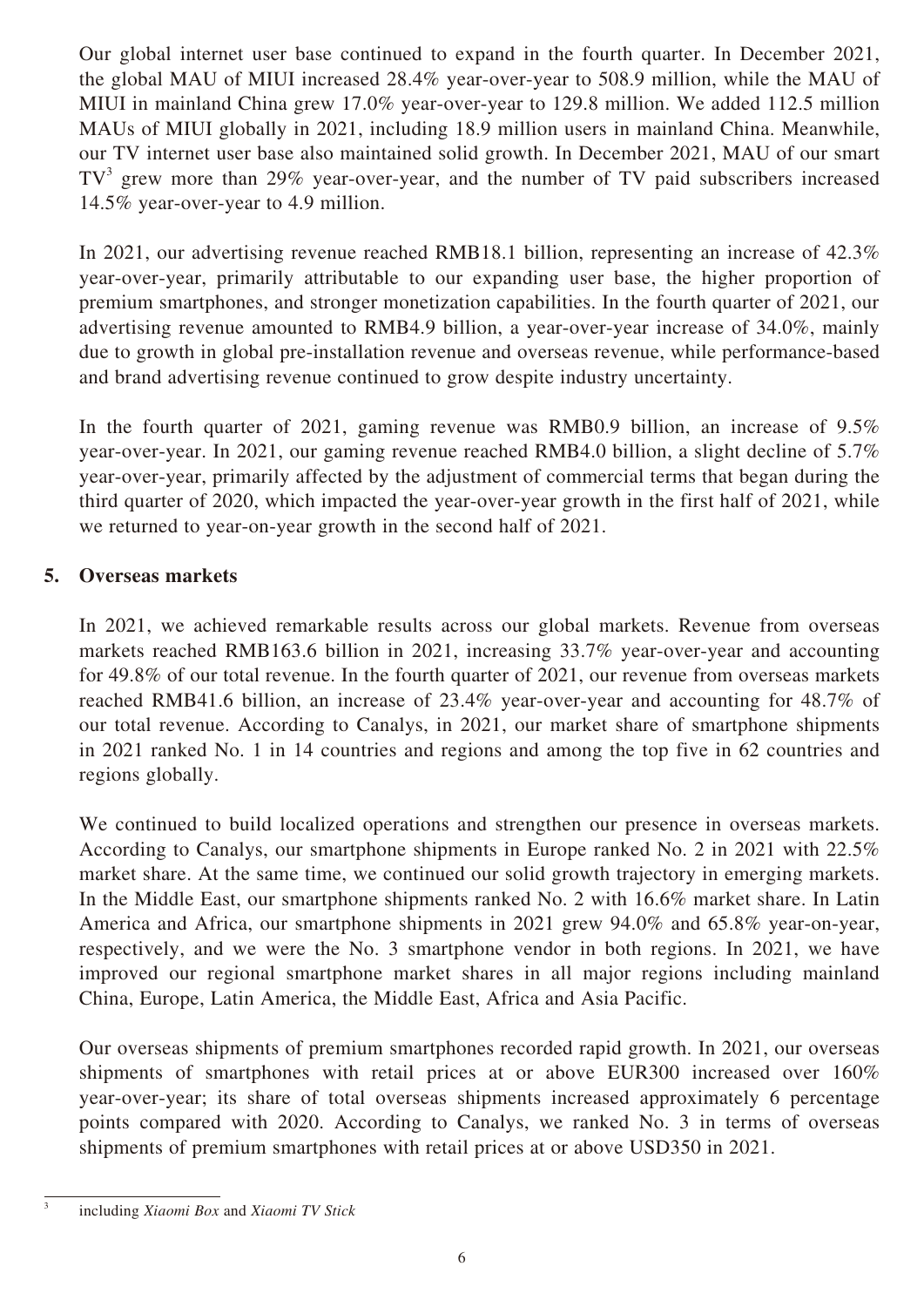In 2021, we continued to strengthen our carrier channel overseas. According to Canalys, our carrier channel market share in Europe increased from 7.9% in 2020 to 16.8% in 2021, and our carrier channel market share in Latin America increased from 4.6% in 2020 to 12.3% in 2021. Overall, we shipped more than 25 million smartphones through carrier channels in overseas markets<sup>4</sup> in 2021, an increase of over 120% year-over-year. According to Canalys, our smartphone market share through carrier channels ranked top 3 in 34 overseas markets.

# **6. Strategy updates**

# *Smartphone × AIoT*

We remain focused on executing our "Smartphone  $\times$  AIoT" strategy. As of December 31, 2021, the number of connected devices (excluding smartphones, tablets and laptops) on our AIoT platform reached 434.0 million, an increase of 33.6% year-over-year; the number of users with five or more devices connected to our AIoT platform (excluding smartphones, tablets and laptops) reached 8.8 million, representing a year-over-year increase of 40.4%. In December 2021, the MAU of our AI Assistant (" 小愛同學 ") reached 107.0 million, up 23.3% year-over-year, and the MAU of our Mi Home App grew to 63.9 million, representing a year-over-year increase of 42.0%.

To build a leading smart ecosystem, we continued to enhance the interconnectivity experience between our smartphones and AIoT products. Simultaneous with our MIUI 13 launch in December 2021, we unveiled Xiaomi Share Center, which enables users to seamlessly transfer music, video and other content across devices by simply dragging and dropping icons in a new intuitive interface. In addition, we launched MIUI Family, which provides unique functions and services for a wide range of personal, home, and enterprise usage scenarios, further enhancing interconnectivity among different smart devices including smartphones, tablets, smart watches, smart TVs, touch-screen speakers, and more.

In November 2021, with respect to organizational structure, we combined the Software and Experience Department responsible for the development of MIUI, the System Software Department of Smartphone Department, and the IoT Platform Department into a single department under the Smartphone Department. This will further strengthen the synergies between smartphone hardware and software and improve user experience.

# *New Retail*

In 2021, we continued to solidify our offline channel in mainland China, and we achieved our target of 10,000 offline retail stores ahead of schedule. Moving forward, we will further penetrate the offline channel, expand our rural footprint, and strengthen and integrate our sales and customer service capabilities in 2022. In addition, we aim to improve the operating efficiency of offline stores through measures such as end-to-end digitization, training of store staff, cross-selling IoT products, and closer collaboration with carriers.

excluding India, Sri Lanka, Nepal and Bangladesh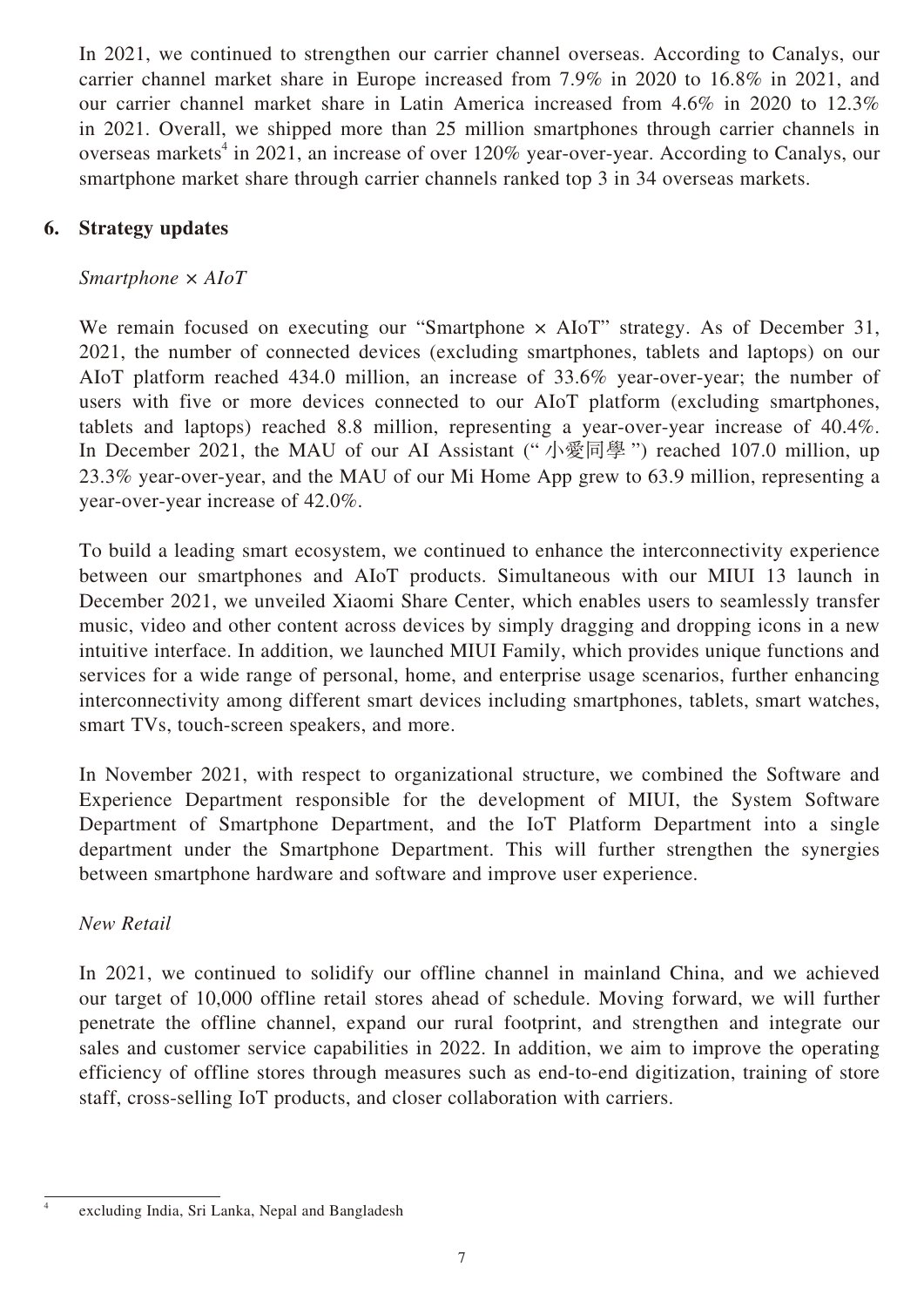### *Research and development investment*

We attach great importance to the development and retention of our technology talent. In 2021, we announced new share incentive awards for young engineers, technology specialists, middle and senior management, and recipients of our New 10-year Entrepreneurship Program. Additionally, we held our Xiaomi Million Dollar Technology Award for the third consecutive year, and the 2021 award was won by the *CyberDog* bio-inspired robot project team. This is a testament to our support for the pioneering spirit and technological innovation of our engineers.

### *Smart electric vehicles*

Since announcing our plan to enter the smart electric vehicle business in March 2021, our progress has been ahead of schedule. Currently, our smart electric vehicle research and development team exceeds 1,000 people. Looking ahead, we will continue to expand research and development in core areas such as autonomous driving and smart cabin. We continue to expect mass production to officially begin in the first half of 2024.

# *Corporate social responsibility (CSR)*

We highly value and actively practice corporate social responsibility. By leveraging our advantages in scale and efficiency, we have been continuously driving the development of sustainable economy. In December 2021, Xiaomi was granted the Award of Excellence in ESG by the Chamber of Hong Kong Listed Companies (CHKLC) in recognition of our ESG efforts and contributions. In October 2021, Forbes named Xiaomi in its World's Best Employers List for 2021, demonstrating our employees' acknowledgement of Xiaomi's commitment to employee care, talent development and social responsibility.

We are committed to building a safe and reliable IoT ecosystem. In November 2021, IoTSF (Internet of Things Security Foundation) released a report recognizing Xiaomi's vulnerability disclosure policy as one of the best in the world, a strong endorsement of Xiaomi's IoT safety policy. In January 2022, *Xiaomi Mesh System AX3000* router received the British Standards Institution's Kitemark™ certification, marking the third time we have obtained this international security certification.

We have been deepening our involvement with public welfare initiatives. To directly assist the needy, Beijing Xiaomi Foundation provided emergency disaster relief to areas including Henan and Shanxi provinces and participated in the local fight against the pandemic in Xi'an. Xiaomi Foundation Limited in Hong Kong joined the pandemic prevention and control efforts in Hong Kong and also provided natural disaster relief services in Germany, the Netherlands, Belgium, and more. In 2021, we donated a total of nearly RMB100 million to help the needy. We also actively donate to education to nurture talent and encourage innovation in science and technology. In 2020, Beijing Xiaomi Foundation launched the Xiaomi Scholarships project, which aims to support undergraduate and graduate students across 100 universities nationwide, offering financial assistance totaling RMB500 million over five years. In November 2021, the project identified the second group of 20 participating universities. In February 2022, Beijing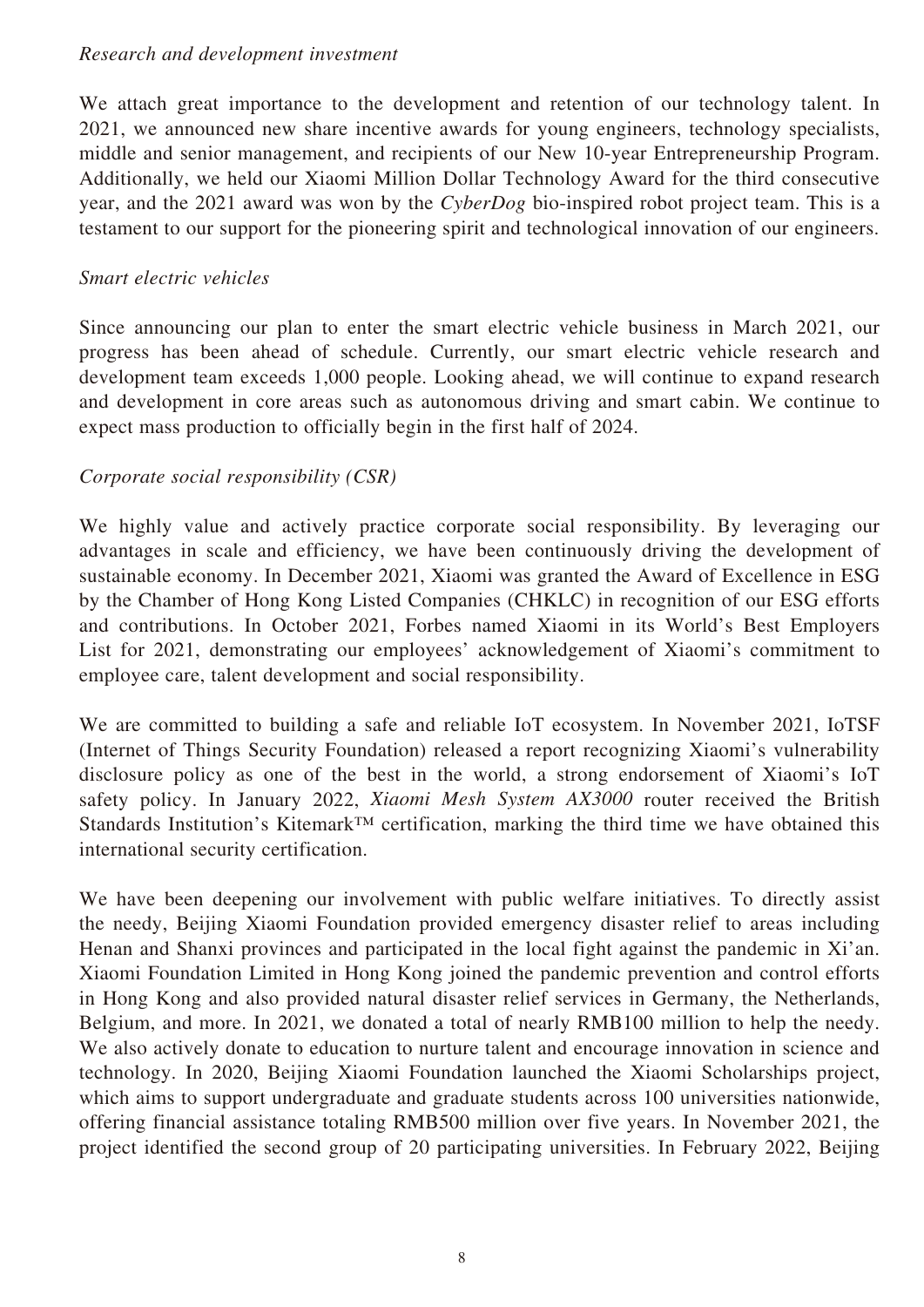Xiaomi Foundation launched the Xiaomi Young Scholar project, committed to funding young university faculty and researchers in science-related fields. It plans to donate RMB500 million to 100 universities over five years. In addition, in November 2021, we officially launched the Xiaomi Public Welfare Platform, an internet-based public donation platform, to help advance public welfare causes in mainland China.

#### *Investment*

As of December 31, 2021, we had invested in more than 390 companies with an aggregate book value of RMB60.3 billion, an increase of 25.7% year-over-year. In 2021, we recorded a net gain on disposal of investments (after tax) of RMB3.3 billion. The total amount of our investments (including (i) fair value of our stakes in listed investee companies accounted for using the equity method based on the stock price on December 31, 2021 (ii) book value of our stakes in unlisted investee companies accounted for using the equity method and (iii) book value of longterm investments measured at fair value through profit or loss) reached RMB67.8 billion as of December 31, 2021. Our investments not only yield financial returns but also build business synergies that promote the development of smart manufacturing.

# *Our Pledge*

Our mission is to relentlessly build amazing products with honest prices to let everyone in the world enjoy a better life through innovative technology. To achieve this, as approved by our Board in May 2018, we pledged to our existing and potential users that starting from 2018, the Xiaomi Hardware Business ("**HB**"), including smartphones and IoT and lifestyle products, would have an overall net profit margin that would not exceed 5.0% per year. If the net margin exceeds 5.0%, we will return the excess above 5.0% to our users. In 2021, our hardware business was profitable with an overall net margin of less than 2.0%, fulfilling our pledge. (For the definition of hardware business net margin, please refer to Hardware Business Net Margin.)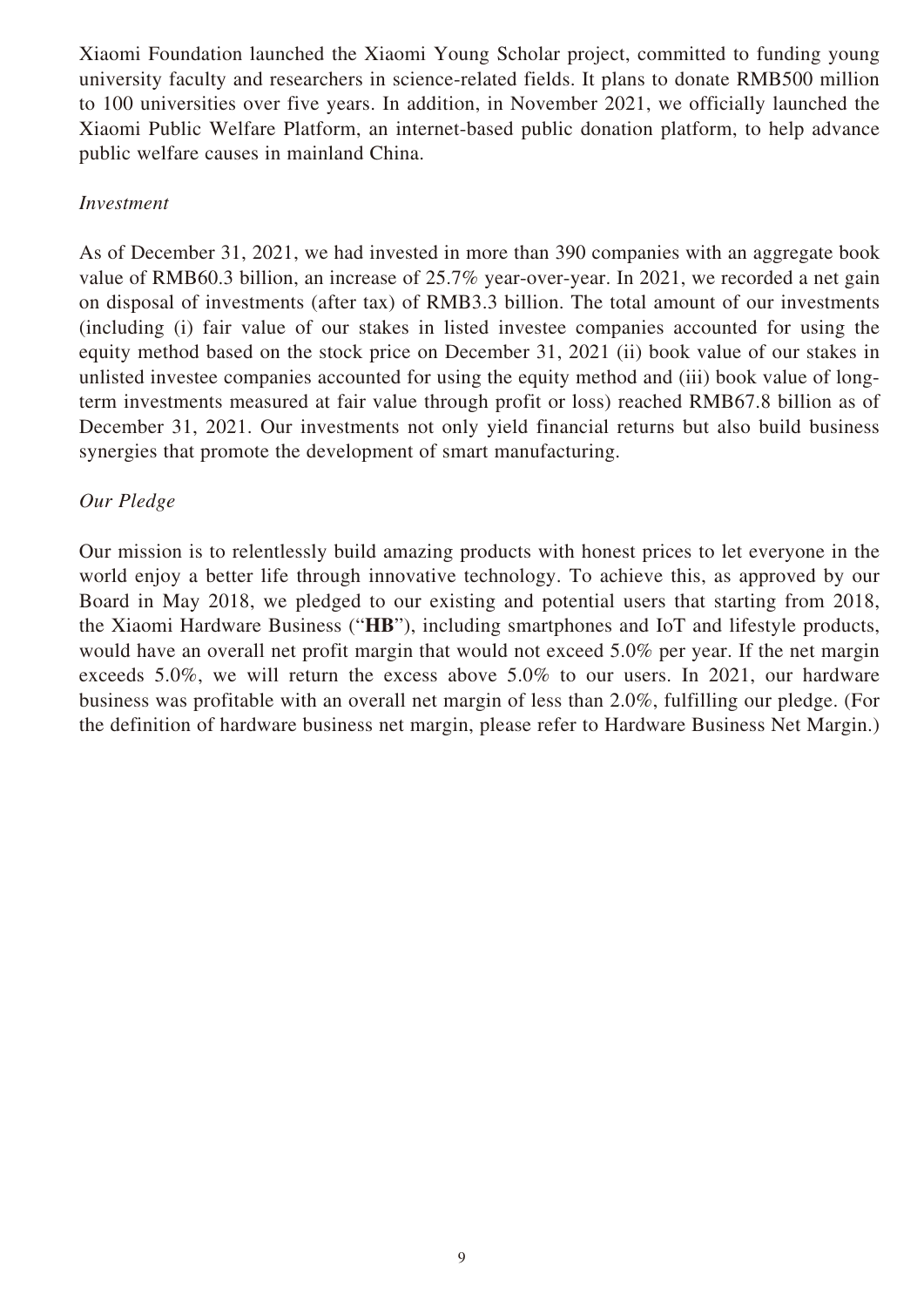# **MANAGEMENT DISCUSSION AND ANALYSIS**

# **Year Ended December 31, 2021 Compared to Year Ended December 31, 2020**

The following table sets forth the comparative figures for the years ended December 31, 2021 and 2020:

|                                               | <b>Year ended December 31,</b> |              |  |
|-----------------------------------------------|--------------------------------|--------------|--|
|                                               | 2021                           | 2020         |  |
|                                               | (RMB in millions)              |              |  |
| <b>Revenue</b>                                | 328,309.1                      | 245,865.6    |  |
| Cost of sales                                 | (270, 048.2)                   | (209, 113.8) |  |
| <b>Gross profit</b>                           | 58,260.9                       | 36,751.8     |  |
| Research and development expenses             | (13, 167.1)                    | (9,256.1)    |  |
| Selling and marketing expenses                | (20,980.8)                     | (14, 539.4)  |  |
| Administrative expenses                       | (4,738.9)                      | (3,746.4)    |  |
| Fair value changes on investments measured at |                                |              |  |
| fair value through profit or loss             | 8,132.1                        | 13,173.5     |  |
| Share of net profits of investments accounted |                                |              |  |
| for using the equity method                   | 275.0                          | 1,380.9      |  |
| Other income                                  | 826.9                          | 642.9        |  |
| Other losses, net                             | (2,579.5)                      | (372.5)      |  |
| <b>Operating profit</b>                       | 26,028.6                       | 24,034.7     |  |
| Finance costs, net                            | (1,611.6)                      | (2,401.3)    |  |
| Profit before income tax                      | 24,417.0                       | 21,633.4     |  |
| Income tax expenses                           | (5, 133.8)                     | (1,320.7)    |  |
| <b>Profit for the year</b>                    | 19,283.2                       | 20,312.7     |  |
| <b>Non-IFRS Measure: Adjusted net profit</b>  | 22,039.5                       | 13,006.4     |  |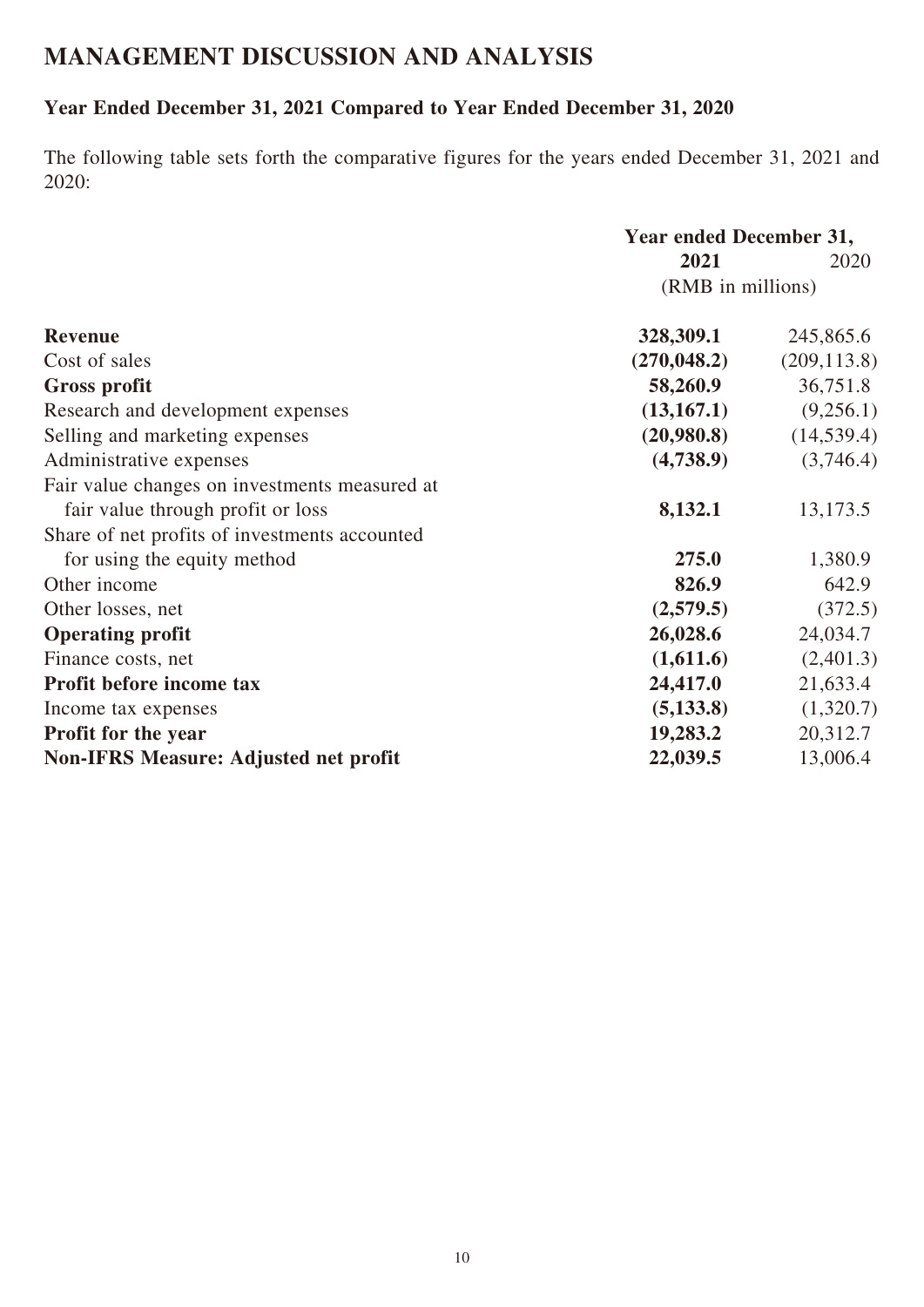# **Revenue**

Revenue increased by 33.5% to RMB328.3 billion for the Reporting Period, compared to RMB245.9 billion for the year ended December 31, 2020. The following table sets forth our revenue by line of business for the Reporting Period and the year ended December 31, 2020:

|                            | <b>Year ended December 31,</b> |                                     |           |               |
|----------------------------|--------------------------------|-------------------------------------|-----------|---------------|
|                            | 2021                           |                                     | 2020      |               |
|                            | % of total                     |                                     |           | $\%$ of total |
|                            | <b>Amount</b>                  | revenue                             | Amount    | revenue       |
|                            |                                | (RMB in millions, unless specified) |           |               |
| Smartphones                | 208,868.9                      | $63.6\%$                            | 152,190.9 | 61.9%         |
| IoT and lifestyle products | 84,980.1                       | $25.9\%$                            | 67,410.5  | 27.4%         |
| Internet services          | 28,211.7                       | $8.6\%$                             | 23,755.3  | $9.7\%$       |
| Others                     | 6,248.4                        | $1.9\%$                             | 2,508.9   | $1.0\%$       |
| Total revenue              | 328,309.1                      | $100.0\%$                           | 245,865.6 | 100.0%        |

#### *Smartphones*

Revenue from our smartphones segment increased by 37.2% from RMB152.2 billion for the year ended December 31, 2020 to RMB208.9 billion for the Reporting Period, driven by growth in both sales volume and average selling price ("**ASP**"). Our smartphone shipment increased by 30.0% from 146.4 million for the year ended December 31, 2020 to 190.3 million for the Reporting Period. The ASP of our smartphones increased by 5.6% from RMB1,039.8 per unit for the year ended December 31, 2020 to RMB1,097.5 per unit for the Reporting Period. The increase in ASP was primarily due to the increase in the proportion of premium smartphone shipment to total smartphone shipment. In 2021, premium smartphone shipment as a percentage of total smartphone shipment increased from approximately 7% in 2020 to approximately 13% in 2021.

### *IoT and lifestyle products*

Revenue from our IoT and lifestyle products segment increased by 26.1% from RMB67.4 billion for the year ended December 31, 2020 to RMB85.0 billion for the Reporting Period, primarily due to increase in sales of smart TVs, *Xiaomi Pad 5* series tablets which we introduced in August 2021, and smart air conditioners. Revenue from smart TVs and laptops increased from RMB22.5 billion for the year ended December 31, 2020 to RMB27.4 billion for the Reporting Period, mainly due to the increase in ASP of smart TVs.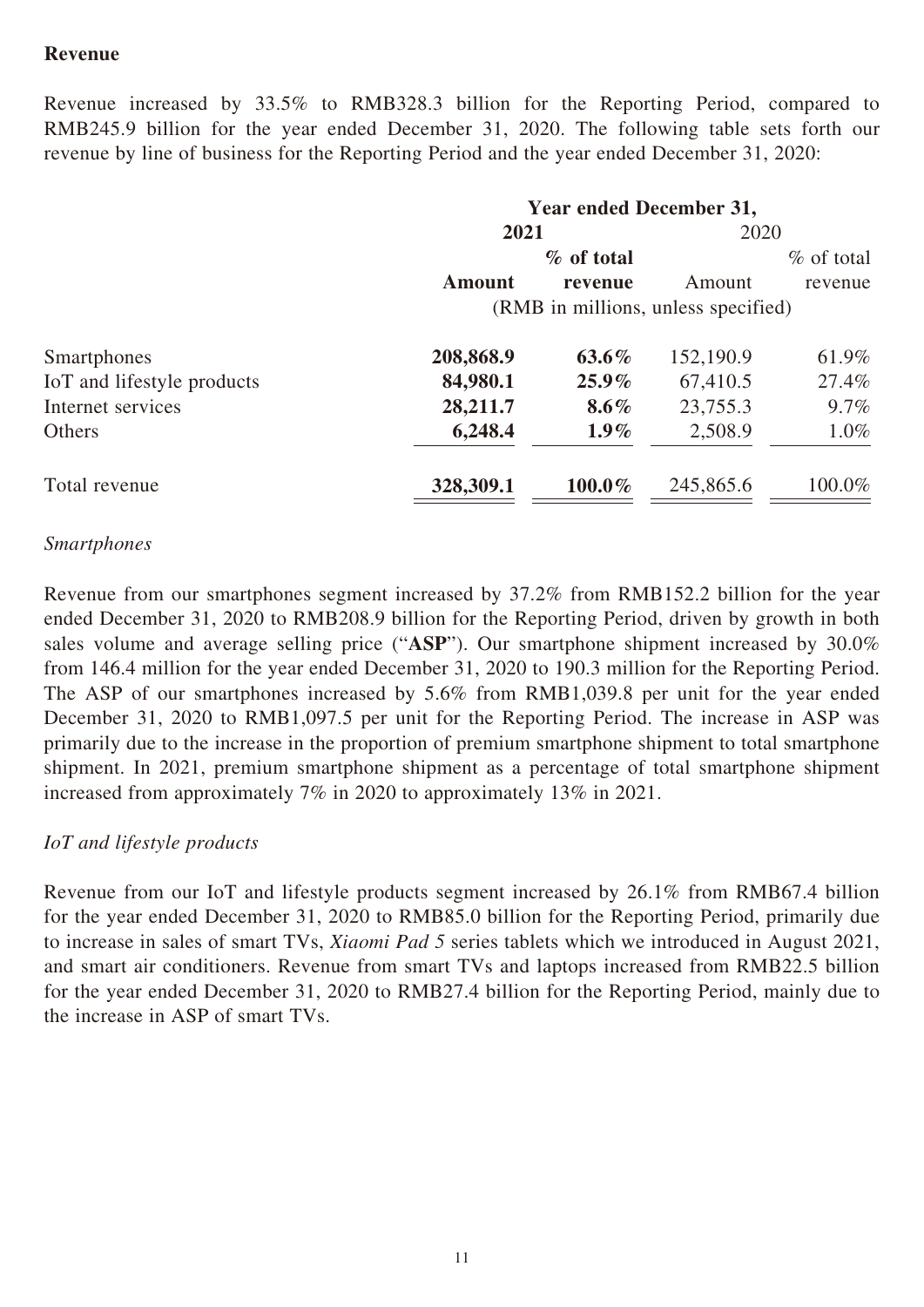#### *Internet services*

Revenue from our internet services segment increased by 18.8% from RMB23.8 billion for the year ended December 31, 2020 to RMB28.2 billion for the Reporting Period, mainly due to the increase in revenue from our advertising business. The internet services revenue in mainland China increased by 10.3% from RMB21.1 billion for the year ended December 31, 2020 to RMB23.2 billion for the Reporting Period. The internet services revenue overseas increased by 84.3% from RMB2.7 billion for the year ended December 31, 2020 to RMB5.0 billion for the Reporting Period.

### *Others*

Other revenue increased by 149.0% from RMB2.5 billion for the year ended December 31, 2020 to RMB6.2 billion for the Reporting Period, primarily due to the sales of buildings and materials.

### **Cost of Sales**

Our cost of sales increased by 29.1% from RMB209.1 billion for the year ended December 31, 2020 to RMB270.0 billion for the Reporting Period. The following table sets forth our cost of sales by line of business for the Reporting Period and the year ended December 31, 2020:

|                            | <b>Year ended December 31,</b>      |            |           |              |  |  |
|----------------------------|-------------------------------------|------------|-----------|--------------|--|--|
|                            | 2021                                |            | 2020      |              |  |  |
|                            |                                     | % of total |           | $%$ of total |  |  |
|                            | <b>Amount</b>                       | revenue    | Amount    | revenue      |  |  |
|                            | (RMB in millions, unless specified) |            |           |              |  |  |
| Smartphones                | 184,007.9                           | 56.0%      | 138,986.9 | 56.5%        |  |  |
| IoT and lifestyle products | 73,888.6                            | $22.5\%$   | 58,804.8  | 23.9%        |  |  |
| Internet services          | 7,316.6                             | $2.2\%$    | 9,111.0   | $3.7\%$      |  |  |
| Others                     | 4,835.1                             | $1.6\%$    | 2,211.1   | $1.0\%$      |  |  |
| Total cost of sales        | 270,048.2                           | 82.3%      | 209,113.8 | 85.1%        |  |  |

### *Smartphones*

Cost of sales related to our smartphones segment increased by 32.4% from RMB139.0 billion for the year ended December 31, 2020 to RMB184.0 billion for the Reporting Period, mainly due to the increase in our smartphone shipment.

# *IoT and lifestyle products*

Cost of sales related to our IoT and lifestyle products segment increased by 25.7% from RMB58.8 billion for the year ended December 31, 2020 to RMB73.9 billion for the Reporting Period, primarily due to the increased sales of our IoT and lifestyle products and increased prices of several key components.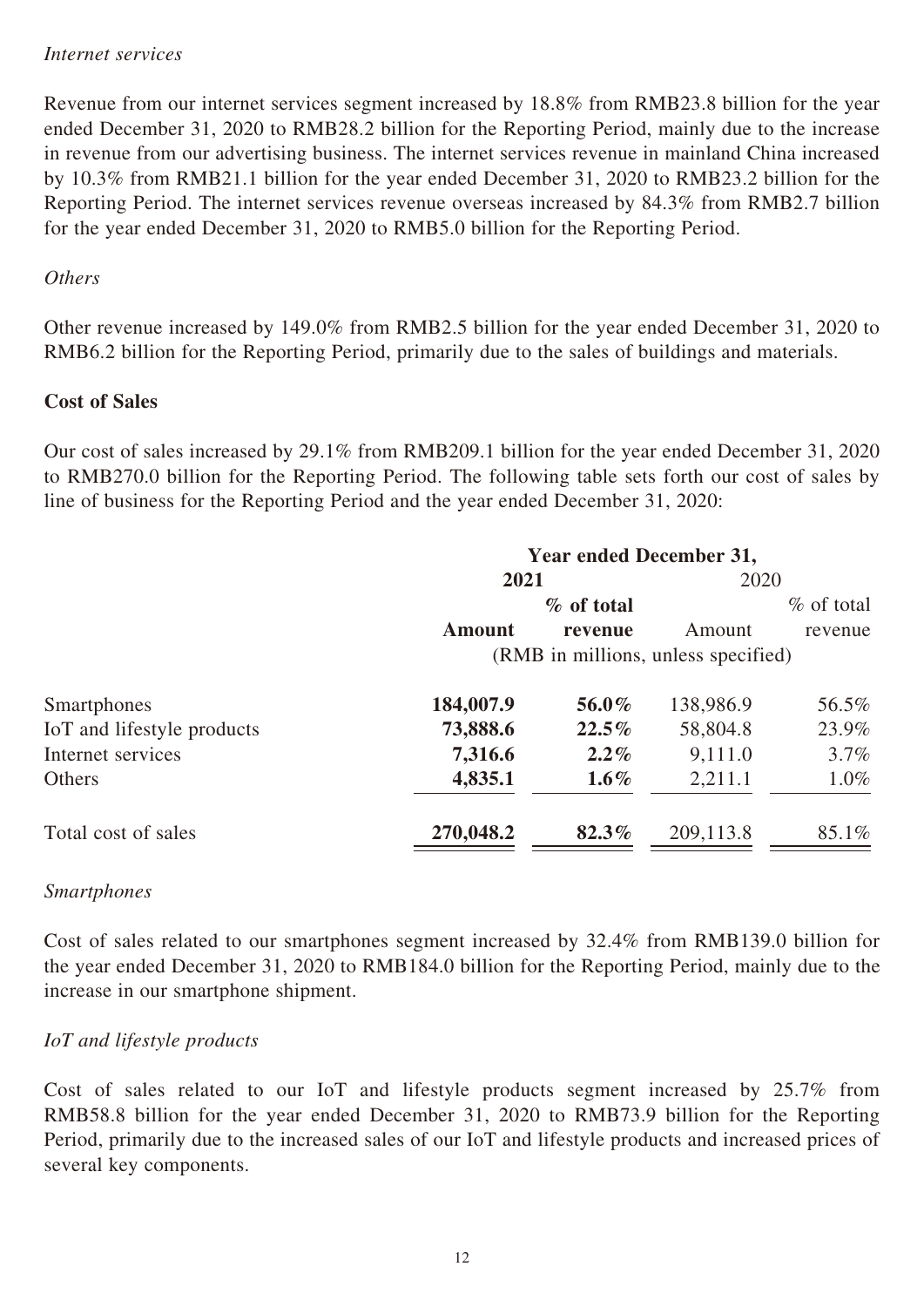### *Internet services*

Cost of sales related to our internet services segment decreased by 19.7% from RMB9.1 billion for the year ended December 31, 2020 to RMB7.3 billion for the Reporting Period, primarily due to a decrease in overall consumer loan balance in our fintech business.

# *Others*

Cost of sales in our others segment increased by 118.7% from RMB2.2 billion for the year ended December 31, 2020 to RMB4.8 billion for the Reporting Period, primarily due to the cost related to the sales of buildings and materials.

# **Gross Profit and Margin**

As a result of the foregoing, our gross profit increased by 58.5% from RMB36.8 billion for the year ended December 31, 2020 to RMB58.3 billion for the Reporting Period. Our gross profit margin increased from 14.9% for the year ended December 31, 2020 to 17.7% for the Reporting Period.

The gross profit margin from our smartphones segment increased from 8.7% for the year ended December 31, 2020 to 11.9% for the Reporting Period, mainly reflected the improvement of our product mix.

The gross profit margin from our IoT and lifestyle products segment increased slightly from 12.8% for the year ended December 31, 2020 to 13.1% for the Reporting Period.

The gross profit margin from our internet services segment was 74.1% for the Reporting Period, compared with 61.6% for the year ended December 31, 2020, mainly due to higher contribution from our advertising business.

# **Research and Development Expenses**

Our research and development expenses increased by 42.3% from RMB9.3 billion for the year ended December 31, 2020 to RMB13.2 billion for the Reporting Period, primarily due to the increase in compensation for research and development personnel.

# **Selling and Marketing Expenses**

Our selling and marketing expenses increased by 44.3% from RMB14.5 billion for the year ended December 31, 2020 to RMB21.0 billion for the Reporting Period, primarily due to the increase in logistics expenses and promotion and advertising expenses. Logistics expenses increased by 50.9% from RMB3.5 billion for the year ended December 31, 2020 to RMB5.3 billion for the Reporting Period, primarily due to the expansion of our overseas business. Promotion and advertising expenses increased by 32.3% from RMB5.5 billion for the year ended December 31, 2020 to RMB7.2 billion for the Reporting Period, primarily due to the increased expenditure for promotion of our products and brand marketing.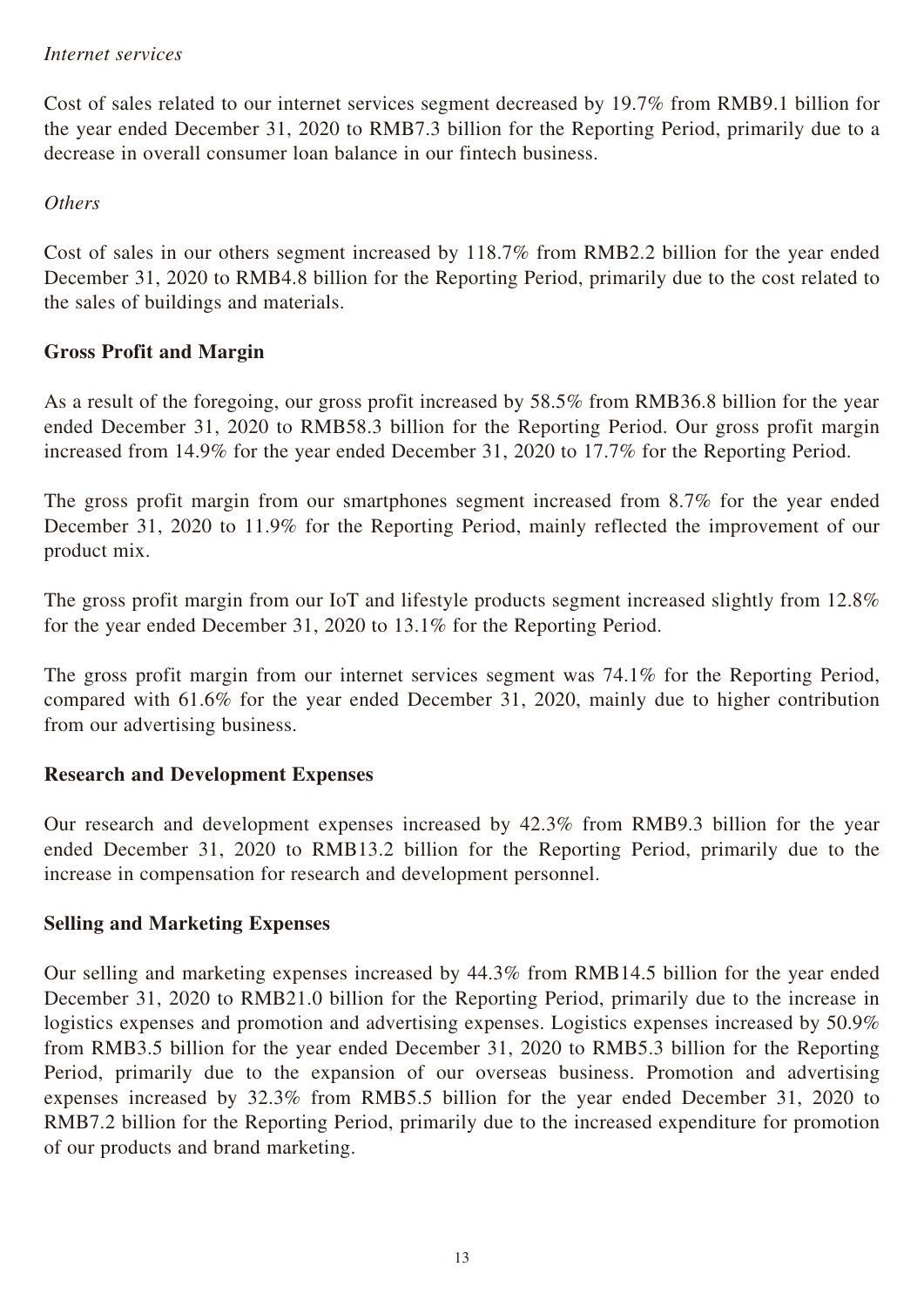# **Administrative Expenses**

Our administrative expenses increased by 26.5% from RMB3.7 billion for the year ended December 31, 2020 to RMB4.7 billion for the Reporting Period, primarily due to the increase in compensation for administrative personnel and professional services fees.

# **Fair Value Changes on Investments Measured at Fair Value Through Profit or Loss**

Our fair value changes on investments measured at fair value through profit or loss decreased by 38.3% from a gain of RMB13.2 billion for the year ended December 31, 2020 to a gain of RMB8.1 billion for the Reporting Period, primarily due to the lower fair value gains of listed ordinary shares investments.

# **Share of Net Profits of Investments Accounted for Using the Equity Method**

Our share of net profits of investments accounted for using the equity method changed from net profits of RMB1,380.9 million for the year ended December 31, 2020 to net profits of RMB275.0 million for the Reporting Period, primarily due to the higher dilution gains from our certain investees in 2020, such as the dilution gain from the initial public offering of Kingsoft Cloud Holdings Limited ("Kingsoft Cloud", Nasdaq: KC).

### **Other Income**

Our other income increased by 28.6% from RMB642.9 million for the year ended December 31, 2020 to RMB826.9 million for the Reporting Period, primarily due to the increase in dividend income and tax refunds partially offset by decrease in government grants.

### **Other Losses, Net**

Our other net losses changed from RMB0.4 billion for the year ended December 31, 2020 to RMB2.6 billion in the Reporting Period. This is mainly due to the impairment of investments accounted for using the equity method, partially offset by gains on disposal from our investee companies for the Reporting Period.

### **Finance Cost, Net**

Our net finance costs decreased by 32.9% from RMB2.4 billion for the year ended December 31, 2020 to RMB1.6 billion for the Reporting Period, primarily due to the decrease in changes of value of financial liabilities to fund investors.

### **Income Tax Expenses**

Our income tax expenses increased from RMB1.3 billion for the year ended December 31, 2020 to RMB5.1 billion for the Reporting Period, primarily due to the increase in taxable income in the Reporting Period and more deductible expense items in the year ended December 31, 2020.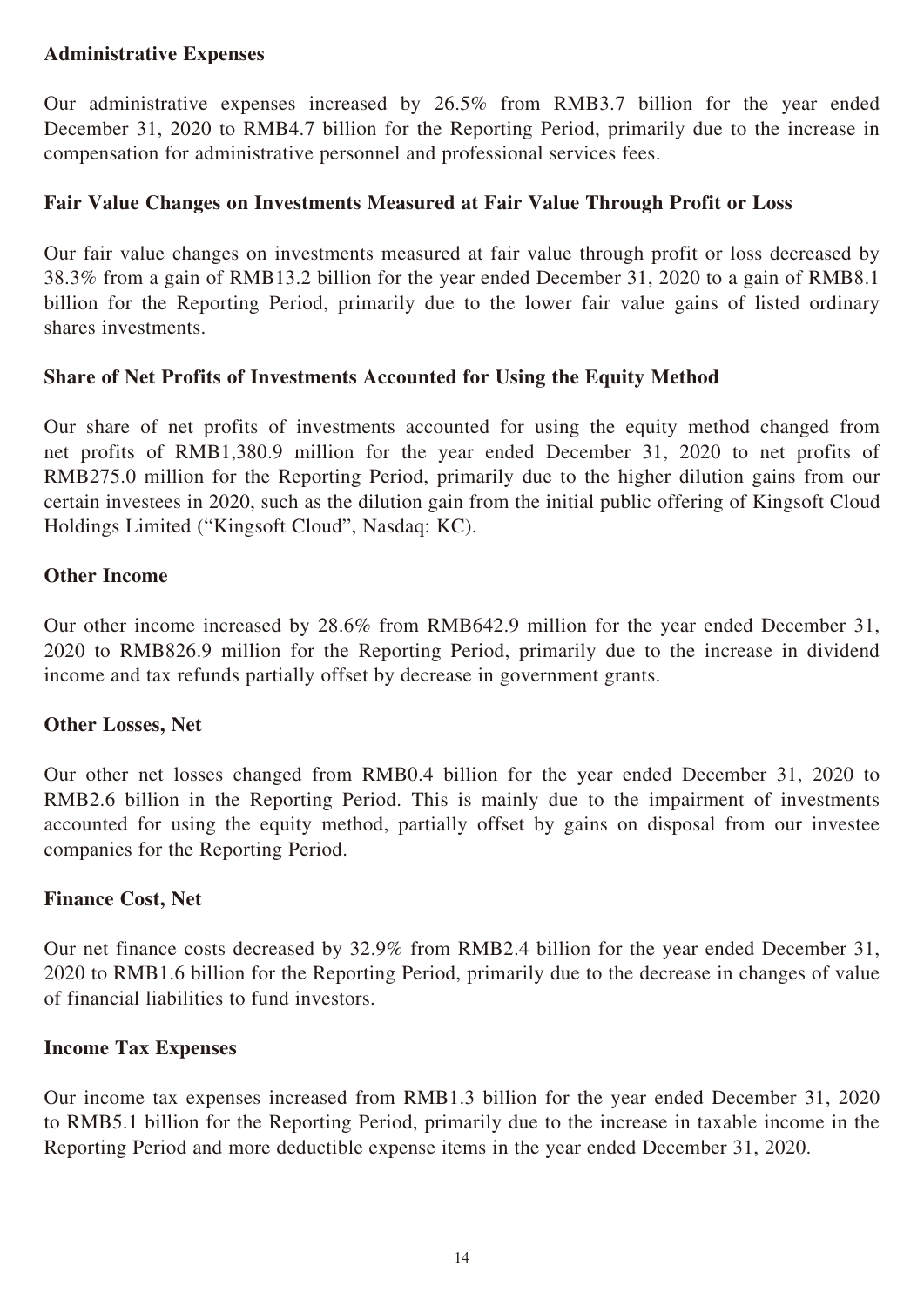### **Profit for the Year**

As a result of the foregoing, we had a profit of RMB19.3 billion for the Reporting Period, compared with a profit of RMB20.3 billion for the year ended December 31, 2020.

# **Adjusted Net Profit**

Our adjusted net profit increased by 69.5% from RMB13.0 billion for the year ended December 31, 2020 to RMB22.0 billion for the Reporting Period.

# **Fourth Quarter of 2021 Compared to Fourth Quarter of 2020**

The following table sets forth the comparative figures for the fourth quarter of 2021 and the fourth quarter of 2020:

|                                               | <b>Unaudited</b>                 |             |  |
|-----------------------------------------------|----------------------------------|-------------|--|
|                                               | Three months ended               |             |  |
|                                               | <b>December 31,</b> December 31, |             |  |
|                                               | 2021                             | 2020        |  |
|                                               | (RMB in millions)                |             |  |
| <b>Revenue</b>                                | 85,575.2                         | 70,462.9    |  |
| Cost of sales                                 | (70, 915.7)                      | (59, 136.6) |  |
| <b>Gross profit</b>                           | 14,659.5                         | 11,326.3    |  |
| Research and development expenses             | (3,853.2)                        | (3,105.6)   |  |
| Selling and marketing expenses                | (6,254.3)                        | (5,090.3)   |  |
| Administrative expenses                       | (1,326.3)                        | (1,275.8)   |  |
| Fair value changes on investments measured at |                                  |             |  |
| fair value through profit or loss             | 3,879.1                          | 7,041.5     |  |
| Share of net profits of investments accounted |                                  |             |  |
| for using the equity method                   | 247.1                            | 368.2       |  |
| Other income                                  | 205.3                            | 246.9       |  |
| Other (losses)/gains, net                     | (3,141.6)                        | 90.7        |  |
| <b>Operating profit</b>                       | 4,415.6                          | 9,601.9     |  |
| Finance costs, net                            | (531.1)                          | (741.0)     |  |
| Profit before income tax                      | 3,884.5                          | 8,860.9     |  |
| Income tax expenses                           | (1,442.0)                        | (65.9)      |  |
| Profit for the period                         | 2,442.5                          | 8,795.0     |  |
| <b>Non-IFRS Measure: Adjusted net profit</b>  | 4,473.1                          | 3,204.4     |  |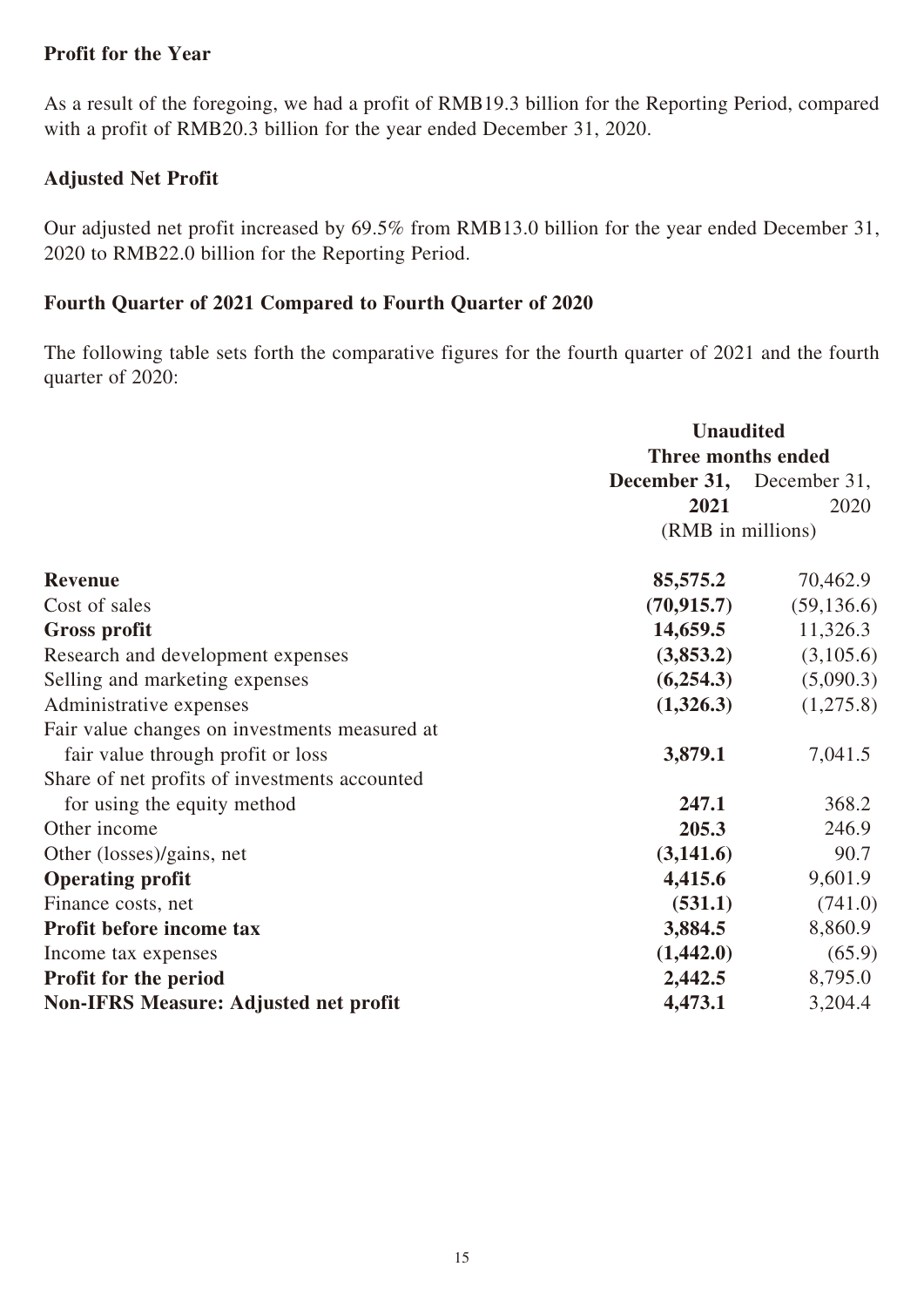# **Revenue**

Revenue increased by 21.4% to RMB85.6 billion in the fourth quarter of 2021 from RMB70.5 billion in the fourth quarter of 2020. The following table sets forth our revenue by line of business in the fourth quarter of 2021 and the fourth quarter of 2020:

| <b>Unaudited</b><br>Three months ended |            |                          |              |  |  |
|----------------------------------------|------------|--------------------------|--------------|--|--|
| December 31, 2020                      |            |                          |              |  |  |
|                                        | % of total |                          | $%$ of total |  |  |
| <b>Amount</b>                          | revenue    | Amount                   | revenue      |  |  |
| (RMB in millions, unless specified)    |            |                          |              |  |  |
| 50,464.1                               | 59.0%      | 42,634.5                 | 60.5%        |  |  |
| 25,066.6                               | $29.3\%$   | 21,054.4                 | 29.9%        |  |  |
| 7,269.5                                | $8.5\%$    | 6,175.1                  | 8.8%         |  |  |
| 2,775.0                                | $3.2\%$    | 598.9                    | $0.8\%$      |  |  |
| 85,575.2                               | $100.0\%$  | 70,462.9                 | 100.0%       |  |  |
|                                        |            | <b>December 31, 2021</b> |              |  |  |

### *Smartphones*

Revenue from our smartphones segment increased by 18.4% from RMB42.6 billion in the fourth quarter of 2020 to RMB50.5 billion for the fourth quarter of 2021. Our smartphone shipment increased by 4.4% from 42.3 million in the fourth quarter of 2020 to 44.1 million in the fourth quarter of 2021.

The ASP of our smartphones increased by 13.3% from RMB1,009.1 per unit in the fourth quarter of 2020 to RMB1,143.6 per unit in the fourth quarter of 2021. The increase in ASP was primarily due to the increase in the proportion of premium smartphone shipment to the total smartphone shipment in the fourth quarter of 2021.

### *IoT and lifestyle products*

Revenue from our IoT and lifestyle products segment increased by 19.1% from RMB21.1 billion in the fourth quarter of 2020 to RMB25.1 billion in the fourth quarter of 2021, primarily due to the increase in sales of smart TVs, *Xiaomi Pad 5* series tablets and smart watches. Revenue from smart TVs and laptops increased by 22.5% from RMB7.1 billion in the fourth quarter of 2020 to RMB8.7 billion in the fourth quarter of 2021, mainly due to the increase in both shipment and ASP of smart TVs.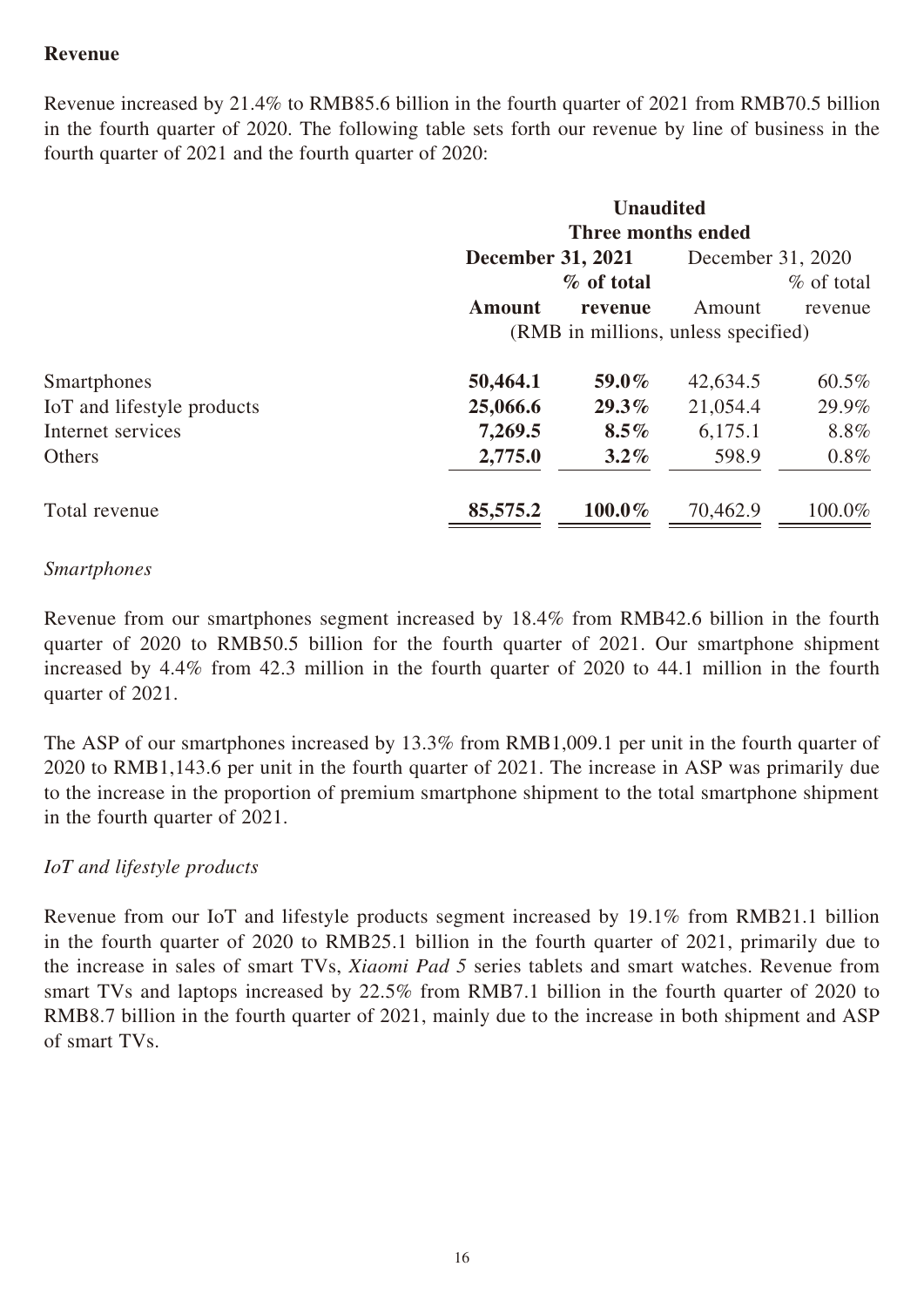#### *Internet services*

Revenue from our internet services segment increased by 17.7% from RMB6.2 billion in the fourth quarter of 2020 to RMB7.3 billion in the fourth quarter of 2021, mainly due to the increase in revenue from our advertising business. The internet services revenue in mainland China increased by 7.6% from RMB5.3 billion in the fourth quarter of 2020 to RMB5.7 billion in the fourth quarter of 2021. The internet services revenue overseas increased by 79.5% from RMB0.9 billion in the fourth quarter of 2020 to RMB1.6 billion in the fourth quarter of 2021.

### *Others*

Other revenue increased by 363.3% from RMB0.6 billion in the fourth quarter of 2020 to RMB2.8 billion in the fourth quarter of 2021, primarily due to the sales of apartment buildings and materials.

### **Cost of Sales**

Our cost of sales increased by 19.9% from RMB59.1 billion in the fourth quarter of 2020 to RMB70.9 billion in the fourth quarter of 2021. The following table sets forth our cost of sales by line of business in the fourth quarter of 2021 and the fourth quarter of 2020:

|                            | <b>Unaudited</b>                    |            |                   |              |  |
|----------------------------|-------------------------------------|------------|-------------------|--------------|--|
|                            | Three months ended                  |            |                   |              |  |
|                            | <b>December 31, 2021</b>            |            | December 31, 2020 |              |  |
|                            |                                     | % of total |                   | $%$ of total |  |
|                            | <b>Amount</b>                       | revenue    | Amount            | revenue      |  |
|                            | (RMB in millions, unless specified) |            |                   |              |  |
| Smartphones                | 45,346.1                            | 53.0%      | 38,162.9          | 54.2%        |  |
| IoT and lifestyle products | 21,795.9                            | $25.5\%$   | 18,508.1          | 26.3%        |  |
| Internet services          | 1,740.2                             | $2.0\%$    | 1,951.0           | $2.8\%$      |  |
| Others                     | 2,033.5                             | $2.4\%$    | 514.6             | $0.6\%$      |  |
| Total cost of sales        | 70,915.7                            | 82.9%      | 59,136.6          | 83.9%        |  |

#### *Smartphones*

Cost of sales related to our smartphones segment increased by 18.8% from RMB38.2 billion in the fourth quarter of 2020 to RMB45.3 billion in the fourth quarter of 2021, primarily due to the increase in our smartphone shipment.

### *IoT and lifestyle products*

Cost of sales related to our IoT and lifestyle products segment increased by 17.8% from RMB18.5 billion in the fourth quarter of 2020 to RMB21.8 billion in the fourth quarter of 2021, primarily due to the increased sales of our IoT and lifestyle products.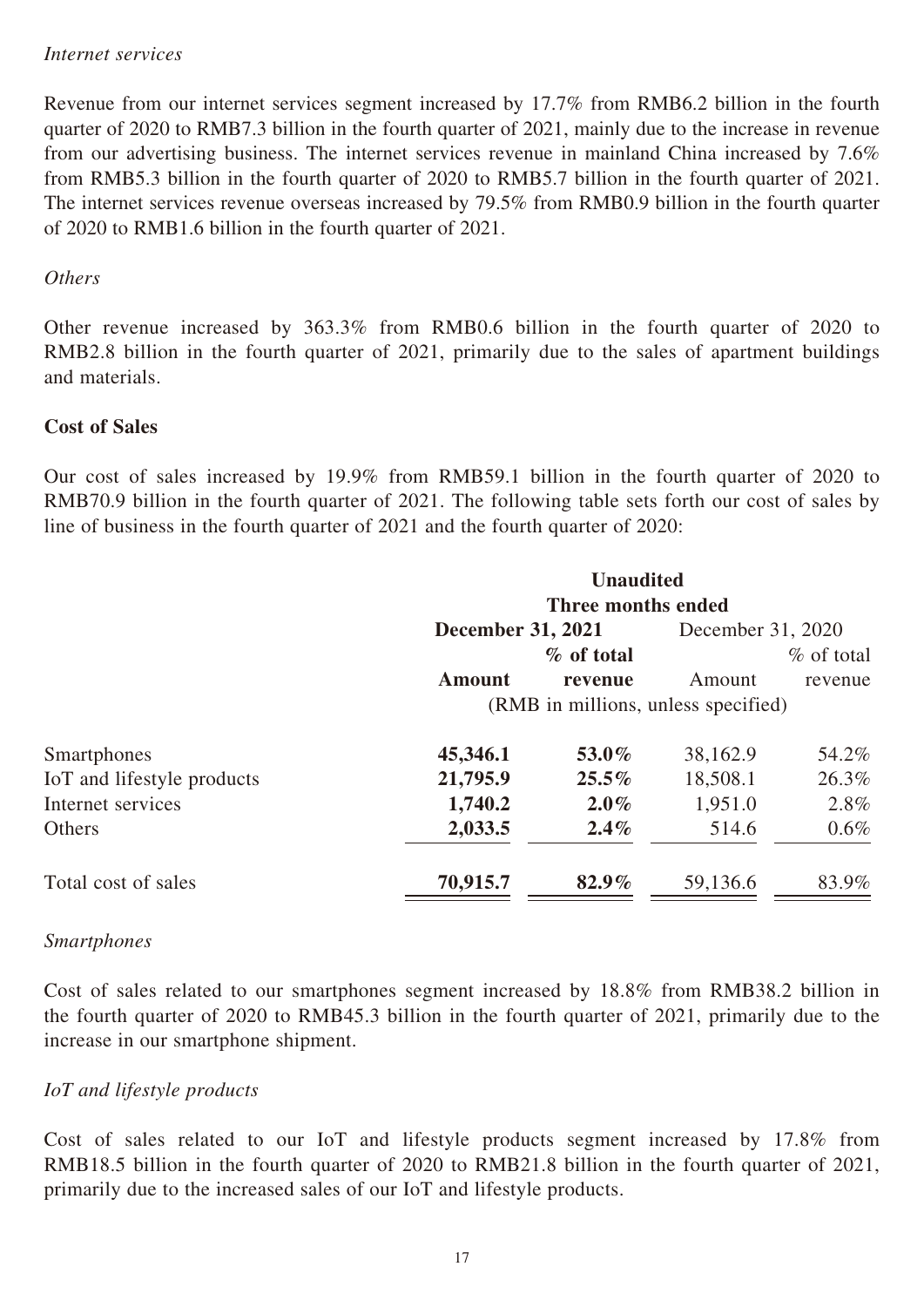### *Internet services*

Cost of sales related to our internet services segment decreased by 10.8% from RMB2.0 billion in the fourth quarter of 2020 to RMB1.7 billion in the fourth quarter of 2021, primarily due to a decrease in overall consumer loan balance in our fintech business.

*Others*

Cost of sales related to our others segment increased by 295.2% from RMB0.5 billion in the fourth quarter of 2020 to RMB2.0 billion in the fourth quarter of 2021, primarily due to the cost related to the sales of apartment buildings and materials.

# **Gross Profit and Margin**

As a result of the foregoing, our gross profit increased by 29.4% from RMB11.3 billion in the fourth quarter of 2020 to RMB14.7 billion in the fourth quarter of 2021. Our gross profit margin increased from 16.1% in the fourth quarter of 2020 to 17.1% in the fourth quarter of 2021.

The gross profit margin from our smartphones segment decreased slightly from 10.5% in the fourth quarter of 2020 to 10.1% in the fourth quarter of 2021 due to the enhanced promotional efforts during major shopping festivals particularly in mainland China in the fourth quarter of 2021.

The gross profit margin from our IoT and lifestyle products segment increased from 12.1% in the fourth quarter of 2020 to 13.0% in the fourth quarter of 2021, mainly due to the increased profit margin of overseas IoT products and the introduction of certain IoT products with higher profit margin.

The gross profit margin from our internet services segment increased from 68.4% in the fourth quarter of 2020 to 76.1% in the fourth quarter of 2021, mainly due to higher contribution from our advertising business.

### **Research and Development Expenses**

Our research and development expenses increased by 24.1% from RMB3.1 billion in the fourth quarter of 2020 to RMB3.9 billion in the fourth quarter of 2021, primarily due to the increase in compensation for research and development personnel and higher development-related expenses.

# **Selling and Marketing Expenses**

Our selling and marketing expenses increased by 22.9% from RMB5.1 billion in the fourth quarter of 2020 to RMB6.3 billion in the fourth quarter of 2021, primarily due to the increase in logistics expenses and promotion and advertising expenses. The logistics expenses increased by 47.8% from RMB1.1 billion in the fourth quarter of 2020 to RMB1.6 billion in the fourth quarter of 2021, primarily due to the expansion of our overseas business. Promotion and advertising expenses increased by 7.9% from RMB2.3 billion in the fourth quarter of 2020 to RMB2.4 billion in the fourth quarter of 2021, primarily due to the increased expenditure for promotion of our products in mainland China in the fourth quarter of 2021.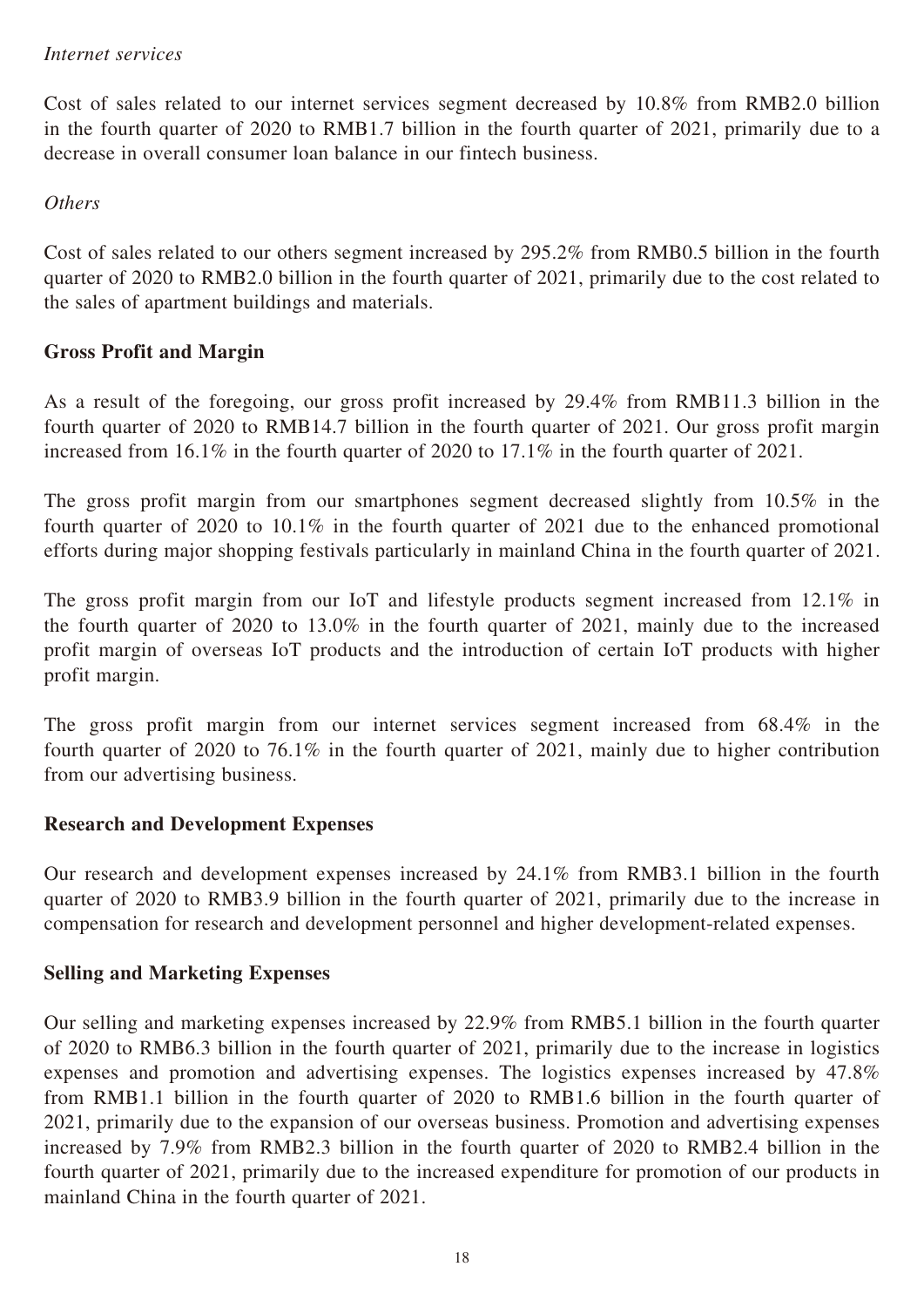# **Administrative Expenses**

Our administrative expenses increased by 4.0% from RMB1,275.8 million in the fourth quarter of 2020 to RMB1,326.3 million in the fourth quarter of 2021.

# **Fair Value Changes on Investments Measured at Fair Value Through Profit or Loss**

Our fair value changes on investments measured at fair value through profit or loss decreased by 44.9% from a gain of RMB7.0 billion in the fourth quarter of 2020 to a gain of RMB3.9 billion in the fourth quarter of 2021, primarily due to the lower fair value gains of unlisted investments in the fourth quarter of 2021.

# **Share of net Profits of Investments Accounted for Using the Equity Method**

Our share of net profits of investments accounted for using the equity method changed from net profits of RMB368.2 million in the fourth quarter of 2020 to net profits of RMB247.1 million in the fourth quarter of 2021, primarily due to the consolidation of Zimi International Incorporation ("**Zimi**") in the third of quarter of 2021, which was previously accounted for using the equity method in the fourth quarter of 2020.

# **Other Income**

Our other income decreased by 16.8% from RMB246.9 million in the fourth quarter of 2020 to RMB205.3 million in the fourth quarter of 2021, primarily due to the decrease in government grants.

### **Other (Losses)/Gains, Net**

Our other net (losses)/gains changed from net gains of RMB90.7 million in the fourth quarter of 2020 to net losses of RMB3,141.6 million in the fourth quarter of 2021. This is mainly due to the impairment of investments accounted for using the equity method, partially offset by gains on disposal from our investee companies in the fourth quarter of 2021.

### **Finance Costs, Net**

Our net finance costs decreased by 28.3% from RMB741.0 million in the fourth quarter of 2020 to RMB531.1 million in the fourth quarter of 2021, primarily due to the decrease in changes of value of financial liabilities to fund investors.

### **Income Tax Expenses**

Our income tax expenses increased from RMB65.9 million in the fourth quarter of 2020 to RMB1,442.0 million in the fourth quarter of 2021, primarily due to the increase in taxable income in the fourth quarter of 2021.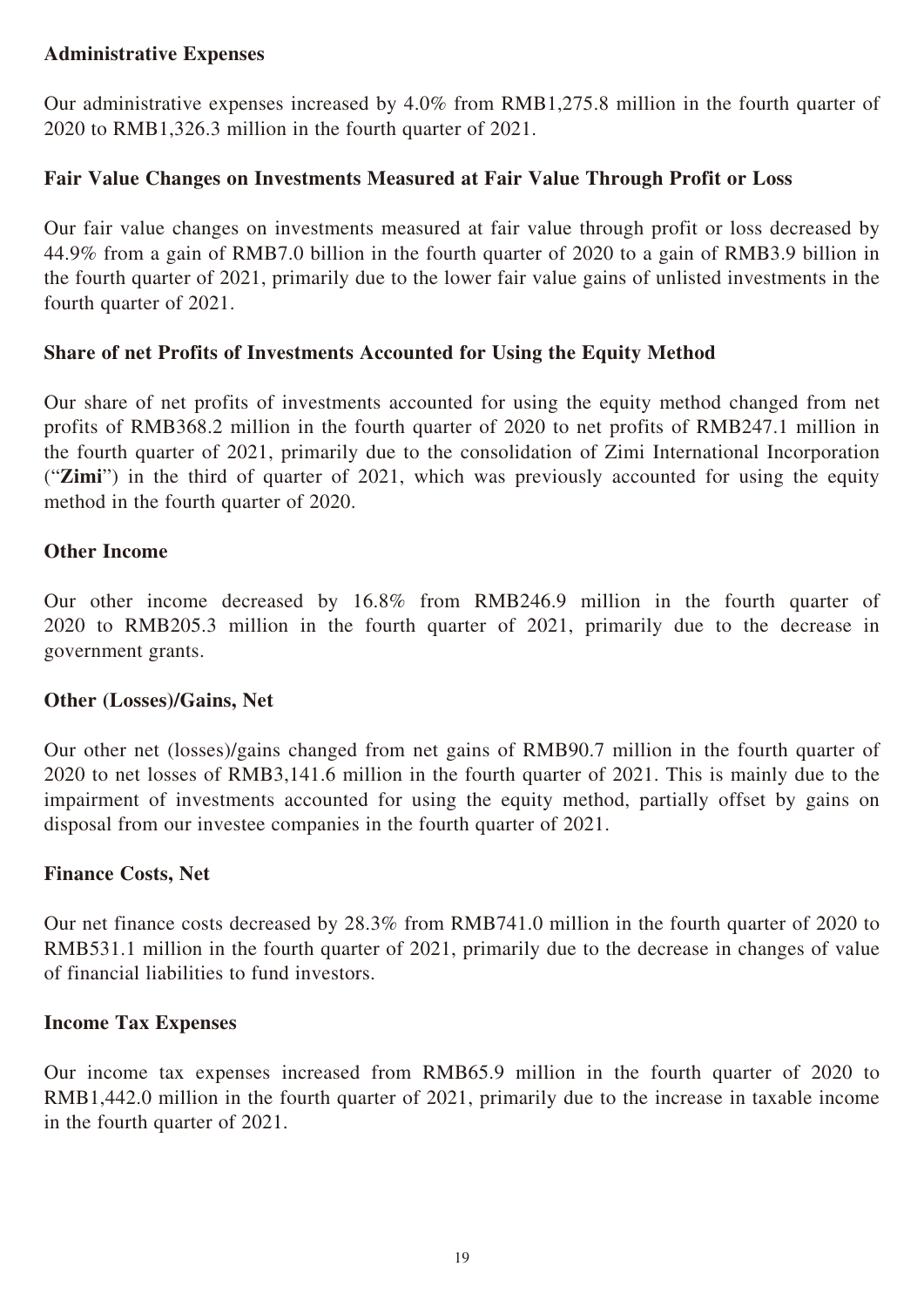### **Profit for the Period**

As a result of the foregoing, we had a profit of RMB2.4 billion in the fourth quarter of 2021, compared with a profit of RMB8.8 billion in the fourth quarter of 2020.

# **Adjusted Net Profit**

Our adjusted net profit increased by 39.6% from RMB3.2 billion in the fourth quarter of 2020 to RMB4.5 billion in the fourth quarter of 2021.

# **Fourth Quarter of 2021 Compared to Third Quarter of 2021**

The following table sets forth the comparative figures for the fourth quarter of 2021 and the third quarter of 2021:

|                                               | <b>Unaudited</b>   |                            |  |
|-----------------------------------------------|--------------------|----------------------------|--|
|                                               | Three months ended |                            |  |
|                                               |                    | December 31, September 30, |  |
|                                               | 2021               | 2021                       |  |
|                                               | (RMB in millions)  |                            |  |
| <b>Revenue</b>                                | 85,575.2           | 78,062.9                   |  |
| Cost of sales                                 | (70, 915.7)        | (63,770.6)                 |  |
| <b>Gross profit</b>                           | 14,659.5           | 14,292.3                   |  |
| Research and development expenses             | (3,853.2)          | (3,237.7)                  |  |
| Selling and marketing expenses                | (6,254.3)          | (4,882.3)                  |  |
| Administrative expenses                       | (1,326.3)          | (1,274.6)                  |  |
| Fair value changes on investments measured at |                    |                            |  |
| fair value through profit or loss             | 3,879.1            | (1,975.6)                  |  |
| Share of net profits of investments accounted |                    |                            |  |
| for using the equity method                   | 247.1              | 45.1                       |  |
| Other income                                  | 205.3              | 234.9                      |  |
| Other losses, net                             | (3,141.6)          | (472.3)                    |  |
| <b>Operating profit</b>                       | 4,415.6            | 2,729.8                    |  |
| Finance costs, net                            | (531.1)            | (942.6)                    |  |
| Profit before income tax                      | 3,884.5            | 1,787.2                    |  |
| Income tax expenses                           | (1,442.0)          | (998.6)                    |  |
| Profit for the period                         | 2,442.5            | 788.6                      |  |
| <b>Non-IFRS Measure: Adjusted net profit</b>  | 4,473.1            | 5,175.6                    |  |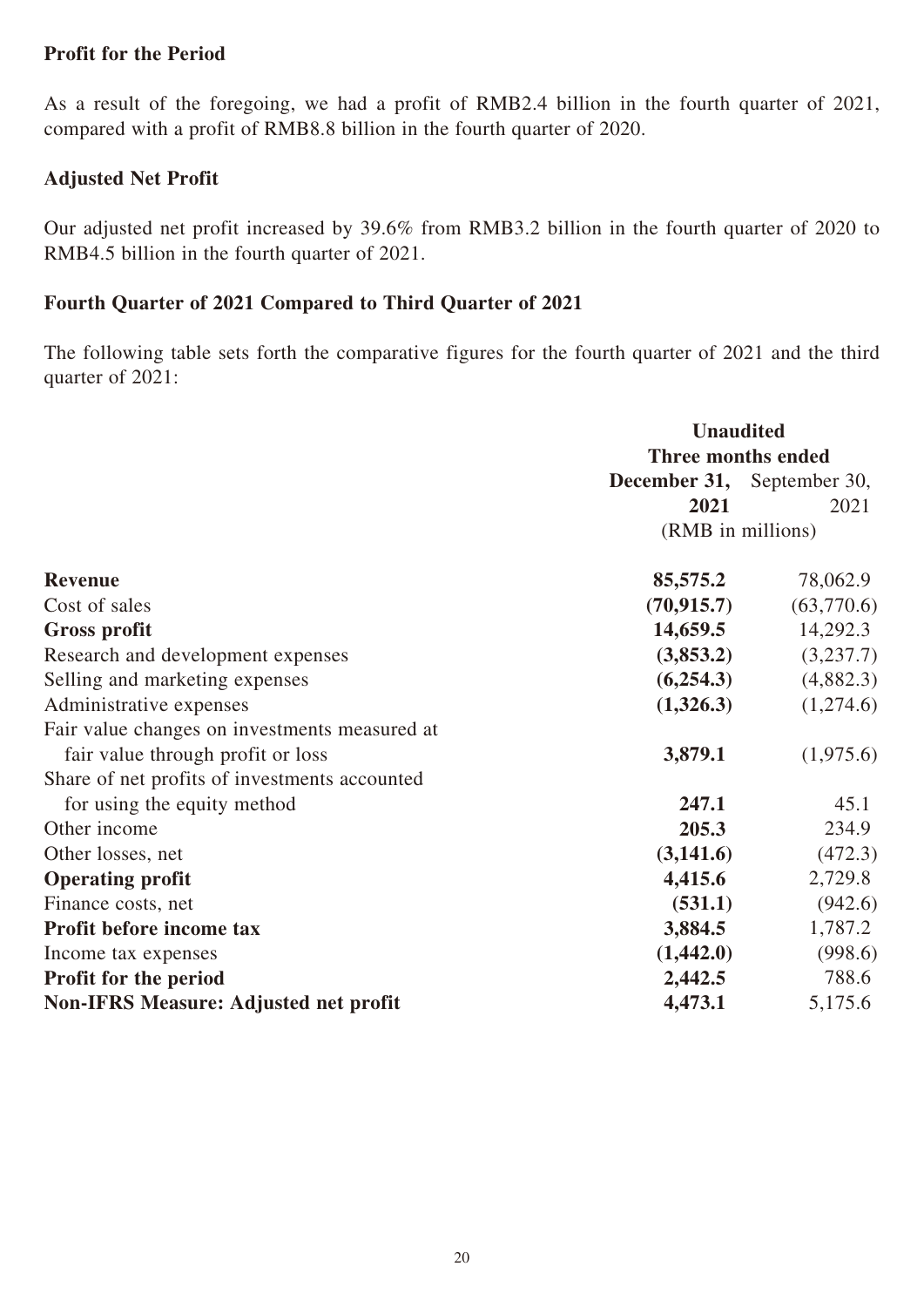# **Revenue**

Revenue increased by 9.6% to RMB85.6 billion in the fourth quarter of 2021 from RMB78.1 billion in the third quarter of 2021. The following table sets forth our revenue by line of business in the fourth quarter of 2021 and the third quarter of 2021:

|                            | <b>Unaudited</b><br>Three months ended |            |                    |               |
|----------------------------|----------------------------------------|------------|--------------------|---------------|
|                            |                                        |            |                    |               |
|                            | <b>December 31, 2021</b>               |            | September 30, 2021 |               |
|                            |                                        | % of total |                    | $\%$ of total |
|                            | <b>Amount</b>                          | revenue    | Amount             | revenue       |
|                            | (RMB in millions, unless specified)    |            |                    |               |
| Smartphones                | 50,464.1                               | 59.0%      | 47,824.9           | 61.3%         |
| IoT and lifestyle products | 25,066.6                               | 29.3%      | 20,935.6           | 26.8%         |
| Internet services          | 7,269.5                                | $8.5\%$    | 7,337.9            | $9.4\%$       |
| Others                     | 2,775.0                                | $3.2\%$    | 1,964.5            | $2.5\%$       |
| Total revenue              | 85,575.2                               | 100.0%     | 78,062.9           | 100.0%        |

#### *Smartphones*

Revenue from our smartphones segment increased by 5.5% from RMB47.8 billion in the third quarter of 2021 to RMB50.5 billion in the fourth quarter of 2021. Our smartphone shipment increased from 43.9 million in the third quarter of 2021 to 44.1 million in the fourth quarter of 2021, mainly due to the increase in premium smartphone shipment. The ASP of our smartphones increased from RMB1,090.5 per unit in the third quarter of 2021 to RMB1,143.6 per unit in the fourth quarter of 2021, primarily due to the increase in the proportion of our premium smartphone shipment to total smartphone shipment of in the fourth quarter of 2021.

### *IoT and lifestyle products*

Revenue from our IoT and lifestyle products segment increased by 19.7% from RMB20.9 billion in the third quarter of 2021 to RMB25.1 billion in the fourth quarter of 2021, primarily due to the increase in sales of smart TVs, tablets and robot vacuum cleaners. Revenue from smart TVs and laptops increased by 22.5% from RMB7.1 billion in the third quarter of 2021 to RMB8.7 billion in the fourth quarter of 2021, mainly due to the increase in smart TV shipment.

#### *Internet services*

Revenue from our internet services segment decreased by 0.9% from RMB7.3 billion in the third quarter of 2021 to RMB7.3 billion in the fourth quarter of 2021, mainly due to the decreased revenue of our other value-added services.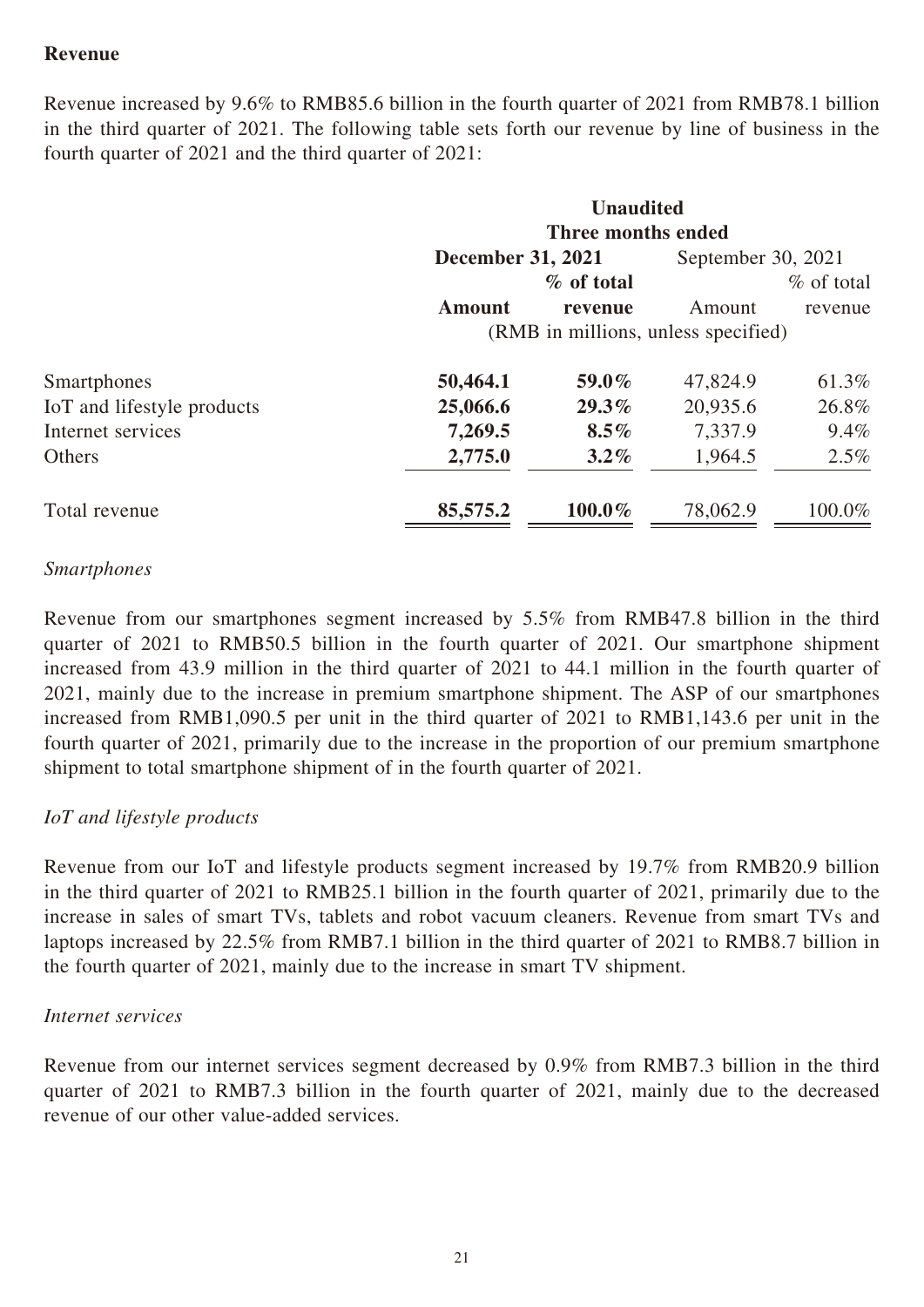### *Others*

Other revenue increased by 41.3% from RMB2.0 billion in the third quarter of 2021 to RMB2.8 billion in the fourth quarter of 2021, primarily due to the sales of apartment buildings.

### **Cost of Sales**

Our cost of sales increased by 11.2% from RMB63.8 billion in the third quarter of 2021 to RMB70.9 billion in the fourth quarter of 2021.

|                            |                                     | <b>Unaudited</b> |                    |              |
|----------------------------|-------------------------------------|------------------|--------------------|--------------|
|                            | Three months ended                  |                  |                    |              |
|                            | <b>December 31, 2021</b>            |                  | September 30, 2021 |              |
|                            |                                     | % of total       |                    | $%$ of total |
|                            | <b>Amount</b>                       | revenue          | Amount             | revenue      |
|                            | (RMB in millions, unless specified) |                  |                    |              |
| Smartphones                | 45,346.1                            | 53.0%            | 41,708.8           | 53.4%        |
| IoT and lifestyle products | 21,795.9                            | $25.5\%$         | 18,509.7           | 23.7%        |
| Internet services          | 1,740.2                             | $2.0\%$          | 1,940.6            | 2.5%         |
| <b>Others</b>              | 2,033.5                             | $2.4\%$          | 1,611.5            | $2.1\%$      |
| Total cost of sales        | 70,915.7                            | $82.9\%$         | 63,770.6           | 81.7%        |

### *Smartphones*

Cost of sales related to our smartphones segment increased by 8.7% from RMB41.7 billion in the third quarter of 2021 to RMB45.3 billion in the fourth quarter of 2021, primarily due to the increase in our smartphone shipment.

### *IoT and lifestyle products*

Cost of sales in our IoT and lifestyle products segment increased by 17.8% from RMB18.5 billion in the third quarter of 2021 to RMB21.8 billion in the fourth quarter of 2021, primarily due to the increased sales of our IoT and lifestyle products.

#### *Internet services*

Cost of sales related to our internet services segment decreased by 10.3% from RMB1.9 billion in the third quarter of 2021 to RMB1.7 billion in the fourth quarter of 2021, primarily due to the decreased costs of our other value-added services.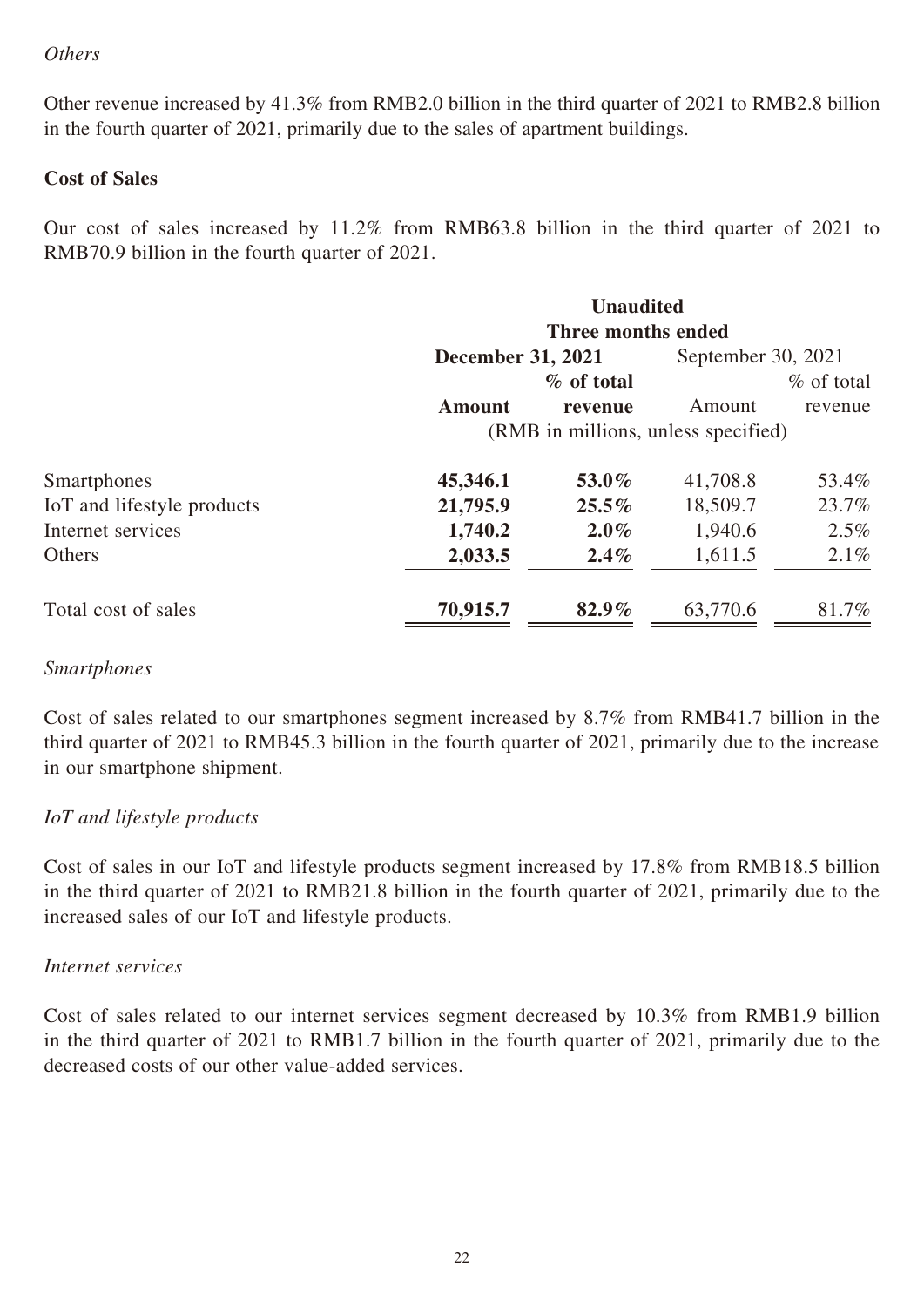# *Others*

Cost of sales related to our others segment increased by 26.2% from RMB1.6 billion in the third quarter of 2021 to RMB2.0 billion in the fourth quarter of 2021, mainly due to the the cost related to the sales of apartment buildings.

# **Gross Profit and Margin**

As a result of the foregoing, our gross profit increased by 2.6% from RMB14.3 billion in the third quarter of 2021 to RMB14.7 billion in the fourth quarter of 2021. Our gross profit margin decreased from 18.3% in the third quarter of 2021 to 17.1% in the fourth quarter of 2021.

The gross profit margin from our smartphones segment decreased from 12.8% in the third quarter of 2021 to 10.1% in the fourth quarter of 2021 due to the enhanced promotional efforts in major shopping festivals particularly in mainland China in the fourth quarter of 2021.

The gross profit margin from our IoT and lifestyle products segment increased from 11.6% in the third quarter of 2021 to 13.0% in the fourth quarter of 2021, mainly attributable to the increased profit margin of smart TVs.

The gross profit margin from our internet services segment increased from 73.6% in the third quarter of 2021 to 76.1% in the fourth quarter of 2021, mainly due to higher contribution from our advertising business.

# **Research and Development Expenses**

Our research and development expenses increased by 19.0% from RMB3.2 billion in the third quarter of 2021 to RMB3.9 billion in the fourth quarter of 2021, primarily due to the higher development–related expenses.

# **Selling and Marketing Expenses**

Our selling and marketing expenses increased by 28.1% from RMB4.9 billion in the third quarter of 2021 to RMB6.3 billion in the fourth quarter of 2021, primarily due to the increase in promotion and advertising expenses. The promotion and advertising expenses increased by 53.8% from RMB1.6 billion in the third quarter of 2021 to RMB2.4 billion in the fourth quarter of 2021, primarily due to the increased expenditure for promotion of our products, for our brand marketing and for overseas market business development.

### **Administrative Expenses**

Our administrative expenses increased by 4.1% from RMB1,274.6 million in the third quarter of 2021 to RMB1,326.3 million in the fourth quarter of 2021.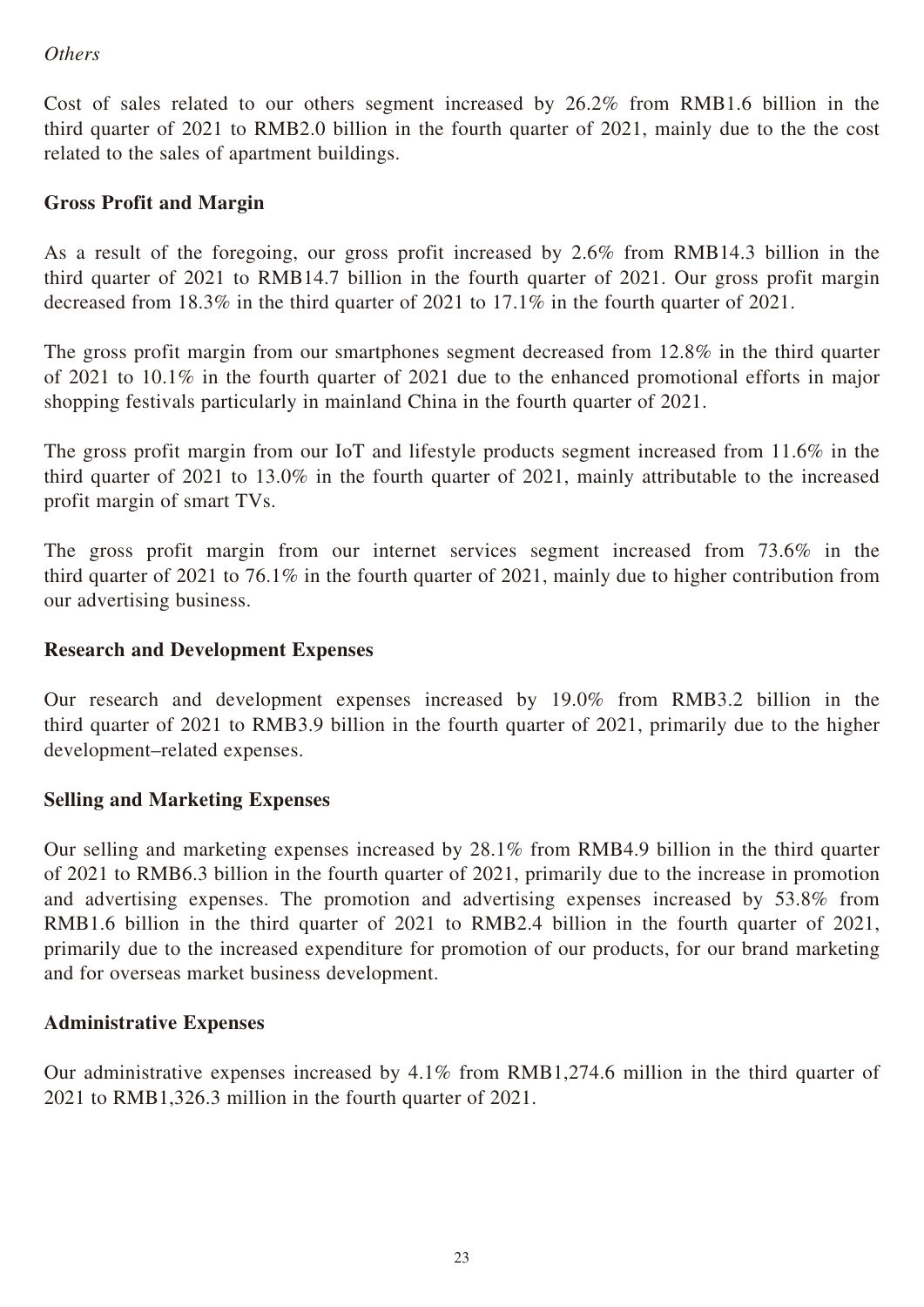# **Fair Value Changes on Investments Measured at Fair Value Through Profit or Loss**

Our fair value changes on investments measured at fair value through profit or loss changed from a loss of RMB2.0 billion in the third quarter of 2021 to a gain of RMB3.9 billion in the fourth quarter of 2021, primarily due to improved market sentiment towards technology sector in mainland China in the fourth quarter of 2021.

### **Share of Net Profits of Investments Accounted for Using the Equity Method**

Our share of net profits of investments accounted for using the equity method changed from net profits of RMB45.1 million in the third quarter of 2021 to net profits of RMB247.1 million in the fourth quarter of 2021, primarily due to the dilution gain from Kingsoft Cloud in the fourth quarter of 2021.

#### **Other Income**

Our other income decreased by 12.6% from RMB234.9 million in the third quarter of 2021 to RMB205.3 million in the fourth quarter of 2021.

### **Other Losses, Net**

Our other net losses changed from RMB0.5 billion in the third quarter of 2021 to RMB3.1 billion in the fourth quarter of 2021. This is due to the impairment of investments accounted for using the equity method, partially offset by gains on disposal from our investee companies in the fourth quarter of 2021.

### **Finance Costs, Net**

Our net finance costs decreased by 43.7% from RMB942.6 million in the third quarter of 2021 to RMB531.1 million in the fourth quarter of 2021, primarily due to the decrease in changes of value of financial liabilities to fund investors.

#### **Income Tax Expenses**

Our income tax expenses increased by 44.4% from RMB998.6 million for the third quarter of 2021 to RMB1,442.0 million in the fourth quarter of 2021, primarily due to the increase in taxable income, partially offset by the additional deductibility of expense items in the fourth quarter of 2021.

#### **Profit for the Period**

As a result of the foregoing, we had a profit of RMB0.8 billion and a profit of RMB2.4 billion for the third and fourth quarter of 2021, respectively.

### **Adjusted Net Profit**

Our adjusted net profit is RMB5.2 billion and RMB4.5 billion for the third and fourth quarter of 2021, respectively.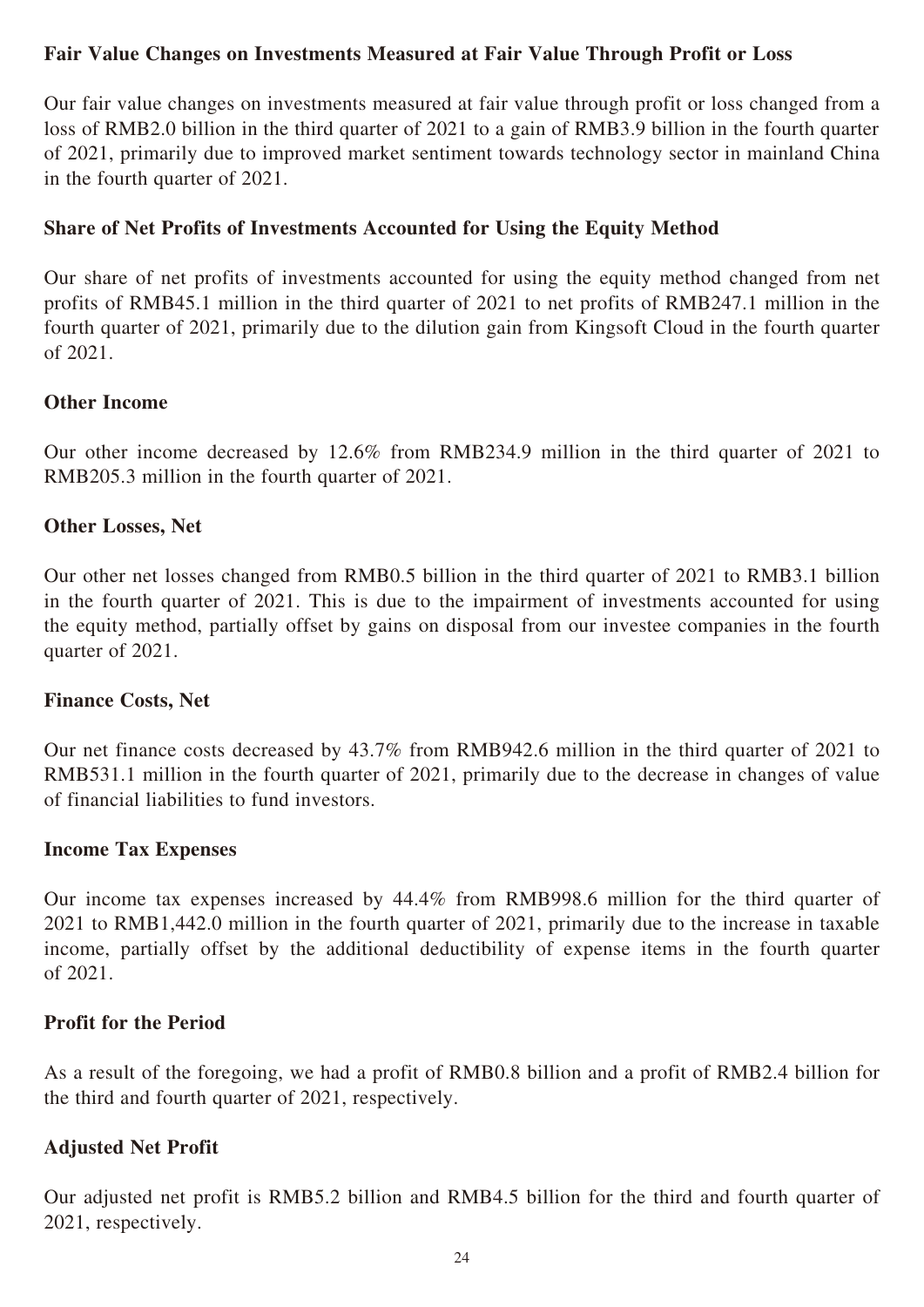# **Non-IFRS Measure: Adjusted Net Profit**

To supplement our consolidated results which are prepared and presented in accordance with International Financial Reporting Standards (the "**IFRS**"), we utilize non-IFRS adjusted net profit ("**Adjusted Net Profit**") as an additional financial measure. We define Adjusted Net Profit as profit for the period, as adjusted by adding back (i) share-based compensation, (ii) net fair value changes on investments, (iii) amortization of intangible assets resulting from acquisitions, (iv) changes of value of financial liabilities to fund investors, and (v) income tax effects of non-IFRS adjustments.

Adjusted Net Profit is not required by, or presented in accordance with, IFRS. We believe that the presentation of non-IFRS measures when shown in conjunction with the corresponding IFRS measures provides useful information to investors and management regarding financial and business trends in relation to our financial condition and results of operations, by eliminating any potential impact of items that our management does not consider to be indicative of our operating performance such as certain non-cash items and the impact of certain investment transactions. We also believe that the non-IFRS measures are appropriate for evaluating the Group's operating performance. However, the use of this particular non-IFRS measure has limitations as an analytical tool, and you should not consider it in isolation from, or as a substitute for analysis of, our results of operations or financial conditions as reported under IFRS. In addition, this non-IFRS financial measure may be defined differently from similar terms used by other companies and therefore may not be comparable to similar measures used by other companies.

The following tables set forth reconciliations of the Group's Non-IFRS measures for the fourth quarter of 2021, the third quarter of 2021, the fourth quarter of 2020 and the years ended December 31, 2021 and 2020 to the nearest measures prepared in accordance with IFRS.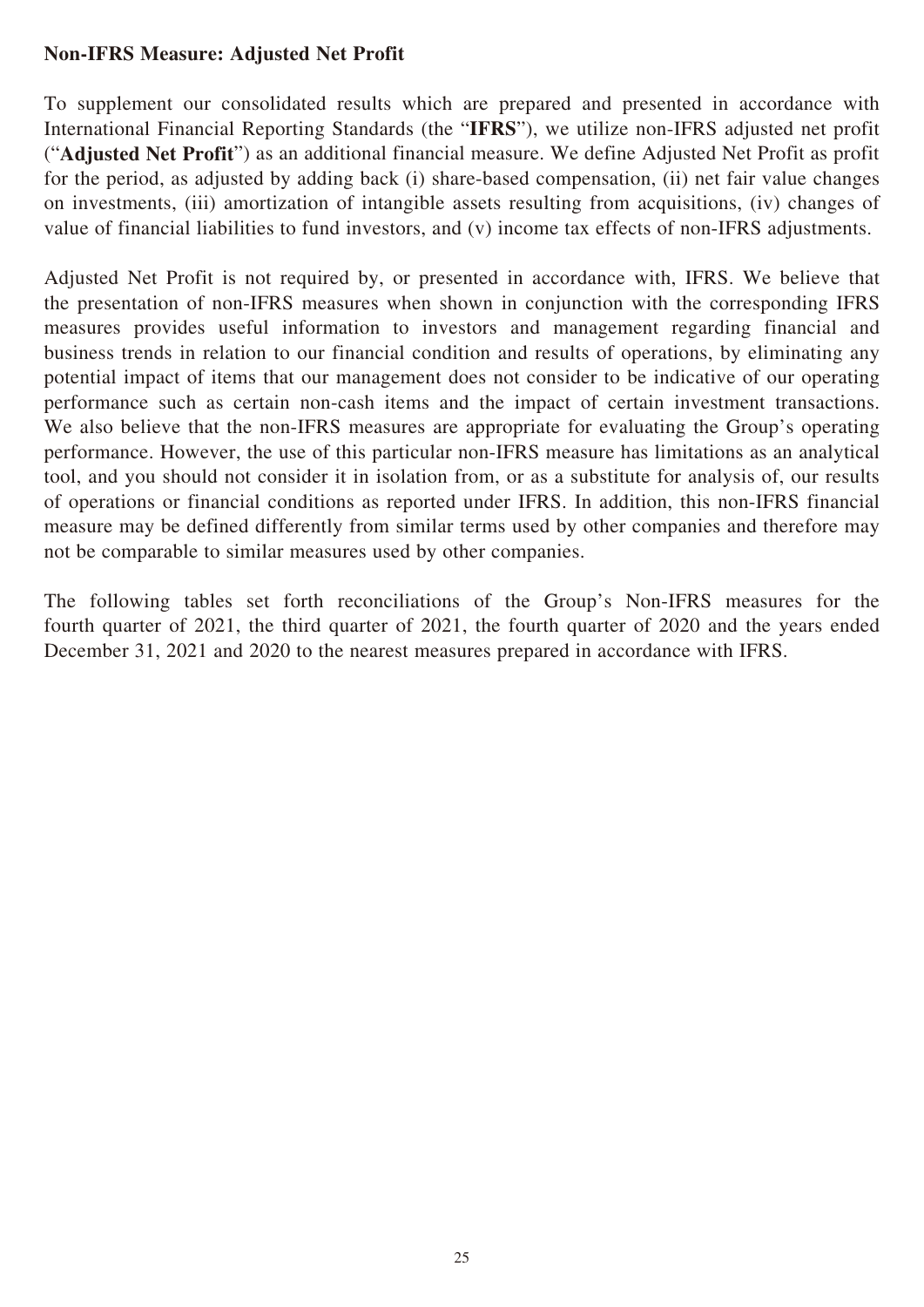|                                     |                   |                                    |                                                            | <b>Unaudited</b>                                                                                                                       |                                                                                                  |                                    |                      |
|-------------------------------------|-------------------|------------------------------------|------------------------------------------------------------|----------------------------------------------------------------------------------------------------------------------------------------|--------------------------------------------------------------------------------------------------|------------------------------------|----------------------|
|                                     |                   |                                    |                                                            | Three Months Ended December 31, 2021                                                                                                   |                                                                                                  |                                    |                      |
|                                     |                   |                                    |                                                            | <b>Adjustments</b>                                                                                                                     |                                                                                                  |                                    |                      |
|                                     | As reported       | <b>Share-based</b><br>compensation | Net fair value<br>changes on<br>investments <sup>(1)</sup> | <b>Amortization</b><br>of intangible<br>assets<br>resulting from<br>acquisitions <sup>(2)</sup><br>(RMB in thousand, unless specified) | <b>Changes</b> of<br>value of<br>financial<br>liabilities<br>to fund<br>investors <sup>(3)</sup> | <b>Income</b><br>tax effects $(4)$ | Non-IFRS             |
| Profit for the period<br>Net margin | 2,442,503<br>2.9% | 448,595                            | 165,520                                                    | 36,081                                                                                                                                 | 613,733                                                                                          | 766,683                            | 4,473,115<br>$5.2\%$ |
|                                     |                   |                                    |                                                            | Unaudited<br>Three Months Ended September 30, 2021                                                                                     |                                                                                                  |                                    |                      |
|                                     |                   |                                    |                                                            | Adjustments                                                                                                                            |                                                                                                  |                                    |                      |
|                                     |                   |                                    |                                                            |                                                                                                                                        | Changes of                                                                                       |                                    |                      |
|                                     |                   |                                    |                                                            | Amortization                                                                                                                           | value of                                                                                         |                                    |                      |
|                                     |                   |                                    |                                                            | of intangible                                                                                                                          | financial                                                                                        |                                    |                      |
|                                     |                   |                                    | Net fair value                                             | assets                                                                                                                                 | liabilities                                                                                      |                                    |                      |
|                                     |                   | Share-based                        | changes on                                                 | resulting from                                                                                                                         | to fund                                                                                          | Income                             |                      |
|                                     | As reported       | compensation                       | investments <sup>(1)</sup>                                 | acquisitions <sup>(2)</sup>                                                                                                            | investors <sup>(3)</sup>                                                                         | tax effects $(4)$                  | Non-IFRS             |
|                                     |                   |                                    |                                                            | (RMB in thousand, unless specified)                                                                                                    |                                                                                                  |                                    |                      |
| Profit for the period<br>Net margin | 788,517<br>1.0%   | 298,489                            | 3,095,450                                                  | 33,112                                                                                                                                 | 1,030,405                                                                                        | (70, 398)                          | 5,175,575<br>6.6%    |
|                                     |                   |                                    |                                                            | Unaudited                                                                                                                              |                                                                                                  |                                    |                      |
|                                     |                   |                                    |                                                            | Three Months Ended December 31, 2020                                                                                                   |                                                                                                  |                                    |                      |
|                                     |                   |                                    |                                                            | Adjustments                                                                                                                            |                                                                                                  |                                    |                      |
|                                     |                   |                                    |                                                            |                                                                                                                                        | Changes of                                                                                       |                                    |                      |
|                                     |                   |                                    |                                                            | Amortization                                                                                                                           | value of                                                                                         |                                    |                      |
|                                     |                   |                                    |                                                            | of intangible                                                                                                                          | financial                                                                                        |                                    |                      |
|                                     |                   |                                    | Net fair value                                             | assets                                                                                                                                 | liabilities                                                                                      |                                    |                      |
|                                     |                   | Share-based                        | changes on                                                 | resulting from                                                                                                                         | to fund                                                                                          | Income                             |                      |
|                                     | As reported       | compensation                       | investments <sup>(1)</sup>                                 | acquisitions <sup>(2)</sup>                                                                                                            | investors <sup>(3)</sup>                                                                         | tax effects <sup>(4)</sup>         | Non-IFRS             |
|                                     |                   |                                    |                                                            | (RMB in thousand, unless specified)                                                                                                    |                                                                                                  |                                    |                      |
| Profit for the period               | 8,794,995         | 660,624                            | (7,108,419)                                                | 79                                                                                                                                     | 864,430                                                                                          | (7,318)                            | 3,204,391            |
| Net margin                          | 12.5%             |                                    |                                                            |                                                                                                                                        |                                                                                                  |                                    | 4.5%                 |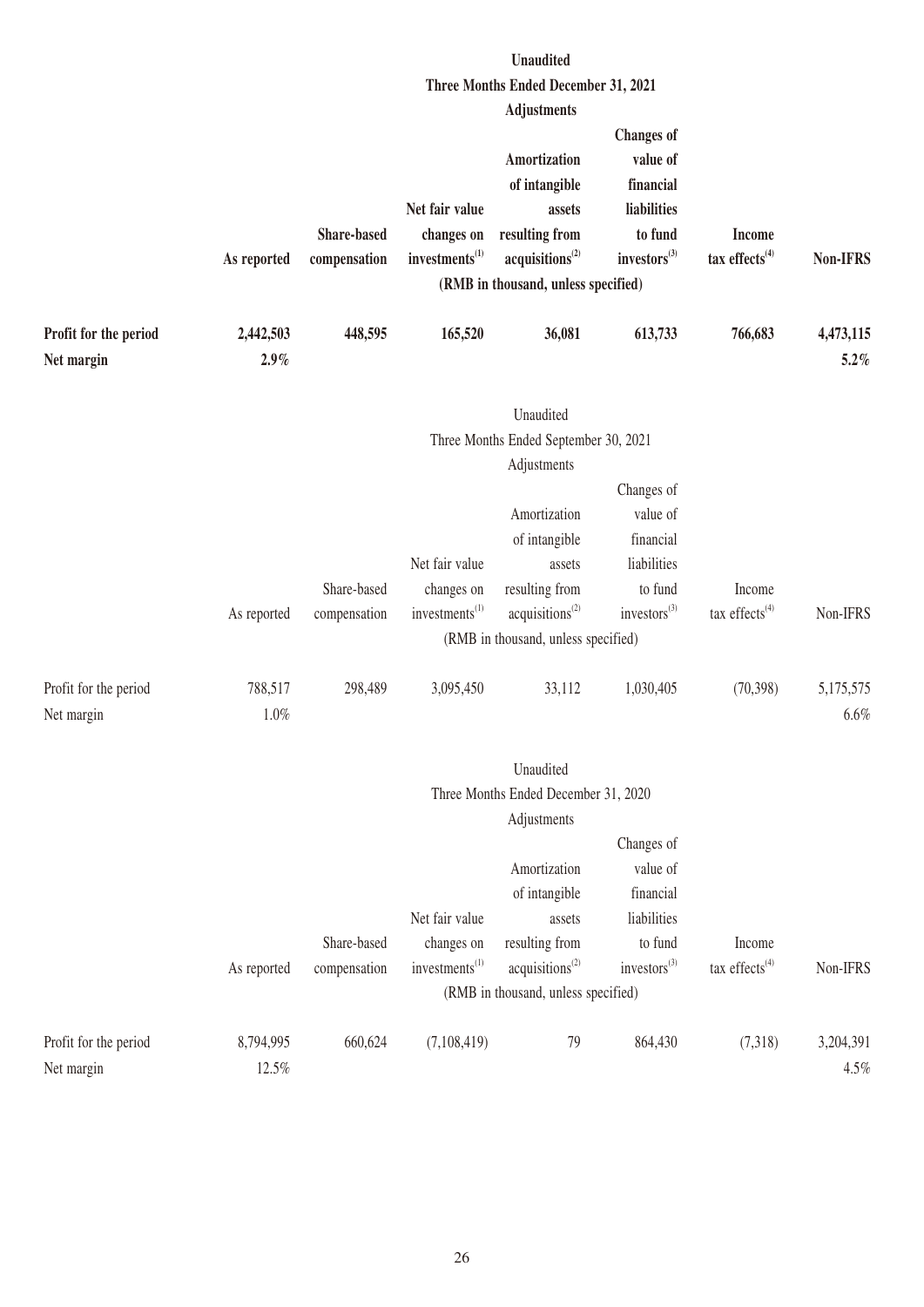|                                   |                    |                                    |                                          | Year Ended December 31, 2021                  |                                     |                                             |                 |
|-----------------------------------|--------------------|------------------------------------|------------------------------------------|-----------------------------------------------|-------------------------------------|---------------------------------------------|-----------------|
|                                   |                    |                                    |                                          | <b>Adjustments</b>                            |                                     |                                             |                 |
|                                   |                    |                                    |                                          |                                               | <b>Changes</b> of                   |                                             |                 |
|                                   |                    |                                    |                                          | Amortization                                  | value of                            |                                             |                 |
|                                   |                    |                                    |                                          | of intangible                                 | financial                           |                                             |                 |
|                                   |                    |                                    | Net fair value                           | assets                                        | liabilities                         |                                             |                 |
|                                   | As reported        | <b>Share-based</b><br>compensation | changes on<br>investments <sup>(1)</sup> | resulting from<br>acquisitions <sup>(2)</sup> | to fund<br>investors <sup>(3)</sup> | <b>Income</b><br>tax effects <sup>(4)</sup> | <b>Non-IFRS</b> |
|                                   |                    |                                    |                                          | (RMB in thousand, unless specified)           |                                     |                                             |                 |
|                                   |                    |                                    |                                          |                                               |                                     |                                             |                 |
| Profit for the year               | 19,283,235         | 2,035,569                          | (2,241,513)                              | 69,351                                        | 2,057,133                           | 835,699                                     | 22,039,474      |
| Net margin                        | 5.9%               |                                    |                                          |                                               |                                     |                                             | $6.7\%$         |
|                                   |                    |                                    |                                          | Year Ended December 31, 2020                  |                                     |                                             |                 |
|                                   |                    |                                    |                                          | Adjustments                                   |                                     |                                             |                 |
|                                   |                    |                                    |                                          |                                               | Changes of                          |                                             |                 |
|                                   |                    |                                    |                                          | Amortization                                  | value of                            |                                             |                 |
|                                   |                    |                                    |                                          | of intangible                                 | financial                           |                                             |                 |
|                                   |                    |                                    | Net fair value                           | assets                                        | liabilities                         |                                             |                 |
|                                   |                    | Share-based                        | changes on                               | resulting from                                | to fund                             | Income                                      |                 |
|                                   | As reported        | compensation                       | investments <sup>(1)</sup>               | acquisitions <sup>(2)</sup>                   | investors <sup>(3)</sup>            | tax effects <sup>(4)</sup>                  | Non-IFRS        |
|                                   |                    |                                    |                                          | (RMB in thousand, unless specified)           |                                     |                                             |                 |
|                                   |                    |                                    |                                          |                                               |                                     |                                             |                 |
|                                   |                    |                                    |                                          |                                               |                                     |                                             | 5.3%            |
| Profit for the year<br>Net margin | 20,312,710<br>8.3% | 2,328,319                          | (12, 187, 807)                           | 316                                           | 2,892,323                           | (339, 498)                                  | 13,006,363      |

*Notes:*

- (1) Includes fair value changes on ordinary shares investments and preferred shares investments deducting the cumulative fair value changes for investments (including the financial assets measured at fair value through profit or loss ("**FAFVPL**") and the investments using the equity method transferred from FAFVPL) disposed in the current period, net gains/(losses) on deemed disposals of investee companies, the impairment provision for investments, re-measurement of loss of significant influence in an associate and, re-measurement of investments transferring from FAFVPL to investments using the equity method.
- (2) Represents amortization of intangible assets resulting from acquisitions.
- (3) Represent the change of value of the financial liabilities payable to the fund investors, as a result of the change of fair value of the fund.
- (4) Income tax effects of non-IFRS adjustments.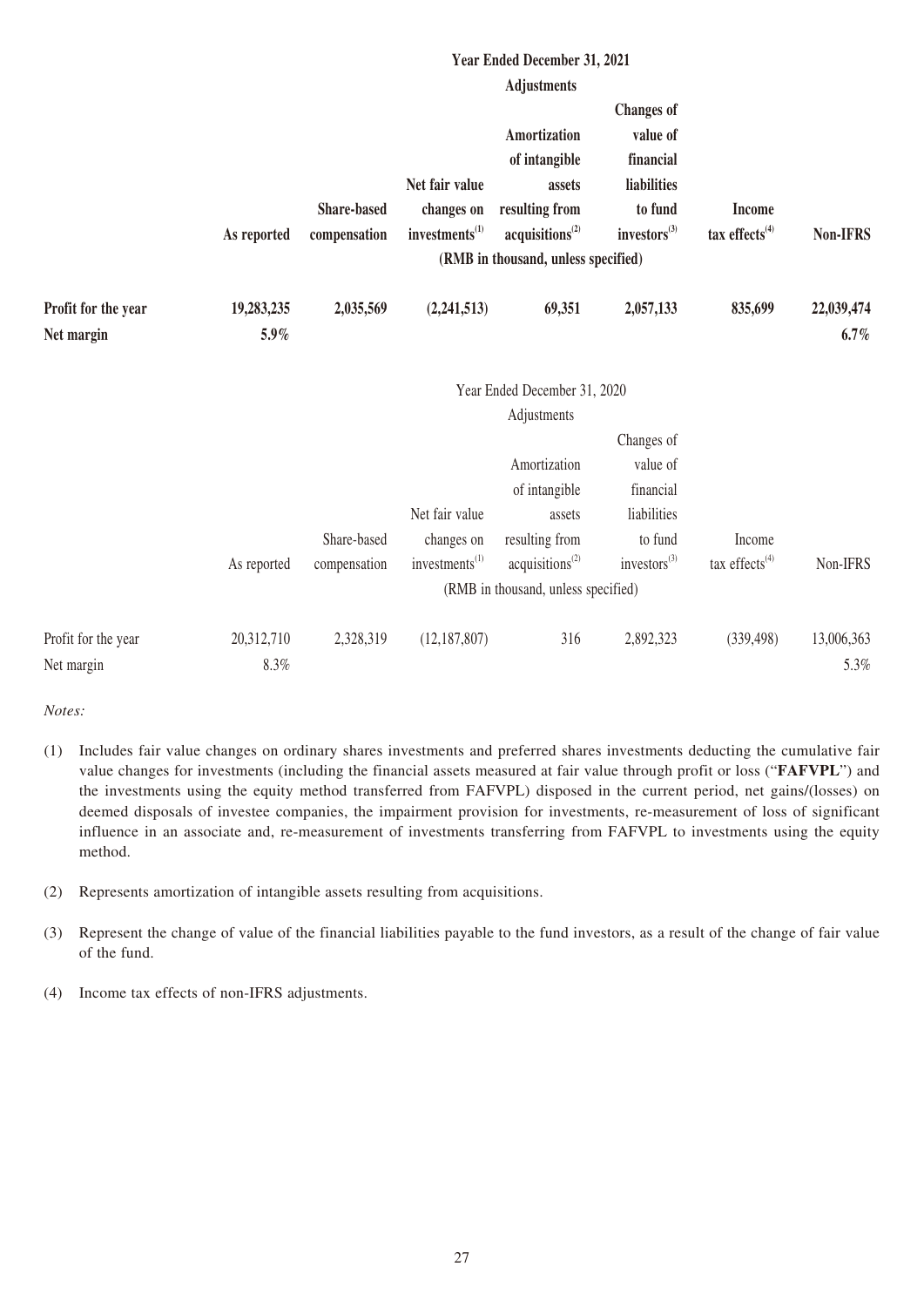### **Hardware Business Net Margin**

*HB overall net profit margin rate<sup>1</sup> = HB overall net profit/Revenue from HB*

*HB overall profit before tax = Revenue from HB – Cost of sales of HB – Selling and marketing expenses of HB – Administrative expenses of HB – Research and development expenses of HB*

*HB overall net profit = HB overall profit before tax – Income tax expenses of HB*

Share-based compensation expenses are excluded from selling and marketing expenses of HB, administrative expenses of HB, research and development expenses of HB. Income tax expenses of HB equals to the HB overall profit before tax multiplied by the effective tax rate of the Group.

*Note:*

The source data and calculation formulae of HB overall net profit margin rate are provided by the Group. PricewaterhouseCoopers Zhong Tian LLP was engaged by the Group to conduct certain procedures, as mutually agreed by both parties, including agreeing the source data used to the books and records and recalculating the HB overall net profit margin rate based on the formulae provided by the Group.

#### **Liquidity, Financial Resources and Gearing**

On December 4, 2020, the Company completed of a placing of a total of 1,000,000,000 placing shares at HK\$23.70 for each placing share owned by Smart Mobile Holdings Limited to not less than six placees who and whose ultimate beneficial owner(s) are independent third parties and allotted and issued 1,000,000,000 subscription shares at HK\$23.70 per subscription share under the general mandate to Smart Mobile Holdings (the "**2020 Placing and Subscription**"). For further details, please refer to the Company's announcements dated December 2, 2020, December 3, 2020 and December 9, 2020.

Other than the funds raised through our Global Offering in July 2018, the 2020 Placing and Subscription and the issuance of debt securities as described in "Issuance of Debt Securities" below, we have historically funded our cash requirements principally from cash generated from our operations and bank borrowings. We had cash and cash equivalents of RMB23.5 billion and RMB32.6 billion as of December 31, 2021 and September 30, 2021, respectively.

*Note:*

The cash resources which the Group considered in cash management including but not limited to cash and cash equivalents, restricted cash, short-term bank deposits, short-term investments measured at fair value through profit or loss, short-term investments measured at amortized cost and long-term bank deposits. As of December 31, 2021, the aggregate amount of cash resources of the Group was RMB106.0 billion.

#### **Issuance of Debt Securities**

On April 29, 2020, Xiaomi Best Time International Limited, a wholly owned subsidiary of the Company, issued US\$600 million 3.375% senior notes due 2030 unconditionally and irrevocably guaranteed by the Company (the "**2030 Notes**"). For further details, please refer to the announcements of the Company published on April 20, 2020 and April 23, 2020.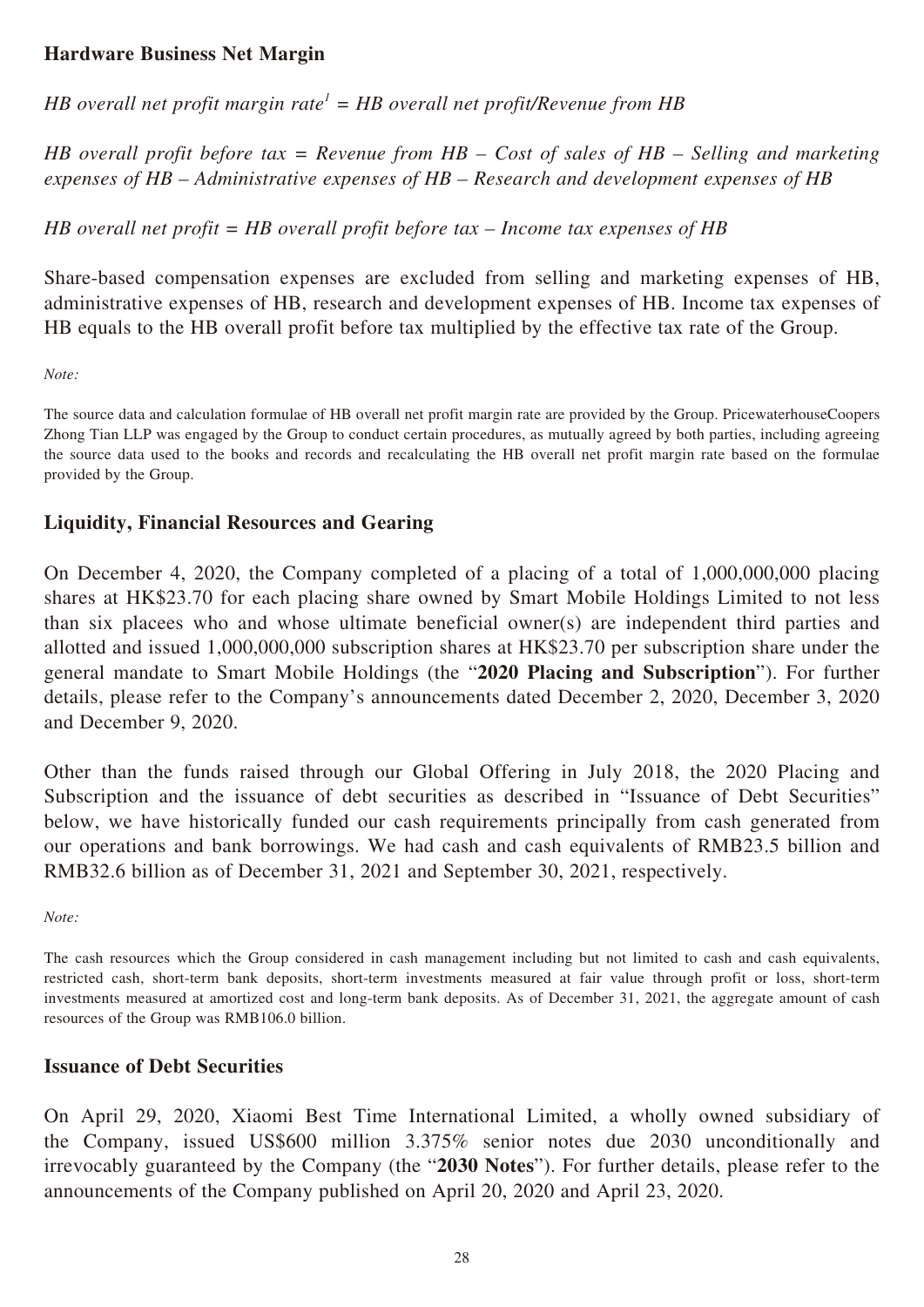On December 17, 2020, Xiaomi Best Time International Limited issued zero coupon guaranteed convertible bonds due 2027 guaranteed by the Company in the aggregate principal amount of US\$855 million at an initial conversion price of HK\$36.74 per conversion share (subject to adjustments) (the "**2027 Bonds**"). The 2027 Bonds are listed on the Stock Exchange. For further details, please refer to the announcements of the Company dated December 2, 2020, December 3, 2020, December 17, 2020 and December 18, 2020.

On July 14, 2021, Xiaomi Best Time International Limited issued US\$800 million 2.875% senior bonds due 2031 (the "**2031 Bonds**") and US\$400 million 4.100% senior green bonds due 2051, both of which were unconditionally and irrevocably guaranteed by the Company (the "**Green Bonds**"). For further details of the 2031 Bonds and Green Bonds, please refer to the announcements of the Company published on July 6, 2021, July 8, 2021, July 14, 2021 and July 15, 2021.

# **Consolidated Statement of Cash Flows**

|                                                                       | <b>Unaudited</b><br>Three months ended |               |
|-----------------------------------------------------------------------|----------------------------------------|---------------|
|                                                                       | December 31,                           | September 30, |
|                                                                       | 2021                                   | 2021          |
|                                                                       | (RMB in millions)                      |               |
| Net cash generated from/(used in) operating activities $^{(1)}$       | 11,731.7                               | (10, 230.7)   |
| Net cash (used in)/generated from investing activities                | (20, 071.5)                            | 7,050.9       |
| Net cash (used in)/generated from financing activities <sup>(1)</sup> | (550.1)                                | 3,978.6       |
| Net (decrease)/increase in cash and cash equivalents                  | (8,889.9)                              | 798.8         |
| Cash and cash equivalents at beginning of period                      | 32,649.5                               | 31,881.0      |
| Effects of exchange rate changes on cash and cash equivalents         | (248.0)                                | (30.3)        |
| Cash and cash equivalents at end of period                            | 23,511.6                               | 32,649.5      |

#### *Note:*

(1) Excluding (1) the change of loan and interest receivables and impairment provision for loan receivables mainly resulting from the fintech business; (2) the change of trade payments resulting from the finance factoring business; (3) the change of restricted cash resulting from the fintech business; and (4) the change of deposits from customers resulting from the Airstar Bank, the net cash generated from operating activities was RMB12.0 billion in the fourth quarter of 2021 and the net cash used in operating activities was RMB12.9 billion in the third quarter of 2021, respectively. Excluding the change of borrowings for the fintech business, the net cash used in financing activities was RMB2.2 billion in the fourth quarter of 2021 and the net cash generated from financing activities was RMB4.6 billion in the third quarter of 2021, respectively. The information in this footnote is based on the management accounts of the Group, which have not been audited or reviewed by the Group's auditor. The accounting policies applied in the preparation of the management accounts are consistent with those used for other figures in this announcement.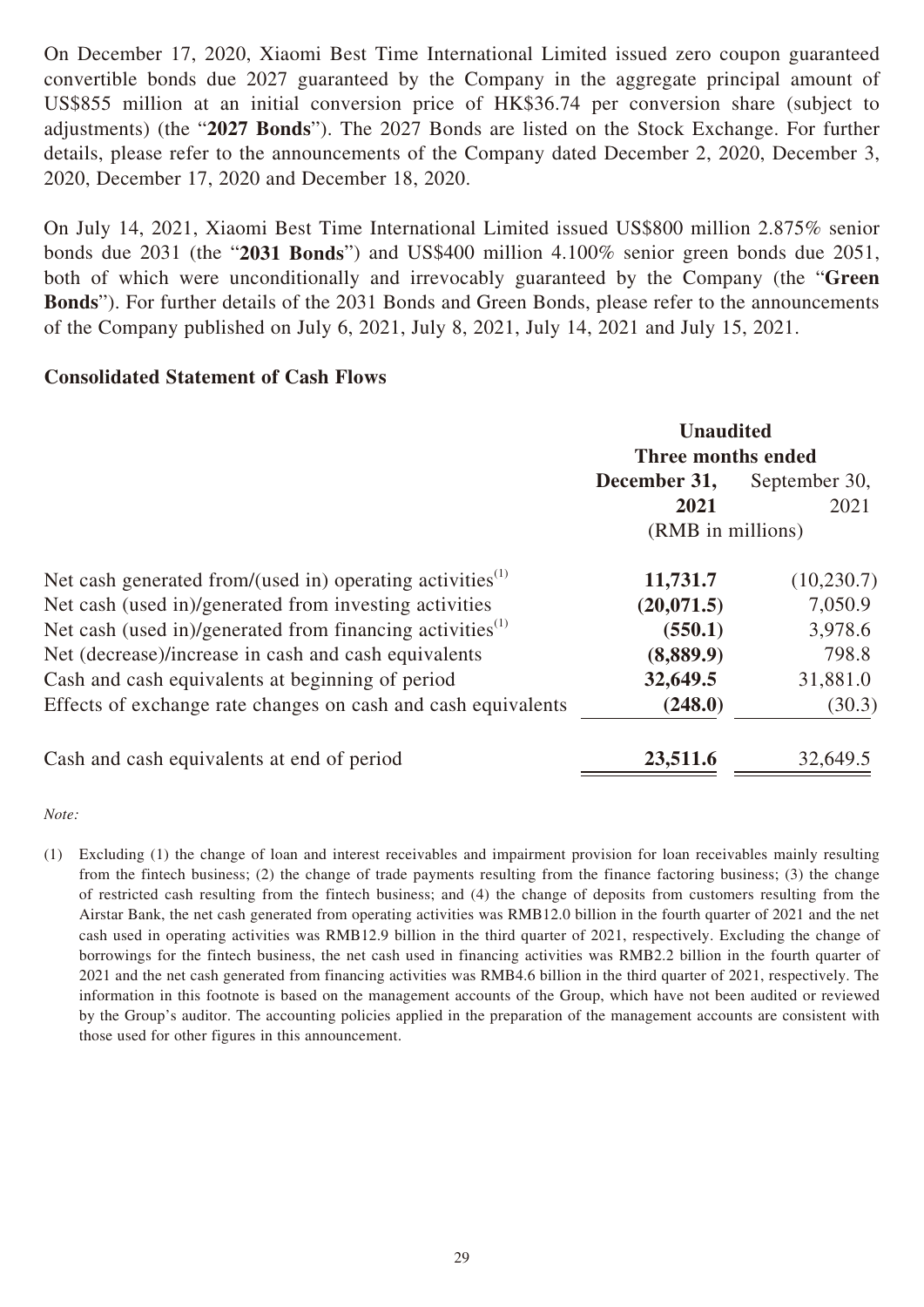# **Net Cash Generated From Operating Activities**

Net cash generated from operating activities represents the cash generated from our operations minus the income tax paid. Cash generated from our operations primarily comprises our profit before income tax adjusted by non-cash items and changes in working capital.

In the fourth quarter of 2021, net cash generated from our operating activities amounted to RMB11.7 billion, representing cash generated from operations of RMB12.0 billion minus income tax paid of RMB0.3 billion. Cash generated from operations was primarily attributable to our profit before income tax of RMB3.9 billion, adjusted by a decrease in prepayments and other receivables of RMB4.6 billion, and a decrease in inventories of RMB4.3 billion.

# **Net Cash Used In Investing Activities**

For the fourth quarter of 2021, our net cash used in investing activities was RMB20.1 billion, which was primarily attributed to the net changes of short-term investments measured at fair value through profit or loss of RMB9.3 billion, the net changes of short-term bank deposits of RMB7.2 billion and the purchase of long-term investments measured at fair value through profit or loss of RMB2.5 billion.

# **Net Cash Used In Financing Activities**

For the fourth quarter of 2021, our net cash used in financing activities was RMB0.6 billion, which was primarily attributed to the payments for shares repurchase of RMB0.5 billion and the payment of lease liabilities of RMB0.4 billion, partially offset by the increase in borrowings of RMB0.6 billion.

### **Borrowings**

As of September 30, 2021 and December 31, 2021, we had total borrowings of RMB25.9 billion and RMB26.2 billion, respectively.

# **Capital Expenditure**

|                                                   | Three months ended |               |  |
|---------------------------------------------------|--------------------|---------------|--|
|                                                   | December 31,       | September 30, |  |
|                                                   | 2021               | 2021          |  |
|                                                   | (RMB in millions)  |               |  |
| Capital expenditures                              | 2,010.3            | 3,330.1       |  |
| Placement of long-term investments <sup>(1)</sup> | 2,592.2            | 5,534.5       |  |
| Total                                             | 4,602.5            | 8,864.6       |  |

*Note:*

(1) Placement for long-term investments mainly represents ordinary shares investments and preferred shares investments.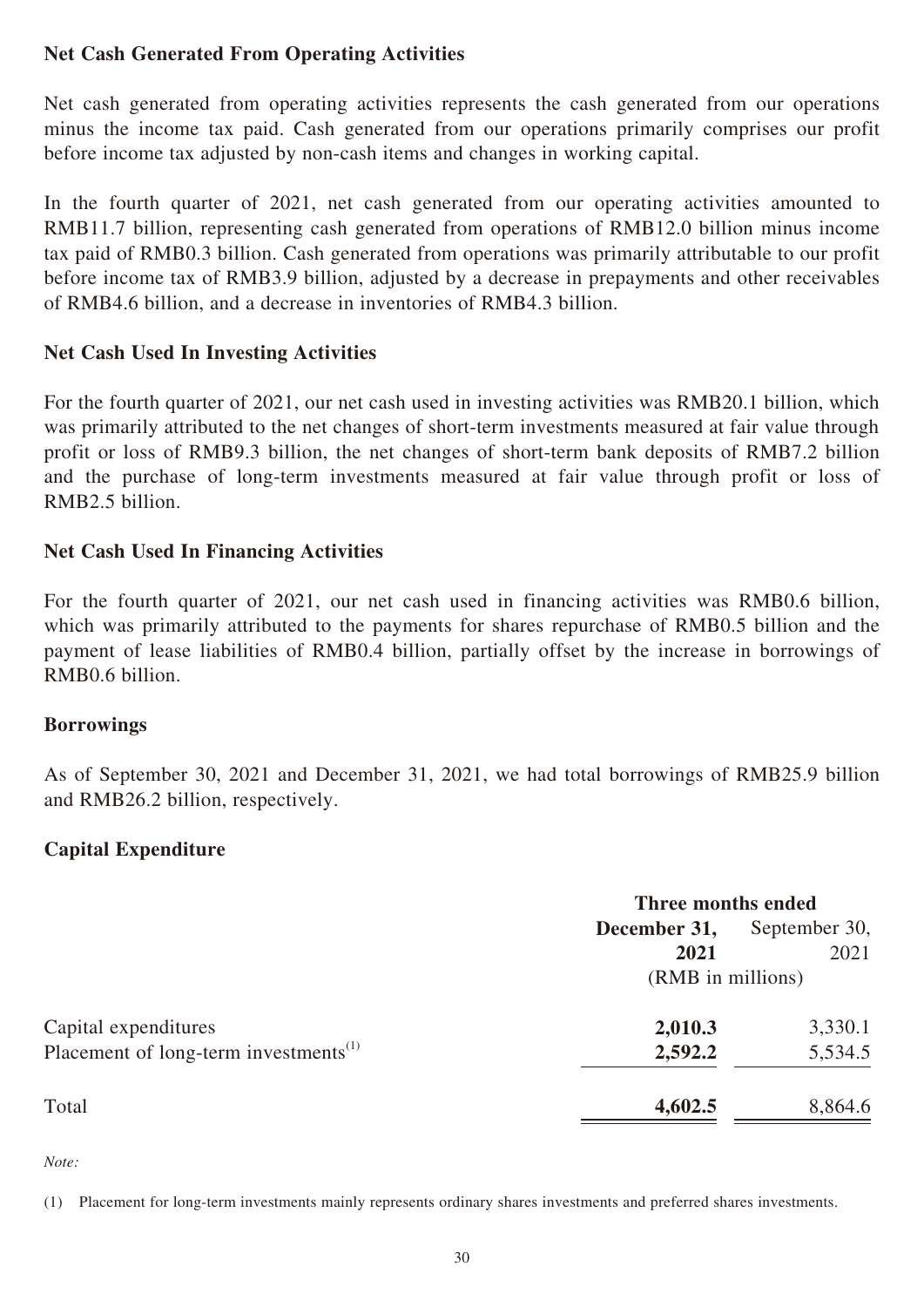# **Off-Balance Sheet Commitments and Arrangements**

As of December 31, 2021, except for financial guarantee contracts, we had not entered into any significant off-balance sheet commitments or arrangements.

# **Future Plans for Material Investments and Capital Assets**

As of December 31, 2021, we did not have other plans for material investments and capital assets.

# **Significant Investments**

The Group did not make or hold any significant investments (including any investment in an investee company with a value of 5 percent or more of the Group's total assets as of December 31, 2021) during the Reporting Period.

# **Material Acquisitions and Disposals of Subsidiaries and Affiliated Companies**

On July 5, 2021, the transaction concerning the acquisition of Zimi was closed. Zimi has become a wholly-owned subsidiary of the Group. Further details of the transaction can be found in the announcement of the Company published on March 24, 2021.

On September 22, 2021, the transaction concerning the acquisition of Deepmotion Tech Limited ("**Deepmotion**", an autonomous driving technology company) was closed. Deepmotion has become a wholly-owned subsidiary of the Group. Further details of the transaction can be found in the announcement of the Company published on August 25, 2021.

Save as disclosed above, during the Reporting Period, we did not conduct any material acquisitions or disposals of subsidiaries and affiliated companies.

# **Employee and Remuneration Policy**

As of December 31, 2021, we had 33,427 full-time employees, 30,943 of whom were based in mainland China, primarily at our headquarters in Beijing, with the rest primarily based in India and Indonesia. We expect to continue to increase our headcount in mainland China and our key target global markets. As of December 31, 2021, our research and development personnel, totaling 14,592 employees, were staffed across our various departments.

Our success depends on our ability to attract, retain and motivate qualified personnel. As part of our human resources strategy, we offer employees competitive compensation packages. As of December 31, 2021, 14,608 employees held share-based awards. The total remuneration expenses, including share-based compensation expense, for the Reporting Period were RMB13.8 billion, representing an increase of 39.4% from the year ended December 31, 2020 of RMB9.9 billion.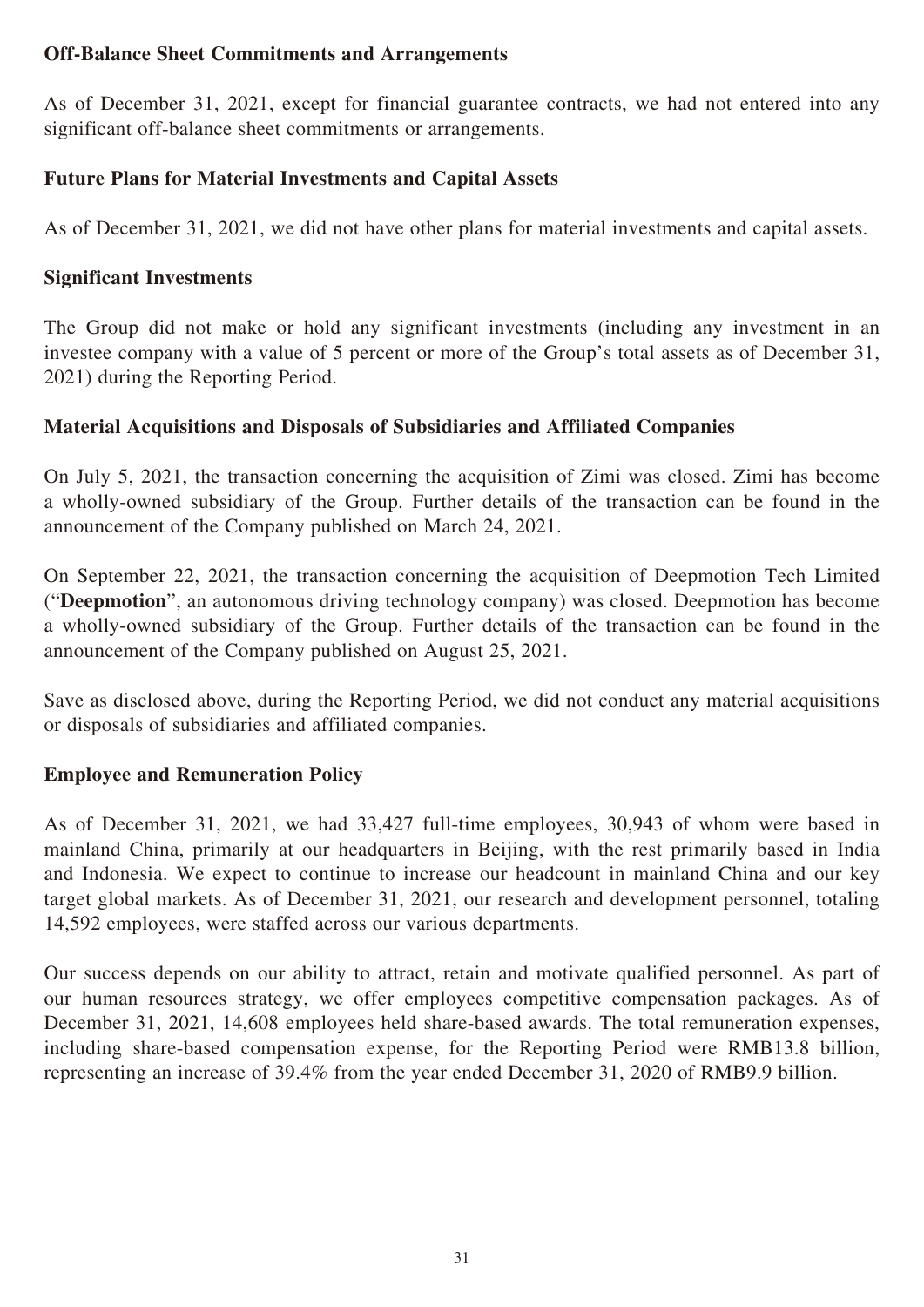# **Foreign Exchange Risk**

The transactions of our Company are denominated and settled in our functional currency, the United States dollar. Our Group's subsidiaries primarily operate in the People's Republic of China (the "PRC") and other regions such as India, and are exposed to foreign exchange risk arising from various currencies exposures, primarily with respect to the United States dollar. Therefore, foreign exchange risk primarily arises from recognized assets and liabilities in our subsidiaries when receiving or to receive foreign currencies from, or paying or to pay foreign currencies to overseas business partners.

We will continue to monitor changes in currency exchange rates and will take necessary measures to mitigate exchange rate impact.

### **Pledge of Assets**

As of December 31, 2021, we pledged restricted deposits of RMB4,319.7 million, compared with RMB2,563.7 million as of September 30, 2021. The restricted deposits as of December 31, 2021 were primarily for an ongoing tax investigation in India. We also had pledged certain buildings, construction in progress and land use right for borrowings.

### **Contingent Liabilities**

As of December 31, 2021, we did not have any material contingent liabilities, compared with nil as of September 30, 2021.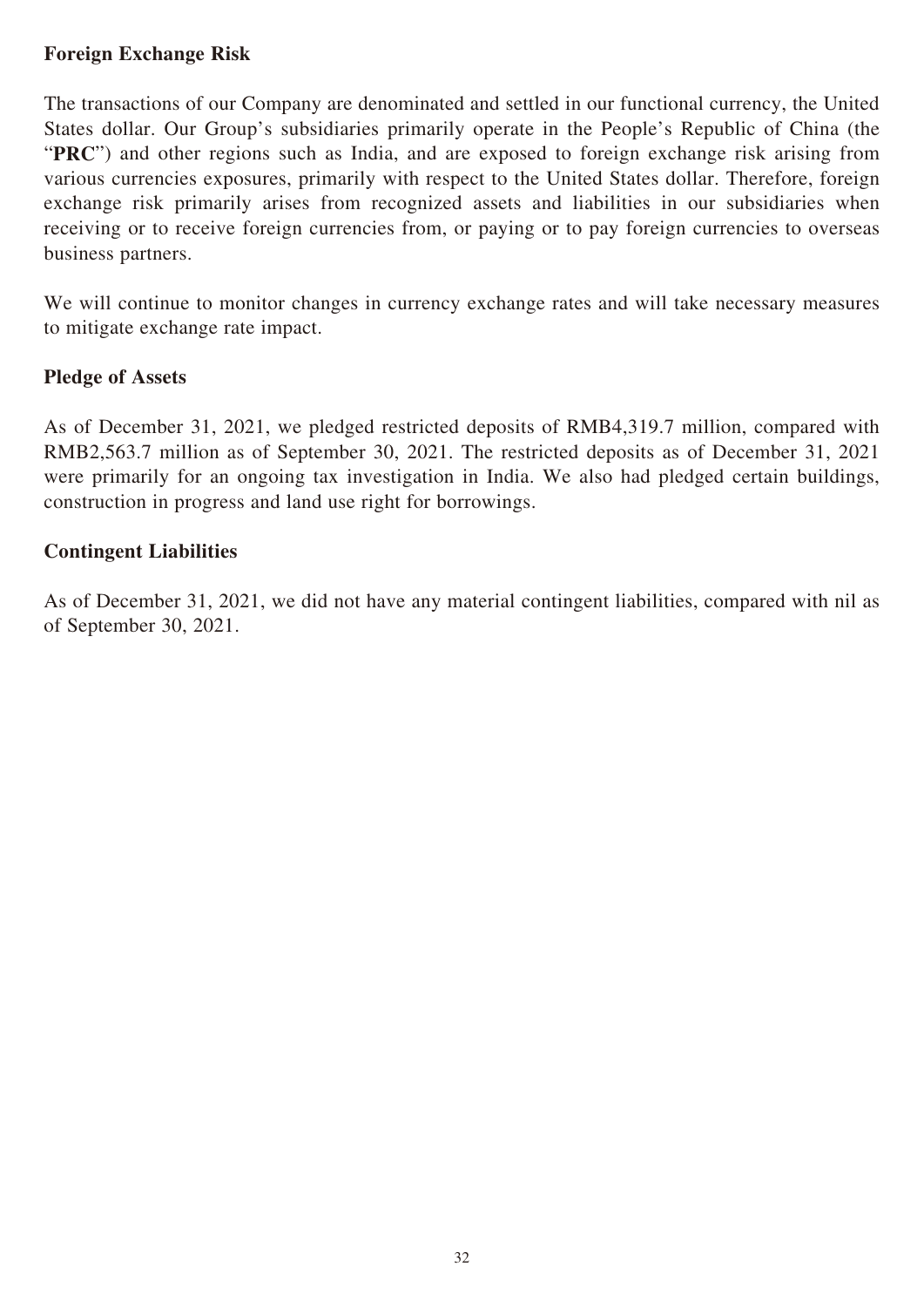# **FINANCIAL INFORMATION**

# **CONSOLIDATED INCOME STATEMENT**

*For the year ended December 31, 2021 (Expressed in Renminbi ("RMB"))*

|                                                  | <b>Year ended December 31,</b> |                 |                 |
|--------------------------------------------------|--------------------------------|-----------------|-----------------|
|                                                  | <b>Note</b>                    | 2021            | 2020            |
|                                                  |                                | <b>RMB'000</b>  | <b>RMB'000</b>  |
| <b>Revenue</b>                                   | $\overline{2}$                 | 328, 309, 145   | 245,865,633     |
| Cost of sales                                    | 2, 3                           | (270, 048, 204) | (209, 113, 771) |
| <b>Gross profit</b>                              |                                | 58,260,941      | 36,751,862      |
| Research and development expenses                | $\mathfrak{Z}$                 | (13, 167, 088)  | (9,256,139)     |
| Selling and marketing expenses                   | $\overline{3}$                 | (20,980,765)    | (14, 539, 400)  |
| Administrative expenses                          | 3                              | (4,738,919)     | (3,746,449)     |
| Fair value changes on investments measured at    |                                |                 |                 |
| fair value through profit or loss                | 6                              | 8,132,133       | 13, 173, 479    |
| Share of net profits of investments accounted    |                                |                 |                 |
| for using the equity method                      |                                | 275,013         | 1,380,904       |
| Other income                                     |                                | 826,856         | 642,930         |
| Other losses, net                                |                                | (2,579,507)     | (372, 458)      |
| <b>Operating profit</b>                          |                                | 26,028,664      | 24,034,729      |
| Finance income                                   |                                | 1,229,826       | 963,555         |
| Finance costs                                    |                                | (2,841,457)     | (3,364,852)     |
| Profit before income tax                         |                                | 24,417,033      | 21,633,432      |
| Income tax expenses                              | $\overline{4}$                 | (5, 133, 798)   | (1,320,722)     |
| <b>Profit for the year</b>                       |                                | 19,283,235      | 20,312,710      |
| <b>Attributable to:</b>                          |                                |                 |                 |
| — Owners of the Company                          |                                | 19,339,321      | 20,355,504      |
| — Non-controlling interests                      |                                | (56,086)        | (42, 794)       |
|                                                  |                                |                 |                 |
|                                                  |                                | 19,283,235      | 20,312,710      |
| Earnings per share (expressed in RMB per share): | 5                              |                 |                 |
| <b>Basic</b>                                     |                                | 0.78            | 0.85            |
| Diluted                                          |                                | 0.76            | 0.83            |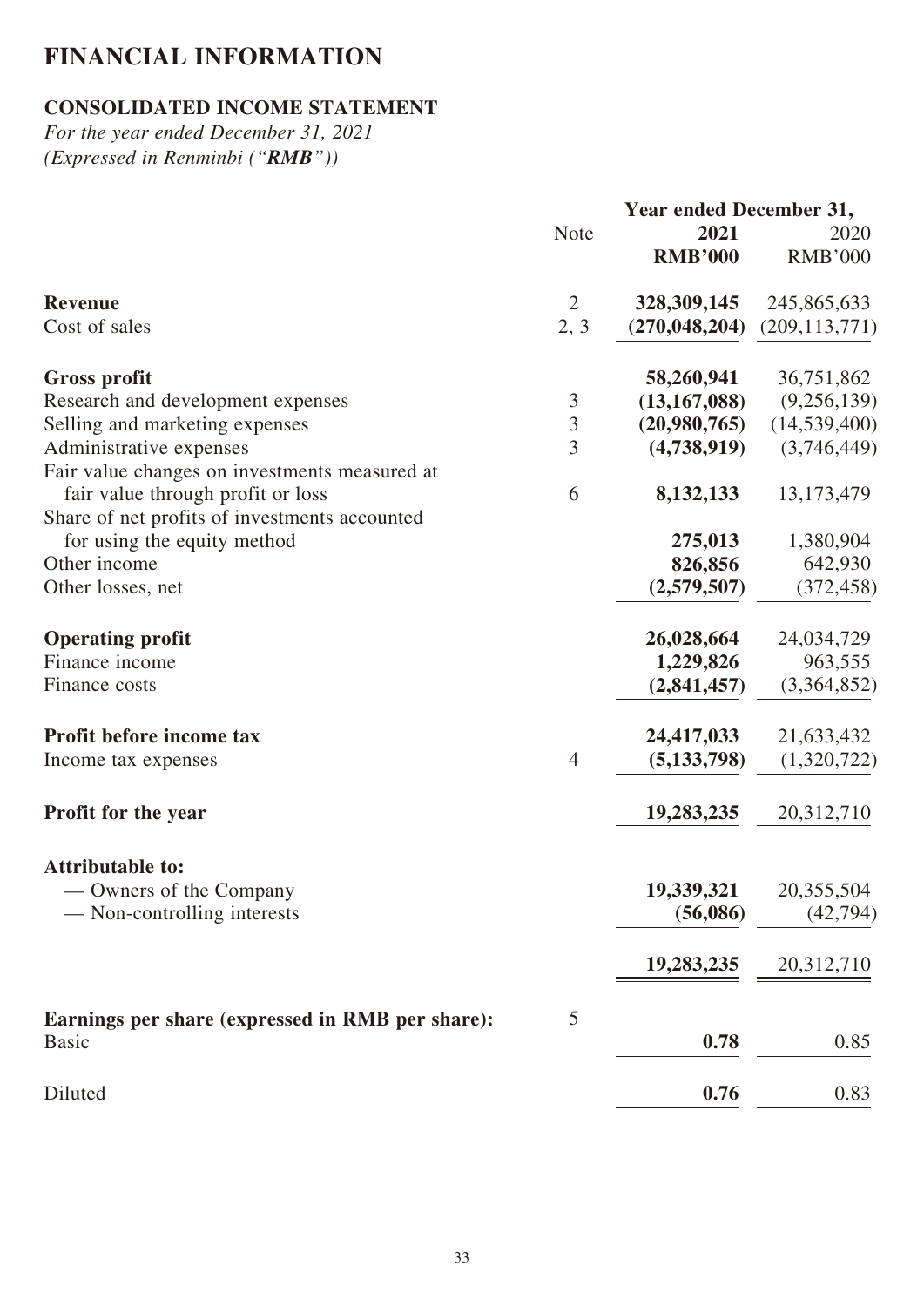# **CONSOLIDATED STATEMENT OF COMPREHENSIVE INCOME**

*For the year ended December 31, 2021 (Expressed in RMB)*

|                                                           | <b>Year ended December 31,</b> |                                 |                |
|-----------------------------------------------------------|--------------------------------|---------------------------------|----------------|
|                                                           | <b>Note</b>                    | 2021                            | 2020           |
|                                                           |                                | <b>RMB'000</b>                  | <b>RMB'000</b> |
| Profit for the year                                       |                                | 19,283,235                      | 20,312,710     |
| Other comprehensive loss:                                 |                                |                                 |                |
| Items that may be reclassified subsequently to            |                                |                                 |                |
| profit or loss                                            |                                |                                 |                |
| Share of other comprehensive loss of                      |                                |                                 |                |
| investments accounted for using the equity method         |                                | (60, 568)                       | (14,250)       |
| Transfer of share of other comprehensive income           |                                |                                 |                |
| to profit or loss upon deemed disposal of an associate    |                                |                                 | (4,773)        |
| Net losses from changes in fair value of financial assets |                                |                                 |                |
| at fair value through other comprehensive income          |                                | (2,649)                         | (3,385)        |
| Currency translation differences                          |                                | (313, 151)                      | (307, 757)     |
| Item that will not be reclassified subsequently to        |                                |                                 |                |
| <i>profit or loss</i>                                     |                                |                                 |                |
| Currency translation differences                          |                                | (1,027,846)                     | (2,032,656)    |
| Other comprehensive loss for the year,                    |                                |                                 |                |
| net of tax                                                |                                | (1,404,214)                     | (2,362,821)    |
| Total comprehensive income for the year                   |                                | $\frac{17,879,021}{17,949,889}$ |                |
|                                                           |                                |                                 |                |
| <b>Attributable to:</b>                                   |                                |                                 |                |
| — Owners of the Company                                   |                                | 17,940,990                      | 17,986,452     |
| — Non-controlling interests                               |                                | (61,969)                        | (36, 563)      |
|                                                           |                                | 17,879,021                      | 17,949,889     |
|                                                           |                                |                                 |                |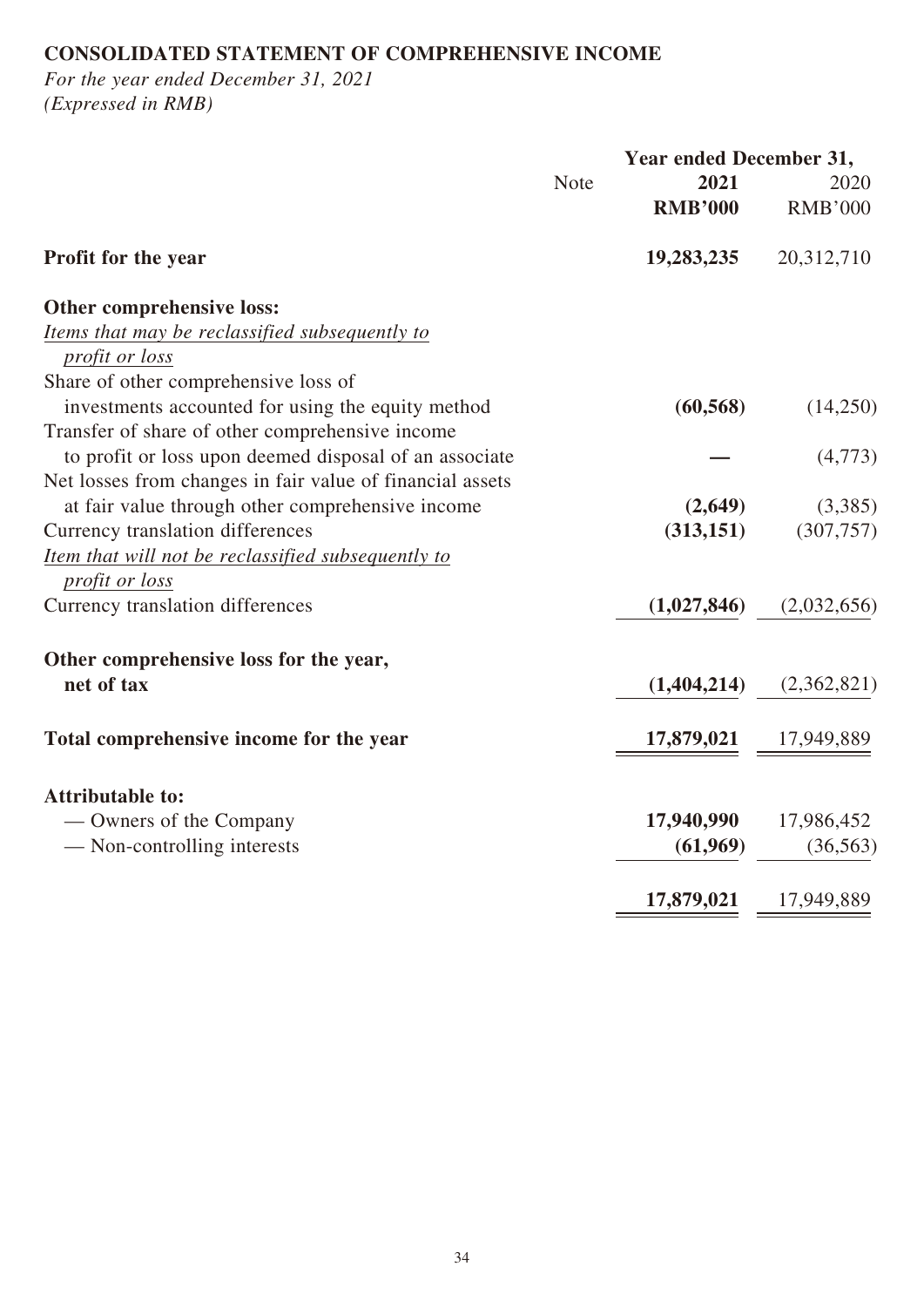# **CONSOLIDATED BALANCE SHEET**

*As of December 31, 2021 (Expressed in RMB)*

|                                                   | As of December 31, |                |                |
|---------------------------------------------------|--------------------|----------------|----------------|
|                                                   | <b>Note</b>        | 2021           | 2020           |
|                                                   |                    | <b>RMB'000</b> | <b>RMB'000</b> |
| <b>Assets</b>                                     |                    |                |                |
| <b>Non-current assets</b>                         |                    |                |                |
| Property and equipment                            |                    | 6,964,621      | 6,305,657      |
| Intangible assets                                 |                    | 5,579,159      | 4,265,619      |
| Investments accounted for using the equity method |                    | 10,230,751     | 12,781,995     |
| Long-term investments measured at fair value      |                    |                |                |
| through profit or loss                            | 6                  | 50,113,702     | 35,215,319     |
| Deferred income tax assets                        |                    | 1,661,947      | 2,011,072      |
| Long-term bank deposits                           |                    | 16,195,419     | 9,608,677      |
| Long-term investments measured at amortized cost  | 6                  | 351,362        | 232,798        |
| Other non-current assets                          |                    | 15,943,508     | 6,975,851      |
|                                                   |                    |                |                |
|                                                   |                    | 107,040,469    | 77,396,988     |
| <b>Current assets</b>                             |                    |                |                |
| Inventories                                       | 8                  | 52,397,946     | 41,670,719     |
| Trade receivables                                 | 7                  | 17,985,503     | 10,161,019     |
| Loan receivables                                  |                    | 5,109,034      | 8,919,088      |
| Prepayments and other receivables                 |                    | 19,851,884     | 16, 181, 520   |
| Bills receivables measured at fair value          |                    |                |                |
| through other comprehensive income                |                    | 14,033         | 200,000        |
| Short-term investments measured at fair value     |                    |                |                |
| through other comprehensive income                | 6                  | 710,865        | 797,456        |
| Short-term investments measured at amortized cost | 6                  | 1,597,919      |                |
| Short-term investments measured at fair value     |                    |                |                |
| through profit or loss                            | 6                  | 29,311,848     | 22,376,387     |
| Short-term bank deposits                          |                    | 31,041,129     | 17,598,946     |
| Restricted cash                                   |                    | 4,319,661      | 3,625,257      |
| Cash and cash equivalents                         |                    | 23,511,579     | 54,752,443     |
|                                                   |                    |                |                |
|                                                   |                    | 185,851,401    | 176,282,835    |
| <b>Total assets</b>                               |                    | 292,891,870    | 253,679,823    |
|                                                   |                    |                |                |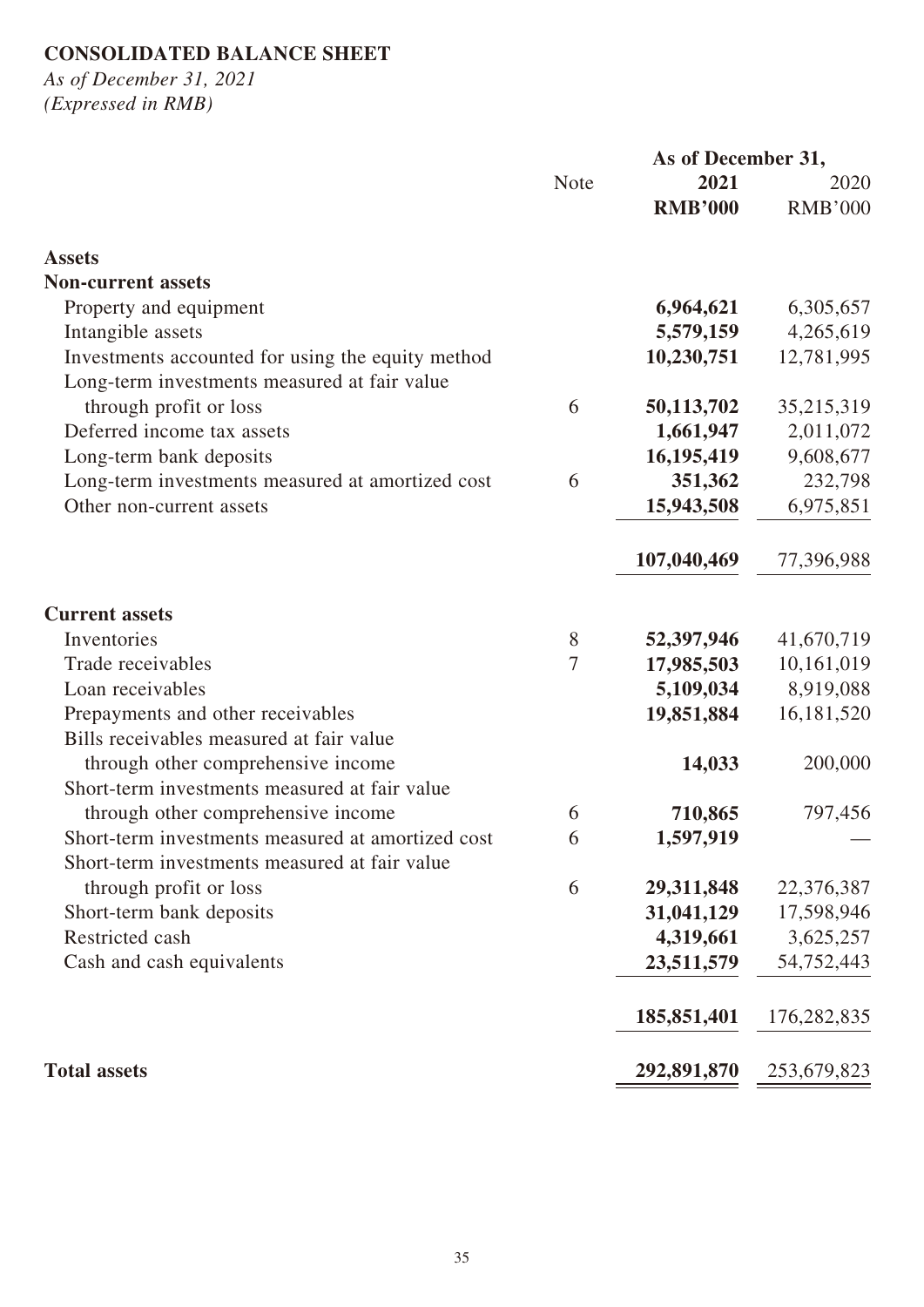|                                              |             | As of December 31, |                |
|----------------------------------------------|-------------|--------------------|----------------|
|                                              | <b>Note</b> | 2021               | 2020           |
|                                              |             | <b>RMB'000</b>     | <b>RMB'000</b> |
| <b>Equity and liabilities</b>                |             |                    |                |
| Equity attributable to owners of the Company |             |                    |                |
| Share capital                                |             | 407                | 409            |
| Reserves                                     |             | 137, 212, 499      | 123,691,287    |
|                                              |             | 137,212,906        | 123,691,696    |
| <b>Non-controlling interests</b>             |             | 219,590            | 321,819        |
|                                              |             |                    |                |
| <b>Total equity</b>                          |             | 137, 432, 496      | 124,013,515    |
| <b>Liabilities</b>                           |             |                    |                |
| <b>Non-current liabilities</b>               |             |                    |                |
| <b>Borrowings</b>                            | 9           | 20,719,790         | 10,634,806     |
| Deferred income tax liabilities              |             | 1,202,717          | 300,556        |
| Warranty provision                           |             | 895,747            | 802,590        |
| Other non-current liabilities                |             | 16,913,649         | 10,001,428     |
|                                              |             | 39,731,903         | 21,739,380     |
| <b>Current liabilities</b>                   |             |                    |                |
| Trade payables                               | 10          | 74,643,005         | 72,198,856     |
| Other payables and accruals                  |             | 20,224,499         | 13,619,655     |
| Advance from customers                       |             | 9,289,177          | 11,999,086     |
| <b>Borrowings</b>                            | 9           | 5,527,050          | 6,961,937      |
| Income tax liabilities                       |             | 2,335,124          | 674,298        |
| Warranty provision                           |             | 3,708,616          | 2,473,096      |
|                                              |             | 115,727,471        | 107,926,928    |
| <b>Total liabilities</b>                     |             | 155,459,374        | 129,666,308    |
| <b>Total equity and liabilities</b>          |             | 292,891,870        | 253,679,823    |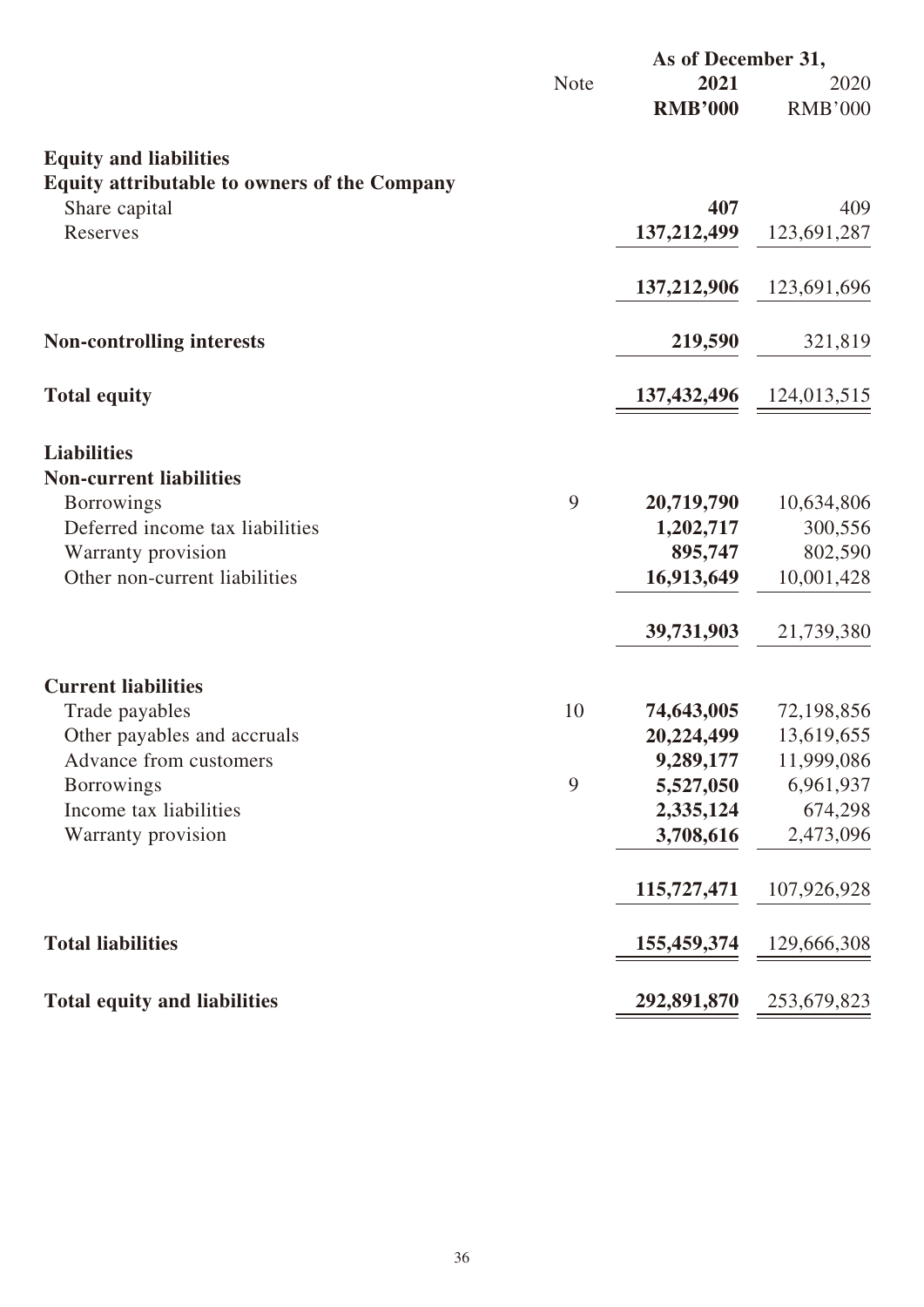# **CONSOLIDATED STATEMENT OF CASH FLOWS**

*For the year ended December 31, 2021* (Expressed in RMB)

|                                                               | <b>Year ended December 31,</b> |                |
|---------------------------------------------------------------|--------------------------------|----------------|
|                                                               | 2021                           | 2020           |
|                                                               | <b>RMB'000</b>                 | <b>RMB'000</b> |
| Net cash generated from operating activities                  | 9,785,288                      | 21,878,500     |
| Net cash used in investing activities                         | (45,007,945)                   | (17,678,852)   |
| Net cash generated from financing activities                  | 4,498,686                      | 26,215,568     |
| Net (decrease)/increase in cash and cash equivalents          | (30, 723, 971)                 | 30,415,216     |
| Cash and cash equivalents at the beginning of the period      | 54,752,443                     | 25,919,861     |
| Effects of exchange rate changes on cash and cash equivalents | (516, 893)                     | (1,582,634)    |
| Cash and cash equivalents at end of the period                | 23,511,579                     | 54,752,443     |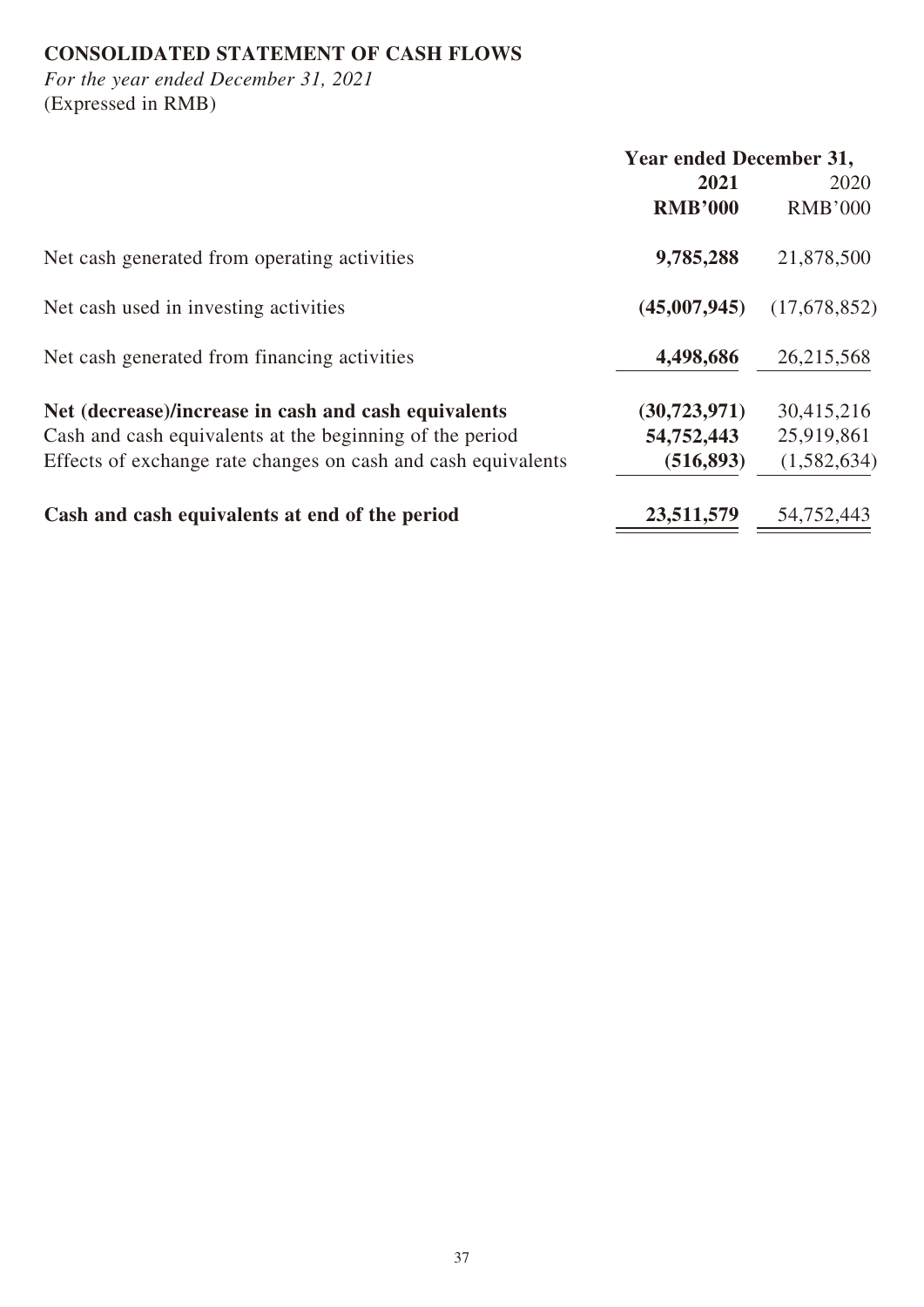#### **1 Basis of preparation**

The consolidated financial statements of the Group have been prepared in accordance with all applicable International Financial Reporting Standards ("**IFRSs**") issued by International Accounting Standards Board ("**IASB**") and disclosure requirements of the Hong Kong Companies Ordinance.

The consolidated financial statements of the Group have been prepared under the historical cost convention, as modified by the revaluation of financial assets which are carried at fair value.

#### *(a) New and amended standards adopted by the Group*

The following new and amended standards, and annual improvements are mandatory for the first time for the Group's financial year beginning on January 1, 2021 and are applicable for the Group:

- Covid-19-related Rent Concessions Amendments to IFRS 16
- Interest Rate Benchmark Reform Phase 2 Amendments to IFRS 9, IAS 39, IFRS 7, IFRS 4 and IFRS 16

The adoption of these interpretation and amendments to standards has had no significant impact on the results and the financial position of the Group.

#### *(b) New standards and interpretations not yet adopted*

Certain new accounting standards and interpretations have been published that are not mandatory for the year ended December 31, 2021 and have not been early adopted by the Group. These standards are not expected to have a material impact on the Group in the current or future reporting periods and on foreseeable future transactions.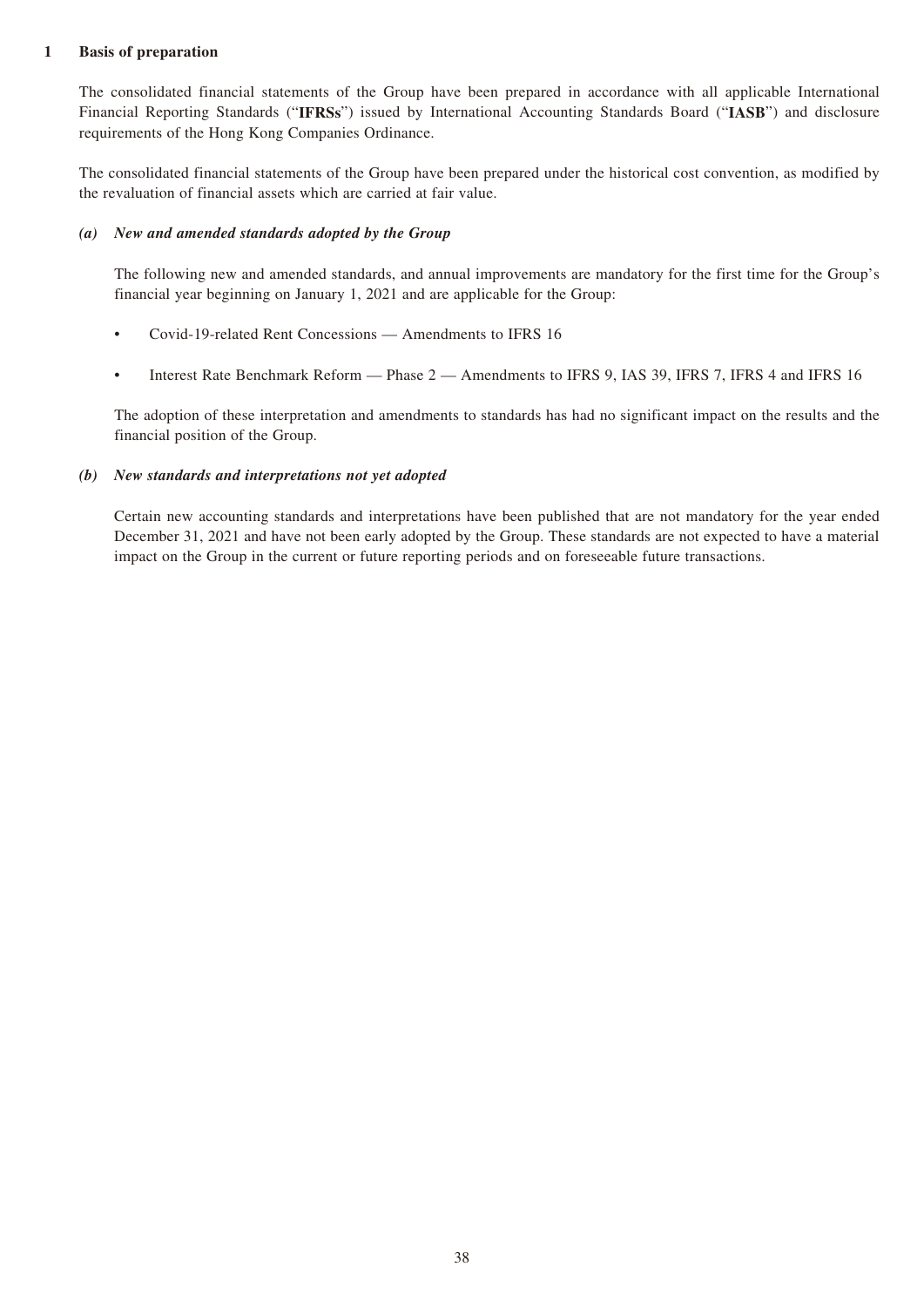#### **2 Segment information**

The Group's business activities, for which discrete financial statements are available, are regularly reviewed and evaluated by the CODM. The CODM, who is responsible for allocating resources and assessing performance of the operating segments, has been identified as the Chief Executive Officer that makes strategic decisions. As a result of this evaluation, the Group determined that it has operating segments as follows:

- Smartphones
- IoT and lifestyle products
- Internet services
- **Others**

The CODM assesses the performance of the operating segments mainly based on segment revenue and gross profit of each operating segment. The selling and marketing expenses, administrative expenses and research and development expenses are not included in the measure of the segments' performance which is used by CODM as a basis for the purpose of resource allocation and assessment of segment performance. Fair value changes on investments measured at fair value through profit or loss, share of net profits of investments accounted for using the equity method, other income, other losses, net, finance income, finance costs and income tax expenses are also not allocated to individual operating segments.

The segment results for the years ended December 31, 2021 and 2020 are as follows:

|                  |                                      |                                                           | Year ended December 31, 2021                  |                                 |                                |
|------------------|--------------------------------------|-----------------------------------------------------------|-----------------------------------------------|---------------------------------|--------------------------------|
|                  | <b>Smartphones</b><br><b>RMB'000</b> | <b>IoT</b> and<br>lifestyle<br>products<br><b>RMB'000</b> | <b>Internet</b><br>services<br><b>RMB'000</b> | <b>Others</b><br><b>RMB'000</b> | <b>Total</b><br><b>RMB'000</b> |
| Segment revenues | 208,868,944                          | 84,980,097                                                | 28, 211, 739                                  | 6,248,365                       | 328, 309, 145                  |
| Cost of sales    | (184, 007, 856)                      | (73,888,603)                                              | (7,316,598)                                   | (4,835,147)                     | (270, 048, 204)                |
| Gross profit     | 24,861,088                           | 11,091,494                                                | 20,895,141                                    | 1,413,218                       | 58,260,941                     |
|                  |                                      |                                                           | Year ended December 31, 2020                  |                                 |                                |
|                  |                                      | IoT and                                                   |                                               |                                 |                                |
|                  |                                      | lifestyle                                                 | Internet                                      |                                 |                                |
|                  | Smartphones                          | products                                                  | services                                      | Others                          | Total                          |
|                  | <b>RMB'000</b>                       | <b>RMB'000</b>                                            | <b>RMB'000</b>                                | <b>RMB'000</b>                  | <b>RMB'000</b>                 |
| Segment revenues | 152,190,891                          | 67,410,453                                                | 23,755,285                                    | 2,509,004                       | 245,865,633                    |
| Cost of sales    | (138,986,944)                        | (58, 804, 839)                                            | (9,111,002)                                   | (2,210,986)                     | (209, 113, 771)                |
| Gross profit     | 13,203,947                           | 8,605,614                                                 | 14,644,283                                    | 298,018                         | 36,751,862                     |

The reconciliation of gross profit to profit before income tax is shown in the consolidated income statement.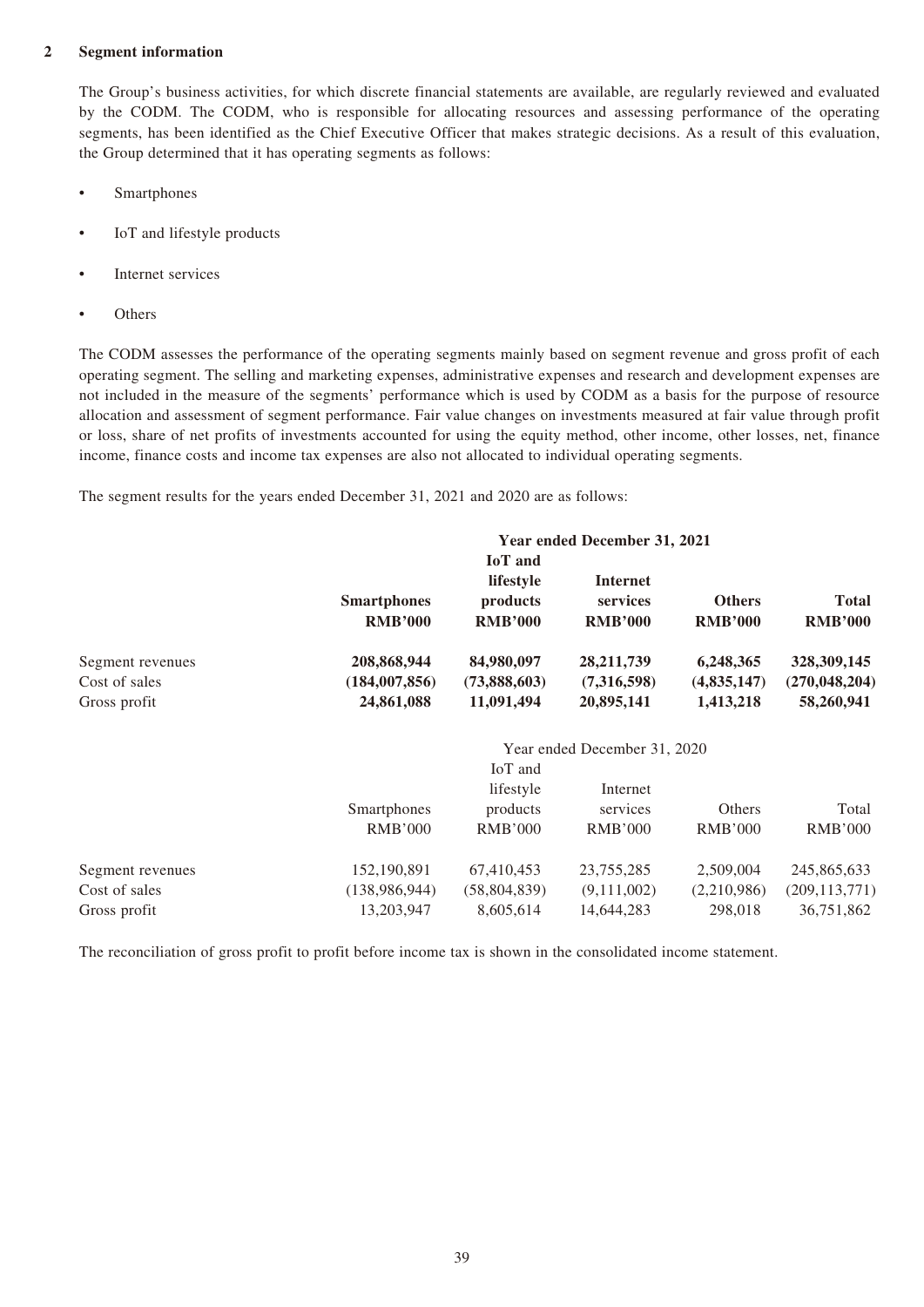For the years ended December 31, 2021 and 2020, the geographical information on the total revenues is as follows:

|                               |                |      | Year ended December 31, |      |
|-------------------------------|----------------|------|-------------------------|------|
|                               | 2021           |      |                         |      |
|                               | <b>RMB'000</b> | $\%$ | RMB'000                 | $\%$ |
| Mainland China                | 164,717,704    | 50.2 | 123,484,251             | 50.2 |
| Rest of the world $(Note(a))$ | 163,591,441    | 49.8 | 122,381,382             | 49.8 |
|                               | 328,309,145    |      | 245,865,633             |      |

*Note:*

(a) Revenues outside mainland China are mainly from India and Europe.

#### **3 Expenses by nature**

|                                                             | Year ended December 31, |                |
|-------------------------------------------------------------|-------------------------|----------------|
|                                                             | 2021                    |                |
|                                                             | <b>RMB'000</b>          | <b>RMB'000</b> |
| Cost of inventories sold and royalty fees                   | 251,459,641             | 192,440,437    |
| Provision for impairment of inventories                     | 2,831,529               | 3,688,809      |
| Employee benefit expenses                                   | 13,821,526              | 9,914,453      |
| Depreciation of property and equipment, right-of-use assets |                         |                |
| and investment properties                                   | 1,804,312               | 1,042,895      |
| Amortization of intangible assets                           | 1,257,334               | 665,566        |
| Promotion and advertising expenses                          | 7,245,809               | 5,477,287      |
| Content fees to game developers and video providers         | 2,812,893               | 2,418,008      |
| Credit loss allowance for loan receivables                  | 21,413                  | 1,757,680      |
| Consultancy and professional service fees                   | 1,429,688               | 980,462        |
| Cloud service, bandwidth and server custody fees            | 1,810,655               | 1,980,323      |
| Warranty expenses                                           | 4,550,168               | 2,823,897      |
| Auditor's remuneration                                      |                         |                |
| —Audit services                                             | 56,116                  | 56,865         |
| -Non-audit services                                         | 34,920                  | 31,475         |

#### **4 Income tax expenses**

The income tax expenses of the Group during the years ended December 31, 2021 and 2020 are analyzed as follows:

|                     | Year ended December 31, |             |
|---------------------|-------------------------|-------------|
|                     | 2021                    | 2020        |
|                     | <b>RMB'000</b>          | RMB'000     |
| Current income tax  | 4,135,298               | 2,327,725   |
| Deferred income tax | 998,500                 | (1,007,003) |
| Income tax expenses | 5,133,798               | 1,320,722   |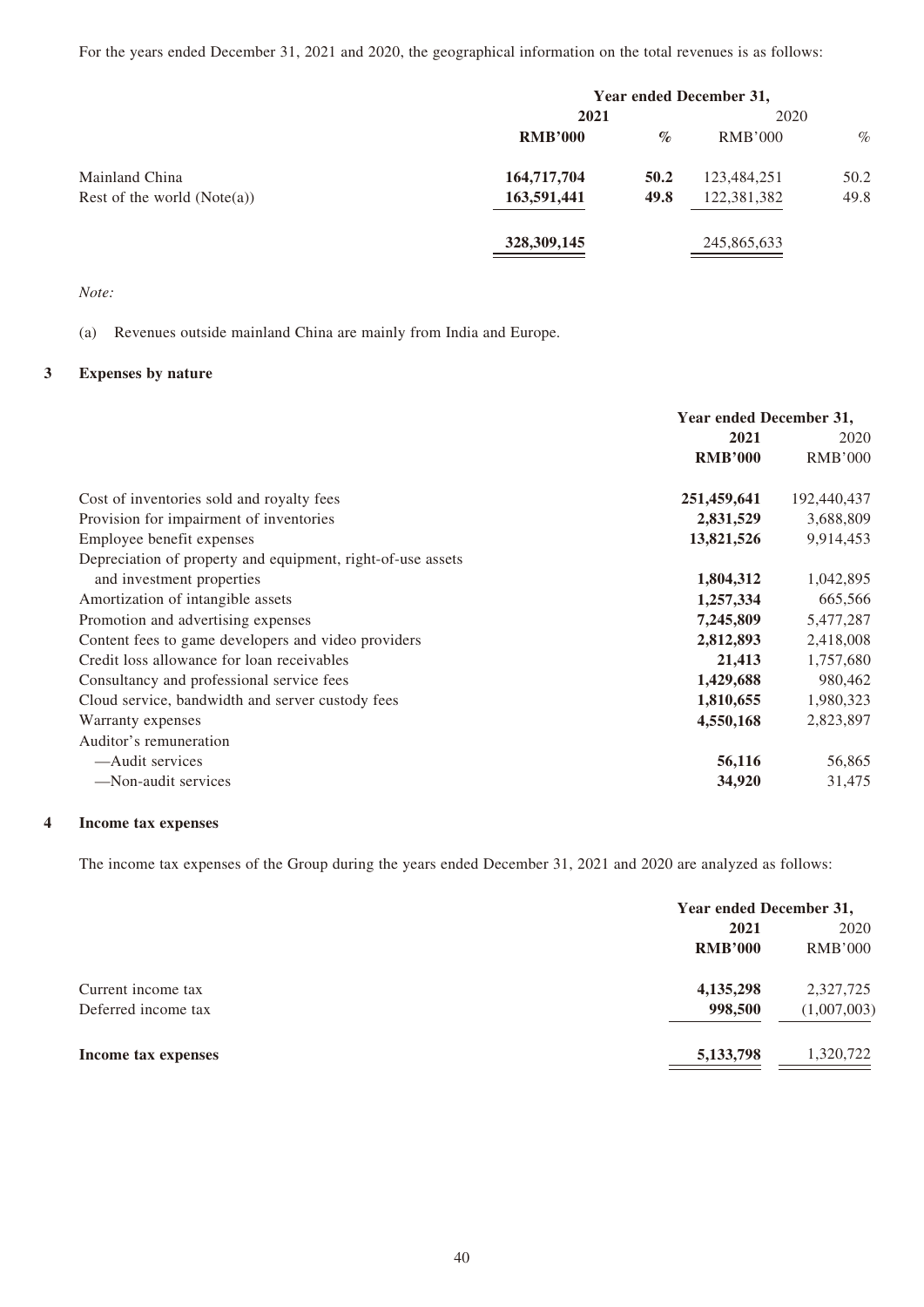#### **5 Earnings per share**

#### *(a) Basic*

Basic earnings per share for the years ended December 31, 2021 and 2020 are calculated by dividing the profit attributable to the Company's owners by the weighted average number of ordinary shares in issue during the year.

|                                                                       | Year ended December 31, |                |
|-----------------------------------------------------------------------|-------------------------|----------------|
|                                                                       | 2021                    | 2020           |
|                                                                       | <b>RMB'000</b>          | <b>RMB'000</b> |
| Net profit attributable to the owners of the Company                  | 19,339,321              | 20,355,504     |
| Weighted average number of ordinary shares in issue (thousand shares) | 24,927,461              | 23,986,829     |
| Basic earnings per share (expressed in RMB per share)                 | 0.78                    | 0.85           |

#### *(b) Diluted*

Diluted earnings per share is calculated by adjusting the weighted average number of ordinary shares outstanding to assume conversion of all dilutive potential ordinary shares. As the inclusion of potential ordinary shares from the convertible bonds would be anti-dilutive, it is not included in the calculation of diluted earnings per share.

For the years ended December 31, 2021 and 2020, the share options and restricted shares units ("**RSUs**") granted by the Group's subsidiaries and associates had either anti-dilutive effect or insignificant dilutive effect to the Group's diluted earnings per share.

|                                                                                  | Year ended December 31, |                |
|----------------------------------------------------------------------------------|-------------------------|----------------|
|                                                                                  | 2021                    | 2020           |
|                                                                                  | <b>RMB'000</b>          | <b>RMB'000</b> |
| Net profit attributable to the owners of the Company                             | 19,339,321              | 20,355,504     |
| Weighted average number of ordinary shares in issue (thousand shares)            | 24,927,461              | 23,986,829     |
| Adjustments for RSUs and share options granted to employees<br>(thousand shares) | 569,667                 | 664,800        |
| Adjustments for share consideration for acquisition                              |                         |                |
| of Zimi International Incorporation ("Zimi") (thousand shares)                   | 12,303                  | 16,651         |
| Weighted average number of ordinary shares for calculation                       |                         |                |
| of diluted earnings per share (thousand shares)                                  | 25,509,431              | 24,668,280     |
| Diluted earnings per share (expressed in RMB per share)                          | 0.76                    | 0.83           |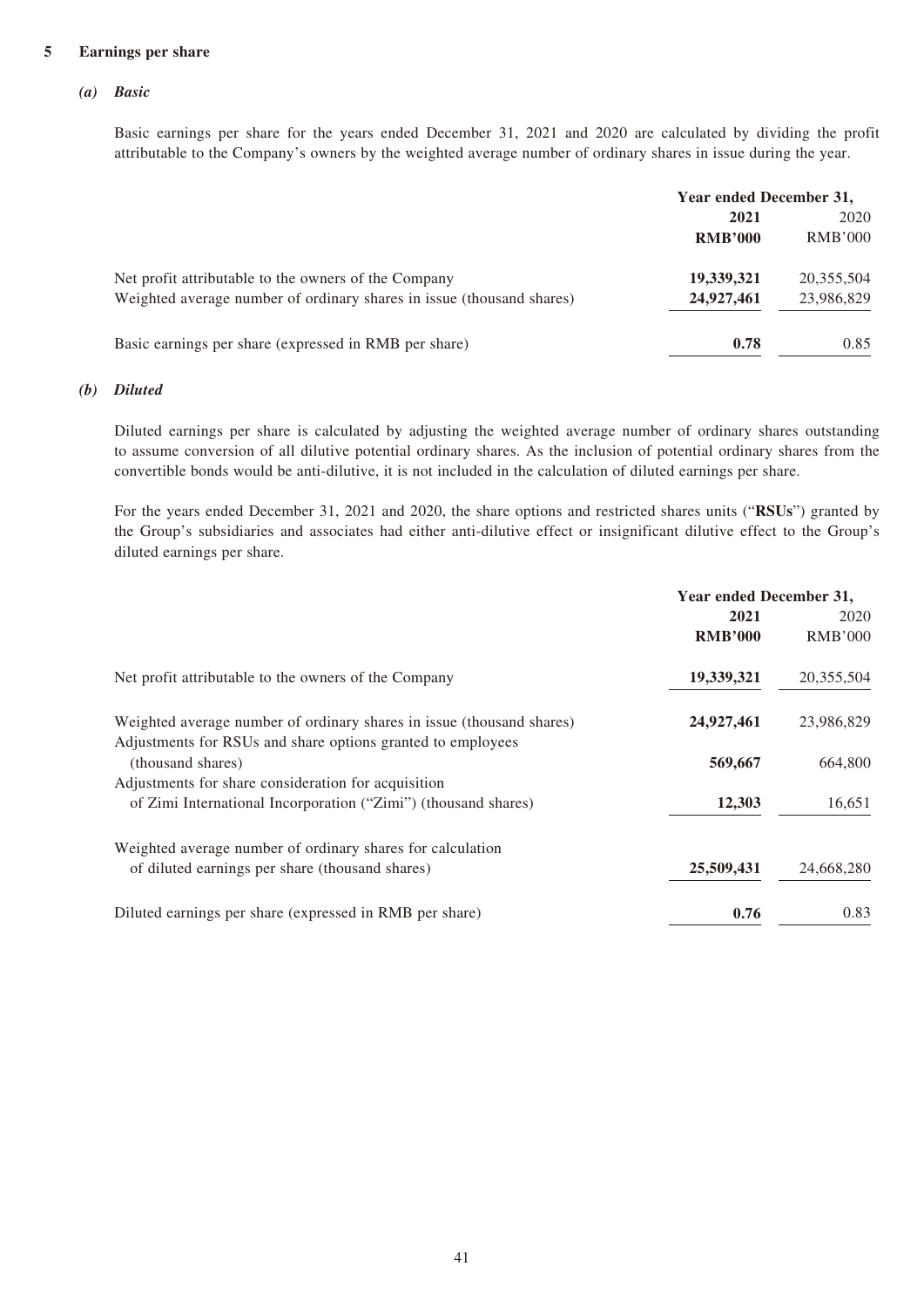|                                                                     | As of December 31, |                |
|---------------------------------------------------------------------|--------------------|----------------|
|                                                                     | 2021               | 2020           |
|                                                                     | <b>RMB'000</b>     | <b>RMB'000</b> |
| <b>Current assets</b>                                               |                    |                |
| Short-term investments measured at                                  |                    |                |
| — Amortized cost                                                    | 1,597,919          |                |
| — Fair value through other comprehensive income                     | 710,865            | 797,456        |
| - Fair value through profit or loss                                 | 29,311,848         | 22,376,387     |
|                                                                     | 31,620,632         | 23,173,843     |
| <b>Non-current assets</b>                                           |                    |                |
| Long-term investments measured at amortized cost                    | 351,362            | 232,798        |
| Long-term investments measured at fair value through profit or loss |                    |                |
| — Ordinary shares investments                                       | 22,755,228         | 13,969,457     |
| — Preferred shares investments                                      | 25,108,840         | 20,913,568     |
| — Other investments                                                 | 2,249,634          | 332,294        |
|                                                                     | 50,465,064         | 35,448,117     |

Amounts recognized in profit or loss of investments measured at fair value through profit or loss

|                                                       | Year ended December 31, |                |
|-------------------------------------------------------|-------------------------|----------------|
|                                                       | 2021                    | 2020           |
|                                                       | <b>RMB'000</b>          | <b>RMB'000</b> |
| Fair value changes on ordinary shares investments     | 4,423,582               | 8,425,388      |
| Fair value changes on preferred shares investments    | 3,000,810               | 4,062,525      |
| Fair value changes on short-term investments measured |                         |                |
| at fair value through profit or loss                  | 695,240                 | 679,432        |
| Fair value change on other investments                | 12,501                  | 6,134          |
|                                                       | 8,132,133               | 13, 173, 479   |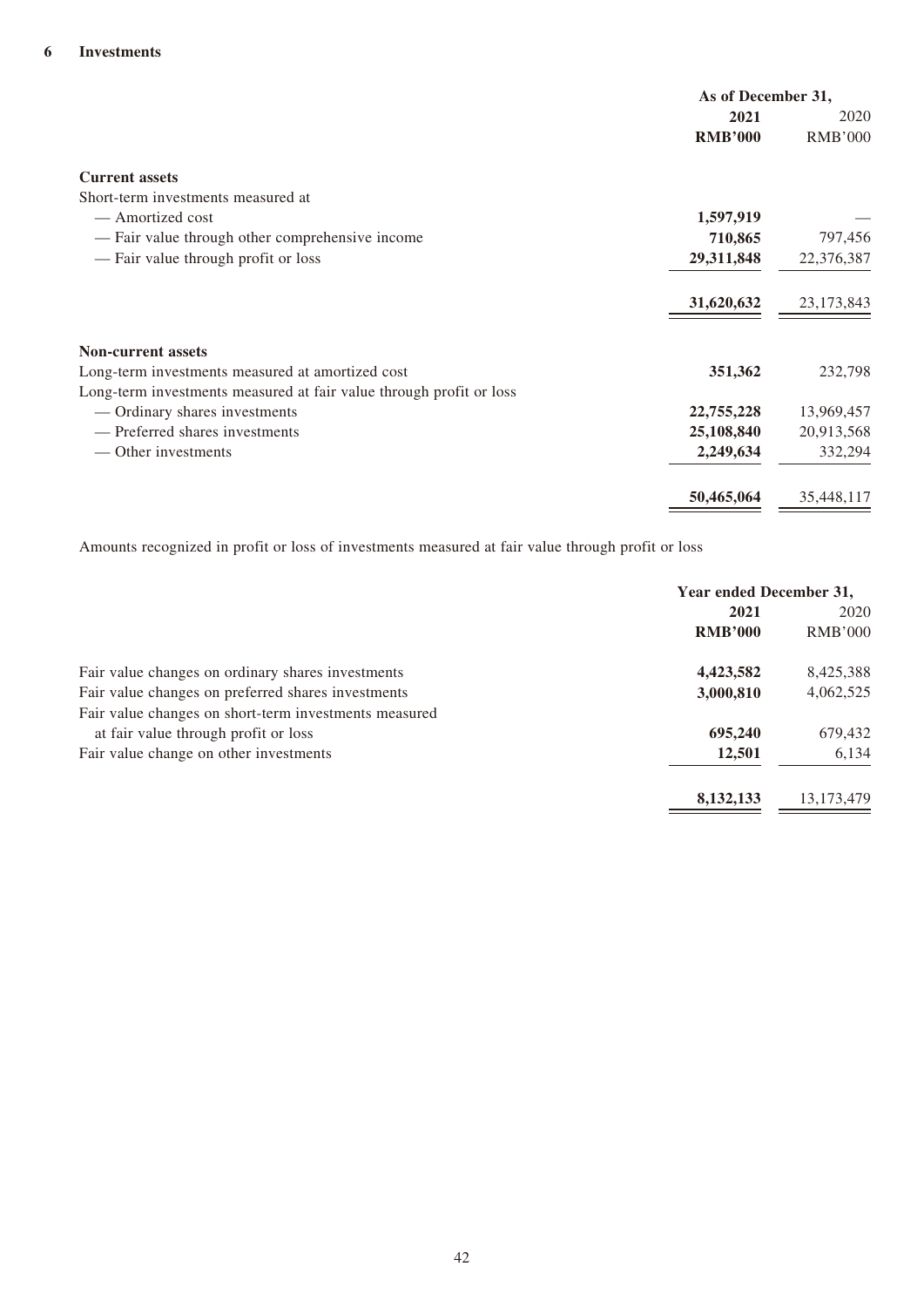#### **7 Trade receivables**

The Group usually allows a credit period within 180 days to its customers. Ageing analysis of trade receivables based on invoice date is as follows:

|                             | As of December 31, |                |
|-----------------------------|--------------------|----------------|
|                             | 2021               | 2020           |
|                             | <b>RMB'000</b>     | <b>RMB'000</b> |
| <b>Trade receivables</b>    |                    |                |
| Up to 3 months              | 15,740,356         | 9,400,187      |
| 3 to 6 months               | 1,477,059          | 534,660        |
| 6 months to 1 year          | 652,701            | 234,844        |
| 1 to 2 years                | 184,058            | 110,291        |
| Over 2 years                | 95,306             | 81,797         |
|                             | 18,149,480         | 10,361,779     |
| Less: credit loss allowance | (163, 977)         | (200,760)      |
|                             | 17,985,503         | 10,161,019     |

#### **8 Inventories**

|                                | As of December 31, |                |
|--------------------------------|--------------------|----------------|
|                                | 2021               | 2020           |
|                                | <b>RMB'000</b>     | <b>RMB'000</b> |
| Raw materials                  | 19,314,001         | 15,684,698     |
| Finished goods                 | 23,934,395         | 17,909,963     |
| Work in progress               | 4,627,210          | 4,135,024      |
| Spare parts                    | 3,896,430          | 1,967,593      |
| Others                         | 1,957,057          | 3,199,153      |
|                                | 53,729,093         | 42,896,431     |
| Less: provision for impairment | (1,331,147)        | (1,225,712)    |
|                                | 52,397,946         | 41,670,719     |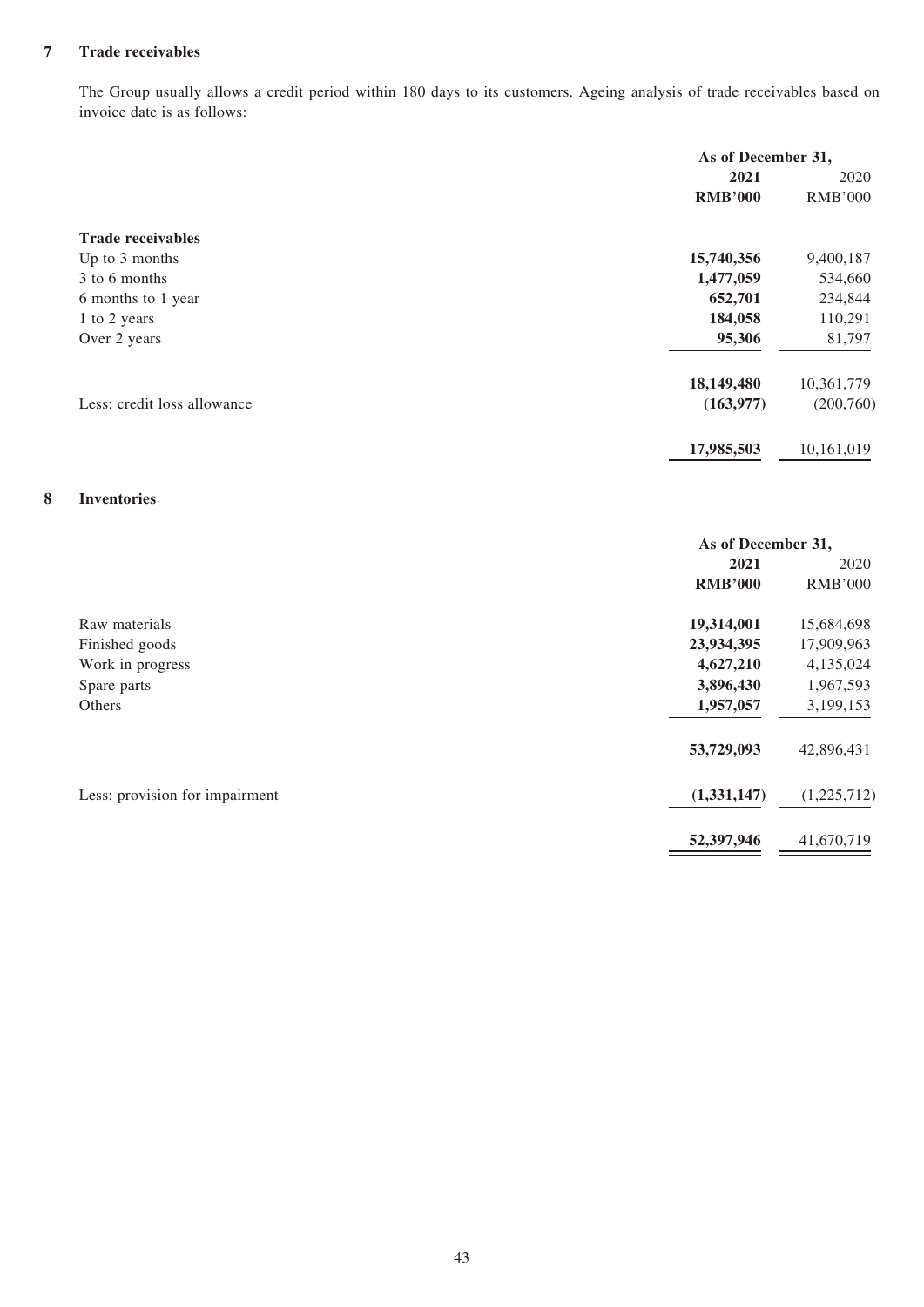|                                     | As of December 31, |                |
|-------------------------------------|--------------------|----------------|
|                                     | 2021               | 2020           |
|                                     | <b>RMB'000</b>     | <b>RMB'000</b> |
| Included in non-current liabilities |                    |                |
| Asset-backed securities             |                    | 465,000        |
| Secured borrowings                  | 1,576,761          | 1,594,936      |
| Unsecured borrowings                | 15,004,487         | 4,530,856      |
| Convertible bonds                   | 4,138,542          | 4,044,014      |
|                                     | 20,719,790         | 10,634,806     |
| Included in current liabilities     |                    |                |
| Asset-backed securities             |                    | 3,589,629      |
| Fund raised through trusts          |                    | 547,500        |
| Secured borrowings                  | 507,217            | 460,257        |
| Unsecured borrowings                | 5,019,833          | 2,364,551      |
|                                     | 5,527,050          | 6,961,937      |

#### **10 Trade payables**

Trade payables primarily include payables for inventories. As of December 31, 2021 and 2020, the carrying amounts of trade payables were primarily denominated in RMB, US\$ and India Rupees.

Trade payables and their ageing analysis based on invoice date are as follows:

|                    |                | As of December 31, |  |
|--------------------|----------------|--------------------|--|
|                    | 2021           | 2020               |  |
|                    | <b>RMB'000</b> | <b>RMB'000</b>     |  |
| Up to 3 months     | 70,187,231     | 68,909,758         |  |
| 3 to 6 months      | 2,526,217      | 2,312,665          |  |
| 6 months to 1 year | 1,343,318      | 873,537            |  |
| 1 to 2 years       | 490,484        | 34,200             |  |
| Over 2 years       | 95,755         | 68,696             |  |
|                    | 74,643,005     | 72,198,856         |  |

#### **11 Dividends**

No dividends have been paid or declared by the Company during the years ended December 31, 2021 and 2020.

#### **12 Business combination**

#### *(a) Step-up acquisition of Zimi*

On July 5, 2021, the Company completed the acquisition of the remaining 50.09% equity interest of Zimi at a total consideration of approximately RMB1,461 million. Prior to the above acquisition, the Company held 49.91% equity interests of Zimi and accounted for as an associate. As a result, Zimi was accounted for as a subsidiary of the Group upon the completion of the transaction ("**Step-up Acquisition**"). The equity interests previously held under investment in an associate was accounted for a deemed disposal at its fair value and resulted in step up losses of approximately RMB409 million.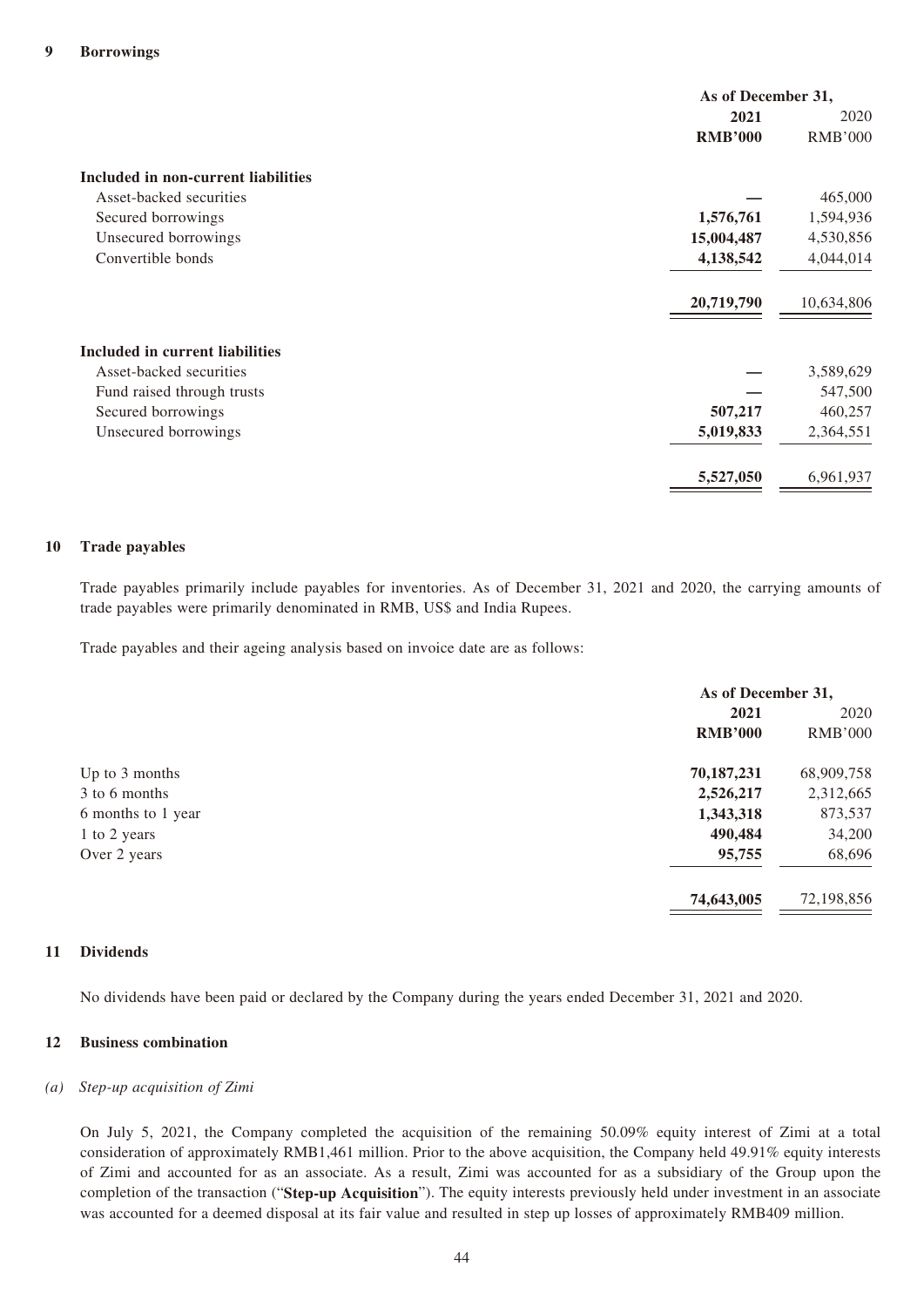Goodwill of approximately RMB1,382 million was recognized as a result of the Step-up Acquisition. It was mainly attributable to the operating synergies and economies of scale expected to be derived from integration of the operations with the Group. None of the goodwill is expected to be deductible for income tax purpose.

The following table summarises the purchase consideration, fair value of assets acquired and liabilities assumed recognized as at the acquisition date of Zimi.

|                                                                                      | As of July 5, 2021<br><b>RMB'000</b> |
|--------------------------------------------------------------------------------------|--------------------------------------|
| <b>Total consideration:</b>                                                          |                                      |
| Cash consideration                                                                   | 1,140,445                            |
| Share consideration                                                                  | 187,427                              |
| Deemed consideration arising from the grant of RSUs on Zimi's existing share options | 133,007                              |
| Fair value of the previously held interests                                          | 1,317,460                            |
|                                                                                      | 2,778,339                            |
| Recognized amounts of identifiable assets acquired and liabilities assumed:          |                                      |
| Intangible assets                                                                    | 904,332                              |
| Inventories                                                                          | 83,103                               |
| Trade receivables                                                                    | 400,970                              |
| Prepayments and other receivables                                                    | 19,267                               |
| Cash and cash equivalents                                                            | 164,448                              |
| Investments accounted for using the equity method                                    | 5,082                                |
| Property and equipment                                                               | 24,587                               |
| Deferred income tax assets                                                           | 13,767                               |
| Long-term investments measured at fair value through profit or loss                  | 203,165                              |
| Other assets                                                                         | 359,551                              |
| Deferred income tax liabilities                                                      | (252, 303)                           |
| Trade payables                                                                       | (481, 260)                           |
| Other payables and accruals                                                          | (48, 513)                            |
| Total identifiable net assets:                                                       | 1,396,196                            |
| Goodwill                                                                             | 1,382,143                            |
|                                                                                      | 2,778,339                            |

#### *Note:*

The Group's revenue for the year would be increased by not more than 3% and results for the year would not be materially different should the Step-up Acquisition have occurred on 1 January 2021.

The related transaction costs of the Step-up Acquisition are not material to the Group's consolidated financial statements.

For the period from the closing date to December 31, 2021, the revenue and the results contributed by Zimi were insignificant to the Group. The Group's revenue and results for the year would not be material different if the Step-up Acquisition had occurred on 1 January 2021.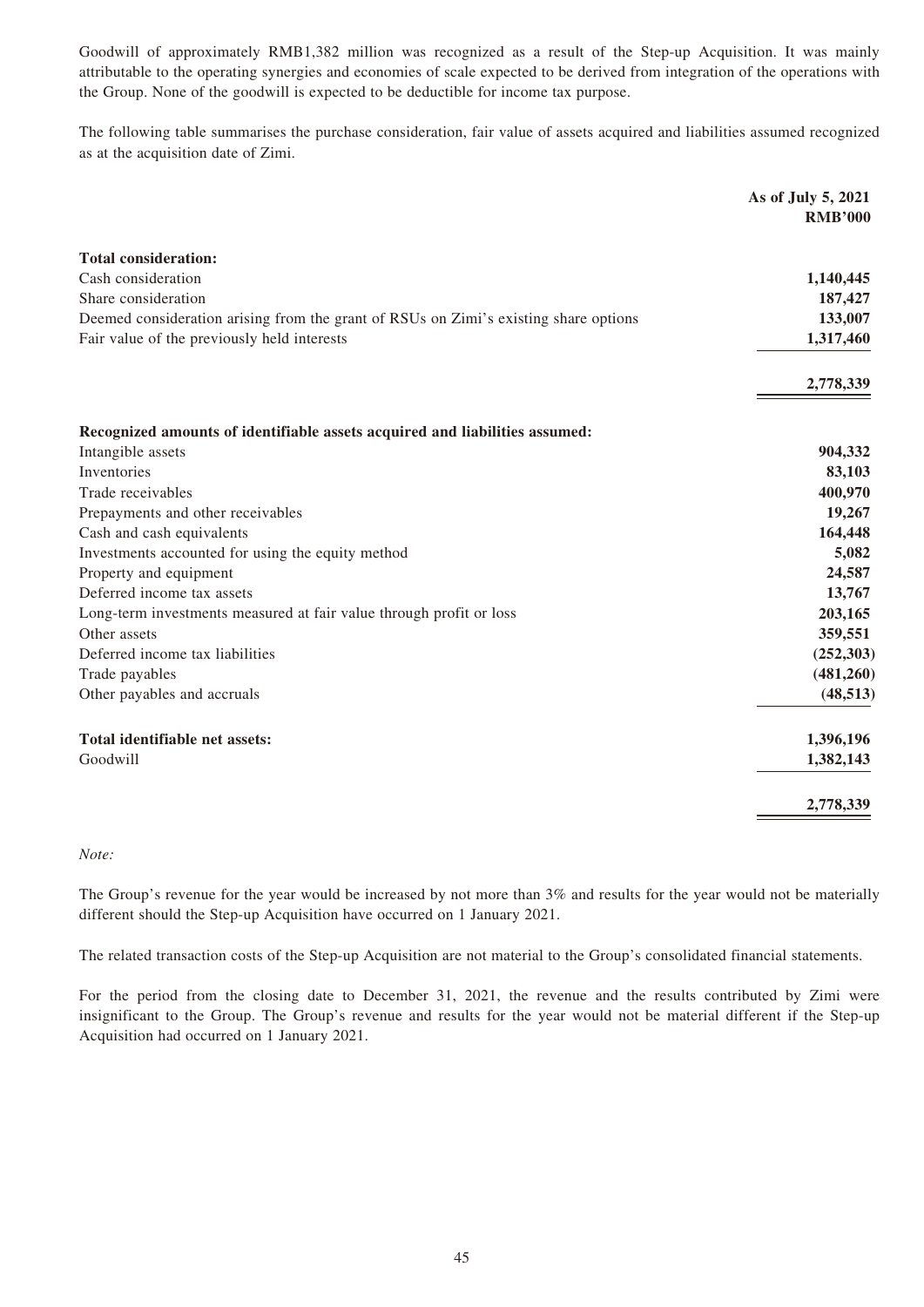#### *(b) Deepmotion Tech Limited ("Deepmotion") acquisition*

On September 22, 2021, the Group completed the acquisition of Deepmotion at a total consideration of approximately US\$77.37 million (approximately RMB500,555,000), among which US\$24.40 million (approximately RMB 157,850,000) should be settled by cash. The remaining consideration of US\$52.97 million (approximately RMB342,705,000) will be paid evenly in future 4 years by equivalent shares of the Company ("**Xiaomi Shares**") determined by reference to the average closing price of Xiaomi Shares for the last ten consecutive trading days prior to the fifth day of each delivery, but no later than August 31 of each year. All such amount is accounted for separately from the business combination and recognized as compensation cost in the post-acquisition period.

Upon closing, Deepmotion became a wholly-owned subsidiary of the Group. Deepmotion has technological and research and development capabilities in providing full software stack solutions including perception, localization, planning and control for advanced driver-assistance systems (ADAS) and automated driving applications, which can enhance the technological competitiveness of the Group's smart electric vehicle business.

Goodwill of RMB61,245,000 was recognized as a result of the Deepmotion acquisition. It was mainly attributable to the operating synergies and economies of scale expected to be derived from combining operations of the Group and Deepmotion. None of the goodwill recognized is expected to be deductible for income tax purposes.

The following table summarises the purchase consideration, fair value of assets acquired and liabilities assumed recognized as at the acquisition date of the Deepmotion.

|                                                                             | As of September 22, 2021 |
|-----------------------------------------------------------------------------|--------------------------|
|                                                                             | <b>RMB'000</b>           |
| <b>Total consideration:</b>                                                 |                          |
| Cash consideration                                                          | 157,850                  |
| Recognized amounts of identifiable assets acquired and liabilities assumed: |                          |
| Intangible assets                                                           | 95,000                   |
| Cash and cash equivalents                                                   | 5,335                    |
| Trade receivables                                                           | 1,882                    |
| Prepayments and other receivables                                           | 2,380                    |
| Property and equipment                                                      | 283                      |
| Other assets                                                                | 6,076                    |
| Deferred income tax liabilities                                             | (14,250)                 |
| Other payables and accruals                                                 | (101)                    |
| Total identifiable net assets:                                              | 96,605                   |
| Goodwill                                                                    | 61,245                   |
|                                                                             | 157,850                  |

#### **13 Contingencies**

On December 21, 2021, the Income Tax Department of India ("Income Tax Department") commenced an investigation on mobile phone manufacturing companies, including Xiaomi India, in relation to their compliance with relevant income tax regulations. As of the date of this announcement, as the investigation on Xiaomi India was still in progress, the Group has not received any notice on the findings of the investigation by the Income Tax Department. As such, the impact of any outcome, if any, is presently not ascertainable. As a result, as of December 31, 2021, the Group did not make any provisions for potential loss contingencies pertaining to this investigation. The management believes any impact to the financial position and results of operations as of and for the year ended December 31, 2021 would not be material.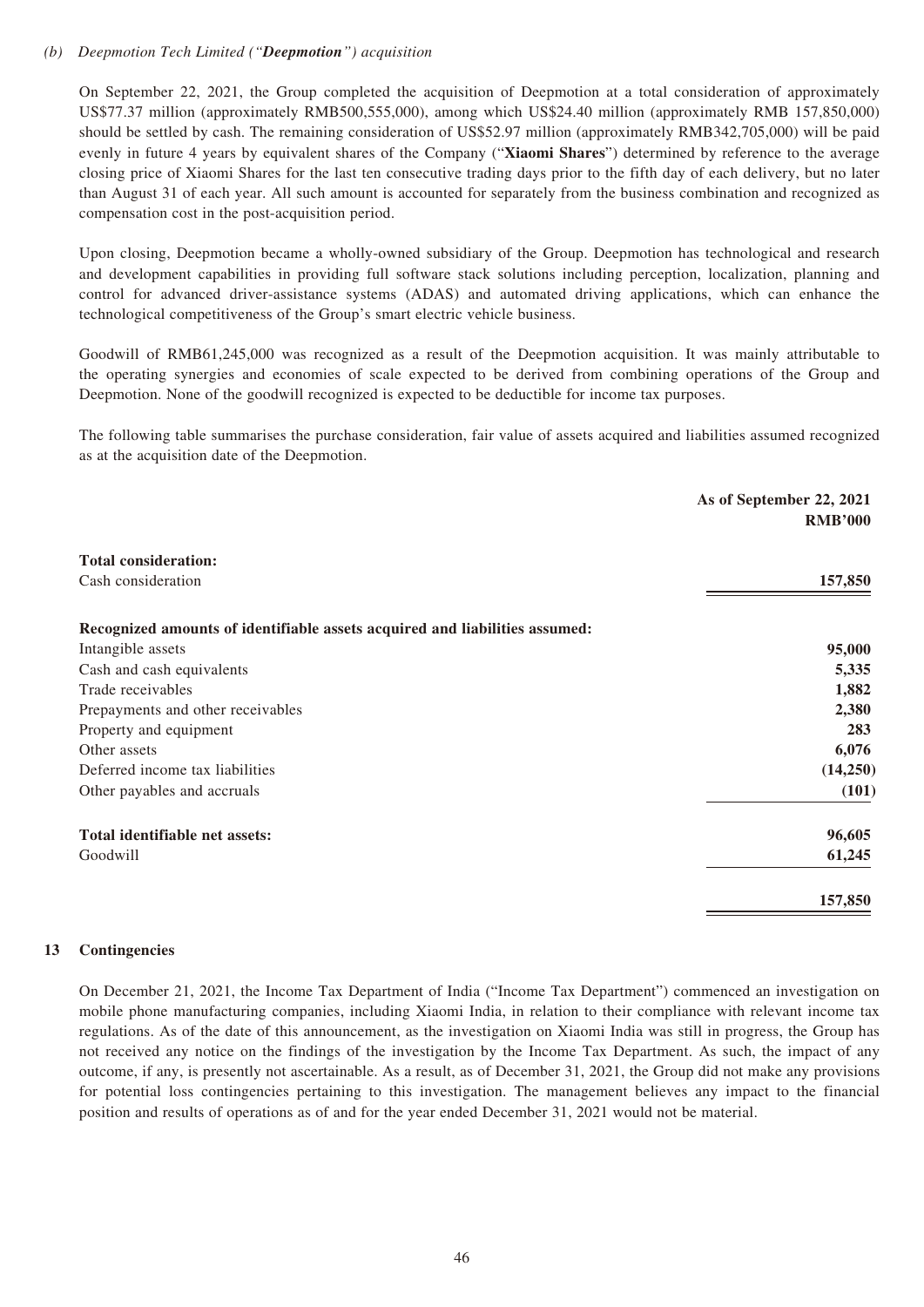On January 5, 2022, the Directorate of Revenue Intelligence of India ("**DRI**") issued notices ("**Notices**") to Xiaomi India for demand and recovery of duty amounting to Rs. 653 crore (equivalent to approximately RMB560 million) owed for the period from April 1, 2017 to June 30, 2020. Xiaomi India is in the process of preparing responses to the Notices to the DRI. Based on external professional opinion, management assessed and concluded that the likelihood of material resource outflow as a result of the Notices is remote. As a result, as of December 31, 2021, the Group did not make any provisions for potential loss contingencies pertaining to this matter.

Other than the matters mentioned above, the Group, in the ordinary course of its business, is involved in various claims, suits, and legal proceedings that arise from time to time. Although based on currently available information, the Group does not expect that the outcome in any of these legal proceedings, individually or collectively, will have a material adverse effect on its financial position or result of operations, litigations are inherently unpredictable. Therefore, the Group could incur judgments or enter into settlements of claims that could adversely affect its operating results or cash flows in a particular period. As of December 31, 2021 and 2020, no material provisions were recorded.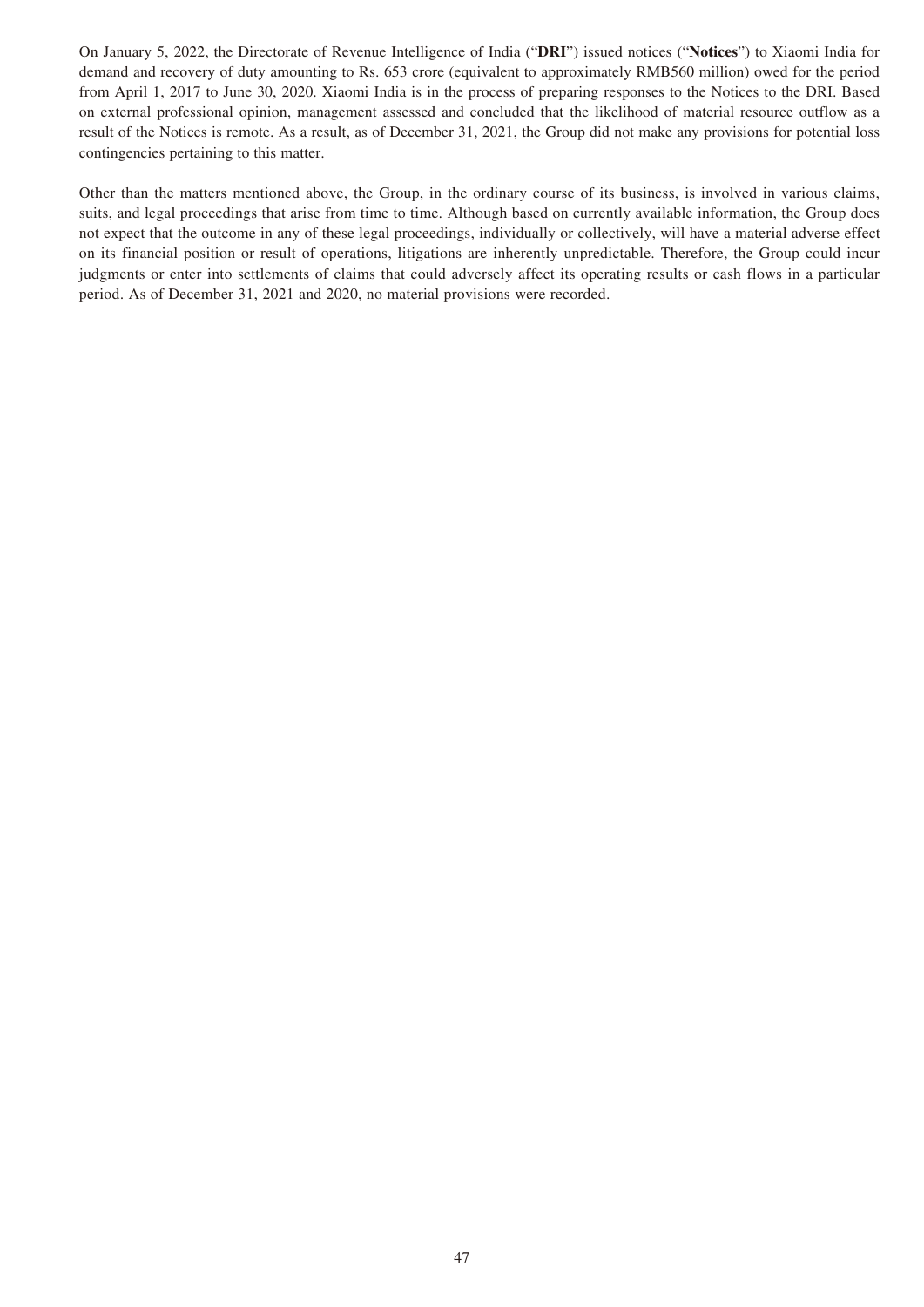# **OTHER INFORMATION**

# **Purchase, Sale or Redemption of the Company's Listed Securities**

During the Reporting Period and up to the date of the announcement, the Company repurchased a total of 357,813,400 Class B Shares (the "**Shares Repurchased**") of the Company on The Stock Exchange of Hong Kong Limited (the "**Stock Exchange**") at an aggregate consideration of approximately HK\$8,677,976,089. Particulars of the Shares Repurchased are as follows:

|                            | <b>No. of Shares</b> | Price paid per share |        |                      |  |
|----------------------------|----------------------|----------------------|--------|----------------------|--|
| <b>Month of Repurchase</b> | <b>Repurchased</b>   | <b>Highest</b>       | Lowest | <b>Consideration</b> |  |
|                            |                      | $(HK\$               | $(HK\$ | $(HK\$               |  |
| 2021                       |                      |                      |        |                      |  |
| March                      | 19,307,600           | 26.20                | 25.50  | 498,900,661          |  |
| April                      | 173,381,600          | 27.20                | 24.60  | 4,494,026,504        |  |
| July                       | 15,250,000           | 26.40                | 25.20  | 393,626,650          |  |
| August                     | 16,150,000           | 24.90                | 24.20  | 396, 677, 775        |  |
| September                  | 85,229,400           | 25.00                | 21.25  | 1,965,668,178        |  |
| October                    | 13,985,400           | 21.25                | 20.40  | 291,663,583          |  |
| November                   | 2,604,000            | 19.12                | 19.06  | 49,723,380           |  |
| December                   | 17,610,400           | 19.52                | 17.64  | 326,366,744          |  |
| 2022                       |                      |                      |        |                      |  |
| January                    | 14,295,000           | 18.64                | 17.70  | 261,322,614          |  |
| <b>Total</b>               | 357,813,400          |                      |        | 8,677,976,089        |  |

As at the date of this announcement, the number of Class B Shares in issue was reduced by 357,813,400 as a result of the cancellation of the Shares Repurchased. Upon cancellation of the Shares Repurchased, the weighted voting rights ("**WVR**") beneficiaries of the Company, simultaneously reduced their WVR in the Company proportionately by way of converting their Class A ordinary shares ("**Class A Shares**") into Class B Shares on a one-to-one ratio pursuant to 8A.21 of the Rules Governing the Listing of Securities on the Stock Exchange (the "**Listing Rules**"), such that the proportion of shares carrying WVR of the Company shall not be increased, pursuant to the requirements under 8A.13 and 8A.15 of the Listing Rules.

The Shares Repurchased in March 2021 and April 2021 were subsequently cancelled on June 3, 2021. A total of 35,794,228 Class A Shares were converted into Class B Shares on a one-to-one ratio on June 3, 2021, of which Mr. Lei Jun, through Smart Mobile Holdings Limited, converted 32,236,626 Class A Shares and Mr. Lin Bin, through Bin Lin 2021 A Trust, converted 3,557,602 Class A Shares. The Shares Repurchased in July 2021 were subsequently cancelled on August 20, 2021. A total of 2,831,101 Class A Shares were converted into Class B Shares on a one-to-one ratio on August 20, 2021, of which Mr. Lei Jun, through Smart Mobile Holdings Limited, converted 2,549,717 Class A Shares and Mr. Lin Bin, through Bin Lin 2021 A Trust, converted 281,384 Class A Shares. The Shares Repurchased in August 2021, September 2021 and October 2021 were subsequently cancelled on November 12, 2021. A total of 21,394,443 Class A Shares were converted into Class B Shares on a one-to-one ratio on November 12, 2021, of which Mr. Lei Jun, through Smart Mobile Holdings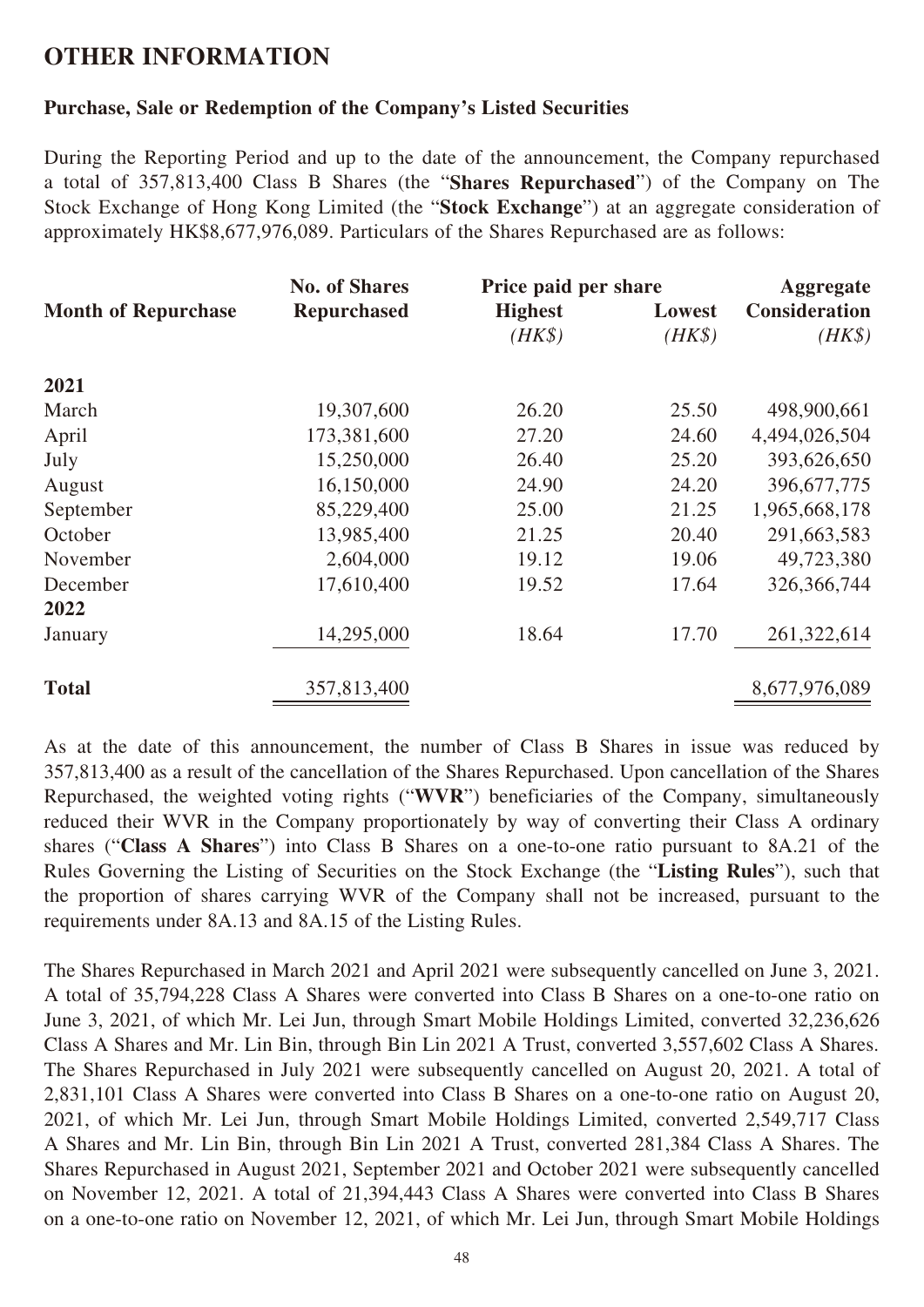Limited, converted 19,268,041 Class A Shares and Mr. Lin Bin, through Bin Lin 2021 A Trust, converted 2,126,402 Class A Shares. The Shares Repurchased in November 2021, December 2021 and January 2022 were subsequently cancelled on March 11, 2022. A total of 6,392,324 Class A Shares were converted into Class B Shares on a one-to-one ratio on March 11, 2022, of which Mr. Lei Jun, through Smart Mobile Holdings Limited, converted 5,756,989 Class A Shares and Mr. Lin Bin, through Bin Lin 2021 A Trust, converted 635,335 Class A Shares.

Save as disclosed above, neither the Company nor any of its subsidiaries purchased, sold or redeemed any of the Company's securities listed on the Stock Exchange during the Reporting Period and up to the date of this announcement.

# **Compliance with the Corporate Governance Code**

The Company is committed to maintaining and promoting stringent corporate governance standards. The principles of the Company's corporate governance are to promote effective internal control measures and to enhance the transparency and accountability of the Board to all shareholders.

Save for code provision C.2.1 of the Corporate Governance Code (the "**CG Code**") contained in Appendix 14 to the Listing Rules, the Company has complied with all the code provisions set out in the CG Code throughout the Reporting Period.

Pursuant to code provision C.2.1 of the CG Code, companies listed on the Stock Exchange are expected to comply with, but may choose to deviate from the requirement that the responsibilities between the chairman and the chief executive officer should be segregated and should not be performed by the same individual. The Company does not have a separate chairman and chief executive officer and Mr. Lei Jun currently performs these two roles. The Board believes that vesting the roles of both chairman and chief executive officer in the same person has the benefit of ensuring consistent leadership within the Group and enabling more effective and efficient overall strategic planning for the Group. The Board considers that the balance of power and authority for the present arrangement will not be impaired and this structure will enable the Company to make and implement decisions promptly and effectively. The Board will continue to review and consider segregating the roles of chairman of the Board and chief executive officer of the Company at an appropriate time, taking into account the circumstances of the Group as a whole.

# **Compliance with the Model Code for Securities Transactions by Directors**

The Company has adopted the Model Code for Securities Transactions by Directors of Listed Issuers (the "**Model Code**") as set out in Appendix 10 to the Listing Rules the code of conduct regarding the Directors' dealings in the securities of the Company. Having made specific enquiries of all the Directors, all the Directors confirmed that they have complied with the provisions of the Model Code during the Reporting Period and up to the date of this announcement.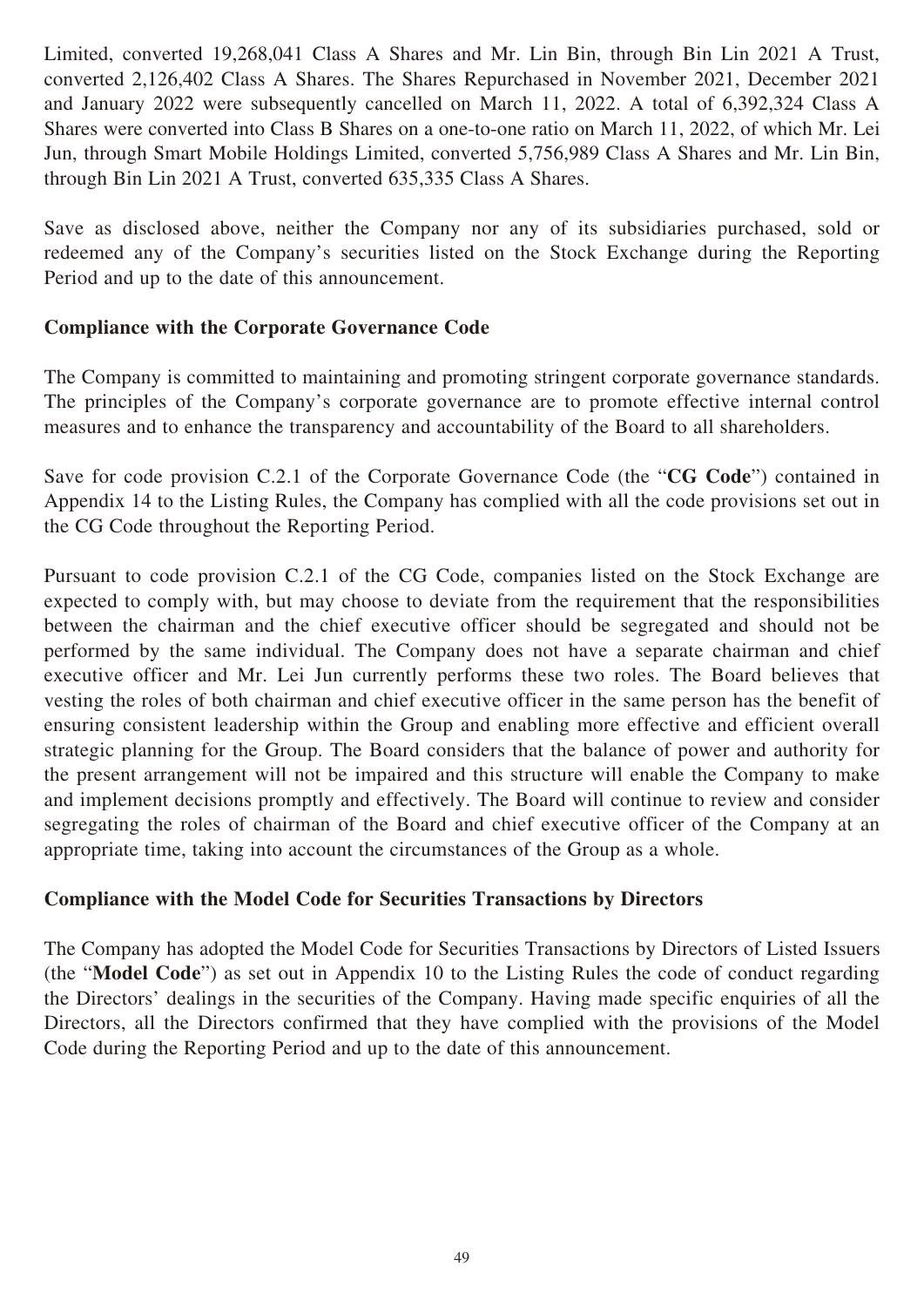# **Audit Committee**

The Audit Committee (comprising one non-executive Director and two independent non-executive Directors, namely, Mr. Liu Qin, Dr. Chen Dongsheng and Mr. Wong Shun Tak) has reviewed the audited consolidated financial statements of the Group for the Reporting Period. The Audit Committee has also discussed matters with respect to the accounting policies and practices adopted by the Company and internal control with senior management members and the Auditor.

# **Auditor's Procedures Performed on this Results Announcement**

The figures in respect of the Group's consolidated balance sheet, consolidated income statement, consolidated statement of comprehensive income, consolidated statement of cash flows and the related notes thereto for the Reporting Period as set out in this announcement have been agreed by the Auditor to the amounts set out in the Group's audited consolidated financial statements for the year. The work performed by the Auditor in this respect did not constitute an assurance engagement and consequently no assurance has been expressed by the Auditor on this announcement.

# **Material Litigation**

The Company was not involved in any material litigation or arbitration during the Reporting Period nor were the Directors aware of any material litigation or claims that were pending or threatened against the Company.

# **Use of Net Proceeds**

# *1. Use of Net Proceeds from Issue of the 2030 Notes*

The net proceeds received by the Company from the 2030 Notes were approximately US\$ 589.9 million. The Company intends to use the net proceeds of the 2030 Notes primarily for (i) general corporate purposes and (ii) to repay existing borrowings. There has been no change in the intended use of net proceeds as previously disclosed in the announcement dated April 20, 2020.

# *2. Use of Net Proceeds from Issue of the 2020 Placing and Subscription*

The net proceeds received by the Company from the 2020 Placing and Subscription were approximately US\$3.1 billion. The Company intends to use the estimated net proceeds for (a) strengthening our working capital for business expansion; (b) investments to increase market share in key markets; (c) strategic ecosystem investments and (d) other general corporate purposes. There has been no change in the intended use of net proceeds as previously disclosed in the announcement dated December 2, 2020.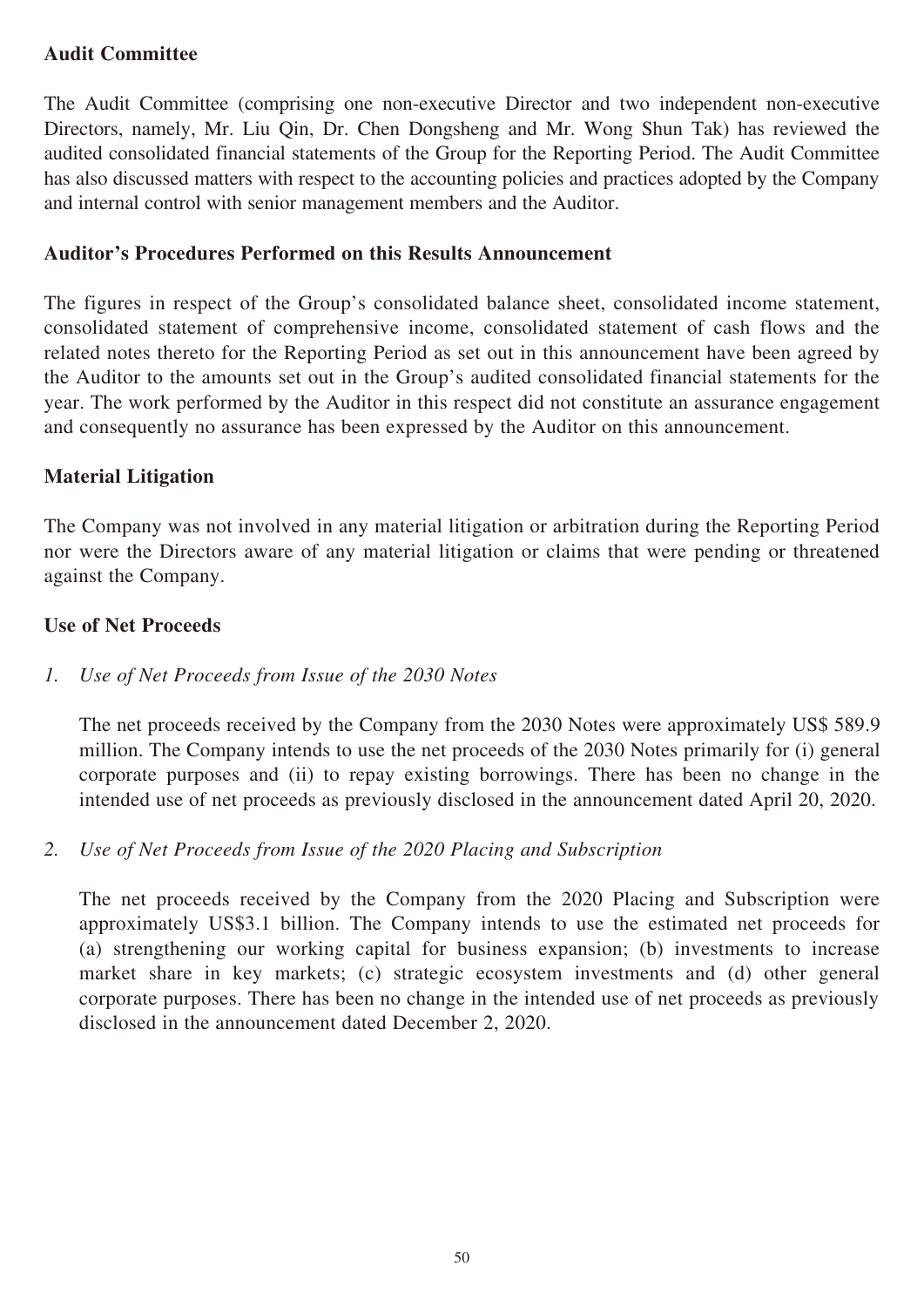# *3. Use of Net Proceeds from Issue of the 2027 Bonds*

The net proceeds received by the Company from the 2027 Bonds were approximately US\$889.6 million. The Company intends to use the estimated net proceeds for (a) strengthening our working capital for business expansion; (b) investments to increase market share in key markets; (c) strategic ecosystem investments and (d) other general corporate purposes. There has been no change in the intended use of net proceeds as previously disclosed in the announcement dated December 2, 2020.

# *4. Use of Net Proceeds from Issue of the 2031 Bonds and Green Bonds*

The net proceeds received by the Company from the 2031 Bonds were approximately US\$789.0 million. The Group intends to use these proceeds for general corporate purposes. There has been no change in the intended use of net proceeds as previously disclosed in the announcement dated July 8, 2021.

The net proceeds received by the Company from the Green Bonds were approximately US\$392.8 million. The Group intends to use these proceeds or an equivalent amount thereof for financing or refinancing, in whole or in part, one or more of the Group's new or existing eligible projects pursuant to the Group's Green Finance Framework. There has been no change in the intended use of net proceeds as previously disclosed in the announcement dated July 8, 2021.

### **Final Dividend**

The Board has resolved not to declare any final dividend for the Reporting Period.

# **Events after the End of the Reporting Period**

Save as disclosed in this announcement, there has been no other significant events that might affect the Group since the end of the Reporting Period and up to the date of this announcement.